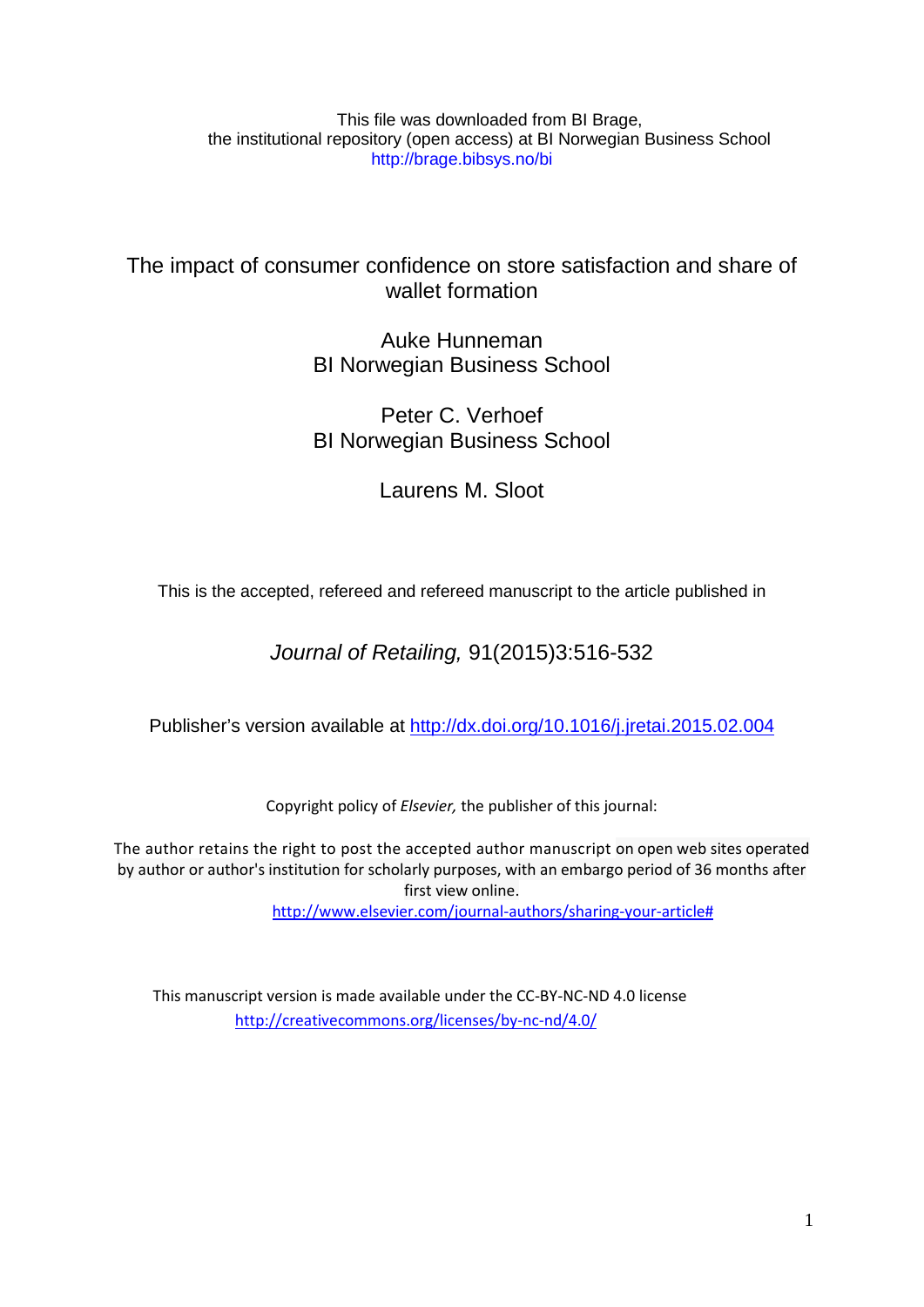# **The impact of consumer confidence on store satisfaction and share of wallet formation**

#### **INTRODUCTION**

Marketing academics and practitioners have long recognized the effects of store attribute evaluations on store performance (Gómez, McLaughlin, and Wittink 2004; Pan and Zinkhan 2006). Retailer managers use information about these relationships to allocate resources across stores based on their specific attributes in order to improve store satisfaction and ultimately store sales (Bloemer and De Ruyter 1998). For example, if a store scores low on "service quality," the manager may invest in employee satisfaction and training, hire additional workers, or extend opening hours in order to improve the perceived service level and store sales. In fact, many retailers have developed so-called customer satisfaction (CS) management programs as part of which they routinely collect information about customers' evaluations of store attributes and overall satisfaction across stores and over time. They use the results of these CS management programs to match the chain's image with the characteristics of the target group and to differentiate their stores from competitors.

So far most research on retail satisfaction formation has been cross-sectional, using survey data that usually does not account for changes in the effects of retail attributes on satisfaction and loyalty over time. An exception is the study by Mittal, Kumar, and Tsiros (1999). Studying two moments in time, they show that the weights for attributes driving satisfaction change over time, although this mainly occurred due to changes in the consumption system. Possible variation over time may also result from changing economic circumstances (i.e., business cycles). Within the marketing and retailing literature, studies have considered how the business cycle affects advertising spending, marketing mix effectiveness and private label market shares (e.g., Deleersnyder et al. 2009; Van Heerde et al. 2013; Lamey et al. 2007). However, to the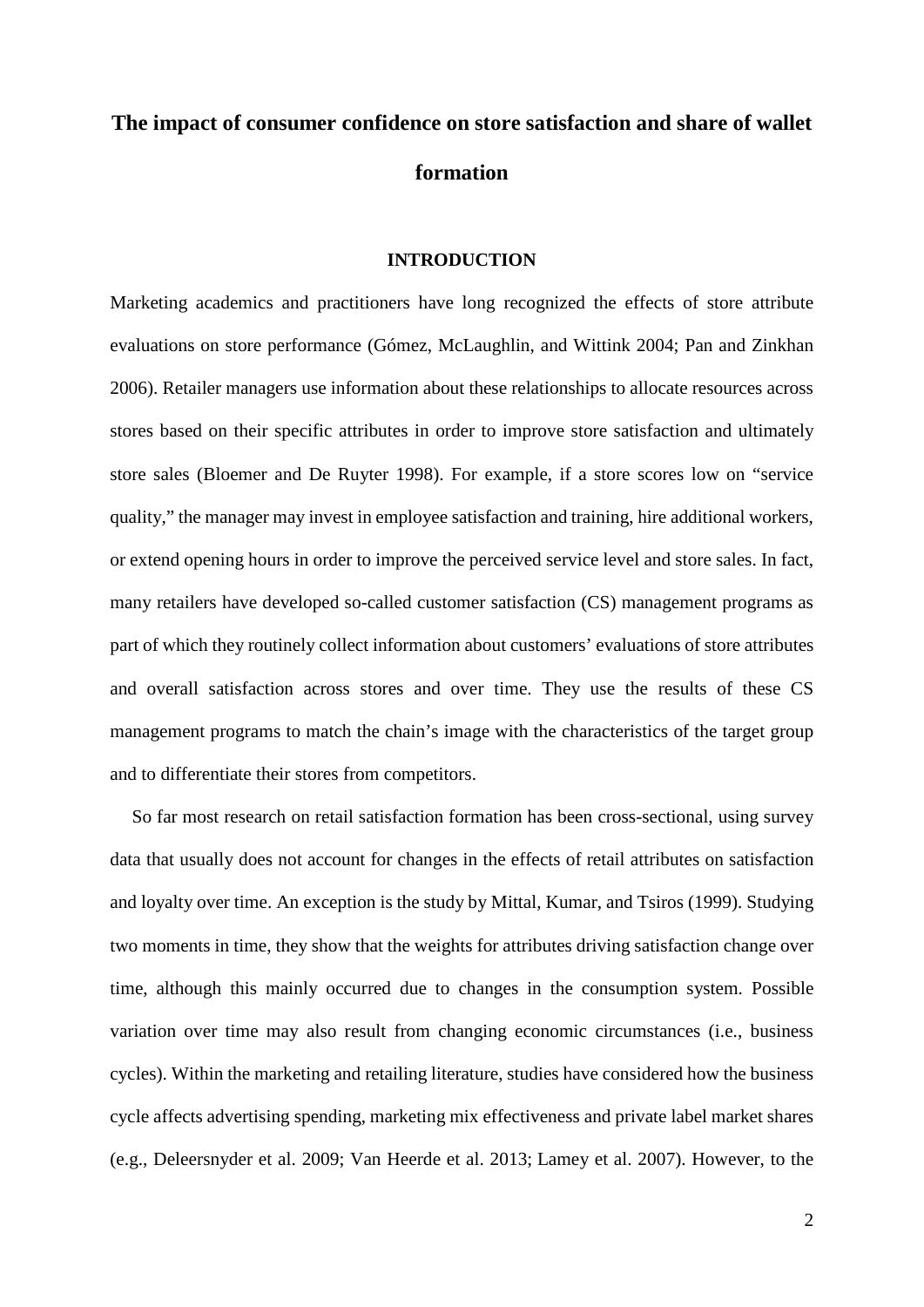best of our knowledge, studies that investigate how changes in the economic environment affect the relationships between store attributes and customer satisfaction and loyalty do not exist.

The notion that the economic climate has an effect on specific store attribute—store satisfaction/share of wallet relationships seems very plausible. For example, customers may become more price oriented during economic recessions (Lamey et al. 2007; Gordon, Goldfarb, and Li 2011) and might thus value the price attribute more. However, the relation might not be so straightforward. Today's retailers are very much aware of consumers' changing preferences, especially in highly competitive environments (Van Heerde, Gijsbrechts, and Pauwels 2008). More specifically, during recessions retailers may actually decide to focus more on price by using heavy sales promotions and less on providing more value through additional service. As a consequence, it is not always clear how economic changes affect the impact of retail store attributes on satisfaction and share of wallet.

In this study, we study how store attribute evaluations are related to store satisfaction and share of wallet, and specifically how the economic environment affects these relationships. We investigate the impact of the economic environment by including consumer confidence as a moderator of the retail service attribute—customer satisfaction—share of wallet relationship chain. We use an extensive dataset comprised of customer evaluations of store attributes, as well as customers' store satisfaction scores for all grocery chains in the Netherlands over the period 2009 – 2012. Our findings allow retailers to develop appropriate satisfaction programs in anticipation of fluctuations in the business cycle.

We contribute to the retailing literature and specifically to the retail store satisfaction<sup>[1](#page-2-0)</sup> literature in multiple ways. First, we test whether the effects of retail satisfaction drivers change over time due to changes in consumer confidence. Studies have so far neglected this research avenue. Second, we consider how the effects of satisfaction on share of wallet is affected by

 $\overline{\phantom{a}}$ 

<span id="page-2-0"></span><sup>&</sup>lt;sup>1</sup> We will use store- and customer satisfaction and store- and customer loyalty interchangeably, as they refer to the same concept.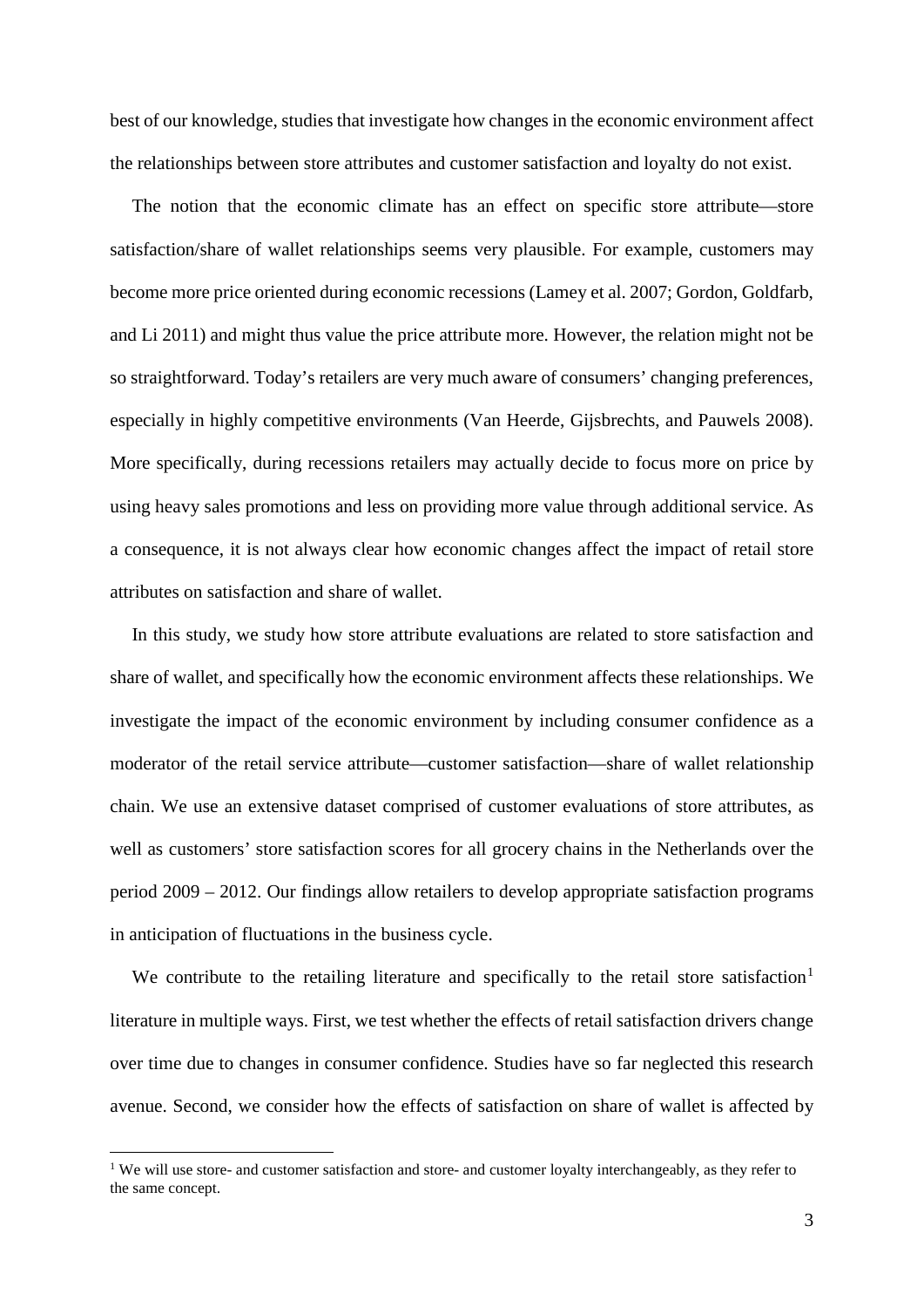consumer confidence. By doing so, we also contribute to the literature on business cycle effects in marketing, which has thus far not studied how economic developments affect customer satisfaction and share of wallet (SOW) formation.

The rest of this paper is structured as follows: We first briefly discuss the literature on store satisfaction formation and business cycles within marketing. Subsequently, we present our hypotheses and describe the research methodology. Next, we discuss the empirical results of our study. We end with a discussion, management implications and research limitations.

#### **LITERATURE REVIEW**

This study combines two different research streams in marketing, which so far have not been combined. First, we utilize the work on store satisfaction formation, which investigates how consumers develop attitudes towards stores and how these attitudes influence performance outcomes like store patronage, store loyalty, and SOW. Second, we consider the business cycle literature, which considers the effect of the business cycle on marketing spending, marketing effectiveness and marketing performance (Deleersnyder et al. 2004, 2009; Lamey et al. 2012; Srinivasan, Lilien, and Sridhar 2011; Van Heerde et al. 2013).

# **Store satisfaction**

Store satisfaction or store image is commonly defined as "the overall attitude toward the store, based upon the perceptions of relevant store attributes" (Steenkamp and Wedel 1991). It thereby is assumed that store satisfaction is the outcome of a multi-attribute model (James et al. 1976), in which individual store attributes are evaluated and store image is the weighted combination of these evaluations (Ter Hofstede, Wedel, and Steenkamp 2002; Bloemer and De Ruyter 1998).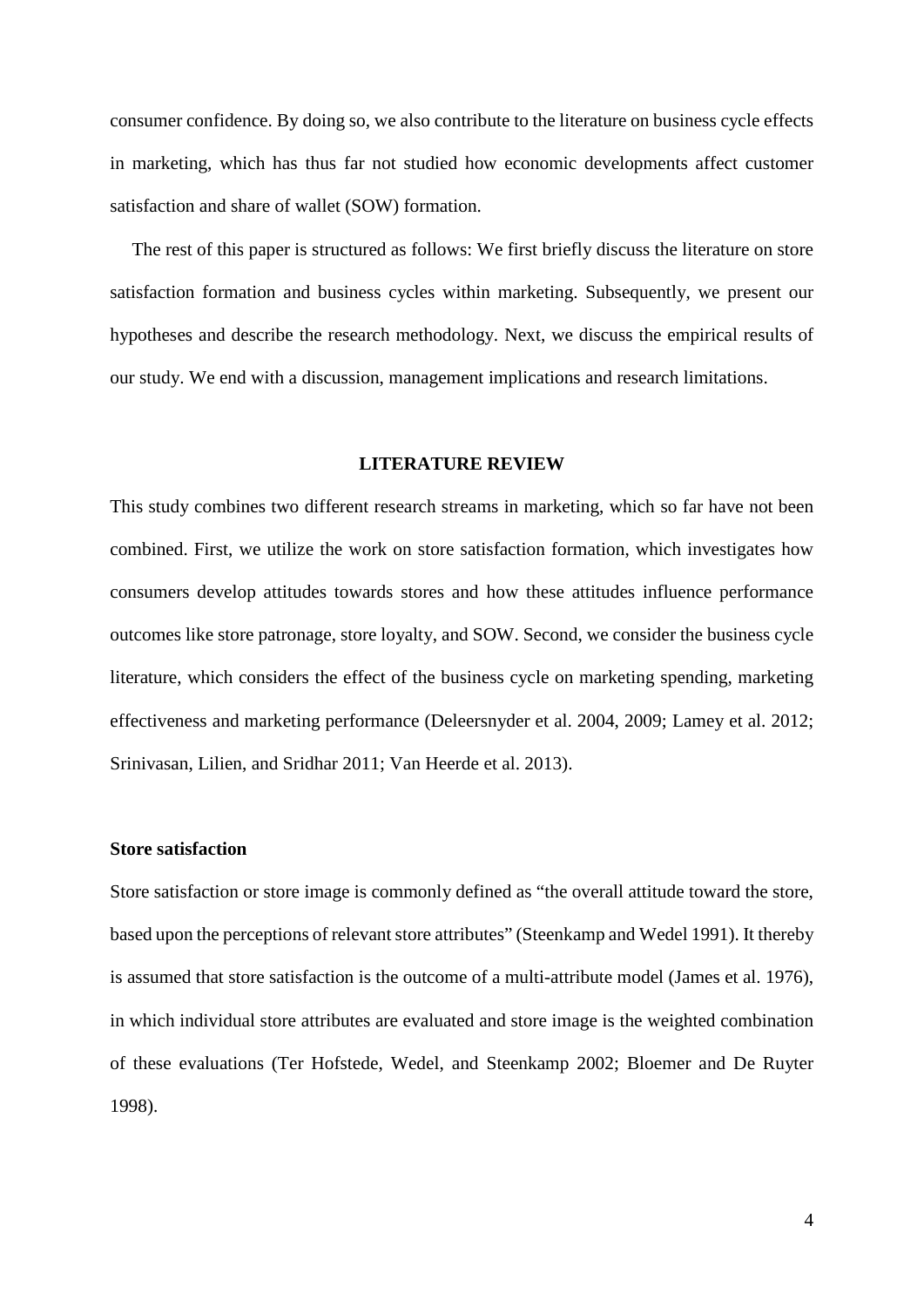Store attributes reflect a cost-related factor (the monetary and nonmonetary aspects of what consumers give up in an exchange) and a value-related factor (what a consumer gets from an exchange). Following Baker et al. (2002), we split the cost-related factor of an exchange into a monetary and nonmonetary aspect. We specifically consider price-related attributes and location-related attributes. 'Price' refers to the store's perceived prices and price promotional effort, while 'location' reflects the distance to the store and possibilities for multipurpose and comparison shopping. The value-related factor consists of the store attributes assortment, store atmosphere, and service.

Store attribute perceptions have been found to be related to key measures of retail success such as store patronage, store loyalty and SOW (Hildebrandt 1988). The Service-Profit Chain (Heskett et al. 1994) and related studies (Anderson and Mittal 2000) suggest that these relationships are mediated by store satisfaction. Most studies have investigated the links between store attribute evaluations, overall satisfaction, and store loyalty at the individual level by relying on cross-sectional data. Due to their cross-sectional nature, these studies disregard changes in the analyzed relationships over time. Moreover, most studies only account for differences between individual customers in a limited fashion, although some studies have found evidence for differential effects of customer satisfaction on purchase intentions (e.g., Mittal and Kamakura 2001).

Only a few studies assess potential shifts in attribute weights over time (Mittal, Kumar, and Tsiros 1999; Slotegraaf and Inman 2004). Mittal and colleagues (1999) showed that attribute weights for product and service components of an automobile consumption system may change over time depending on attribute saliences. Meanwhile, Slotegraaf and Inman (2004) found that the effect of satisfaction with resolvable attributes on perceived product quality increases towards the end of a product's warranty period, while satisfaction with irresolvable attributes weakens over time. Hence, attribute weights may change depending on ownership duration,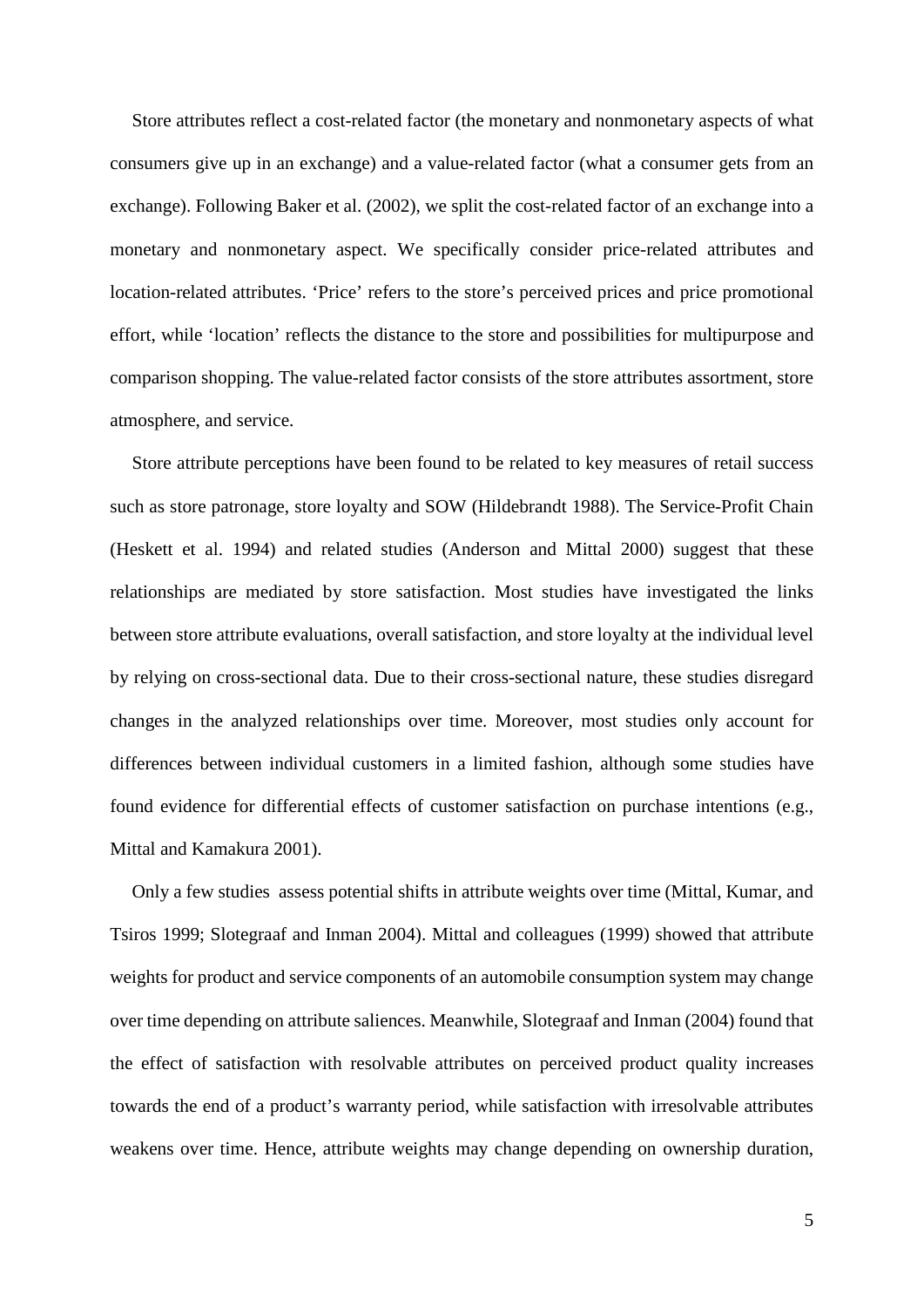which is related to shifts in consumption goals. Other potential causes of changes in attribute saliences—namely frequency of exposure and variation in attribute performance—have received less attention. In the context of our study, for example, the economic climate may affect how often a consumer is confronted with a particular attribute (e.g., price during a recession) and thus change the importance of that attribute. Alternatively, the economic tide might increase the variability in attribute performance (e.g., service levels are likely to vary more in a recession), which could also lead to changes in attribute weights. Hence, more research is needed to fully understand the causes underlying changes in attribute weights over time.

#### **Business Cycle and Marketing**

The business cycle literature can be divided into three domains: The first domain consists of studies that relate fluctuations in the business cycle to variation in *sales* across brands, products and product categories (e.g., Deleersnyder et al. 2004). The second domain of studies examines the relationship between the economic tide and *marketing spending*. The key question is whether to increase (anti-cyclically) or decrease (pro-cyclically) marketing spending in a recession (e.g. Deleersnyder et al. 2009; Lilien 2005). Lastly, papers belonging to the third domain study the *effectiveness* of marketing mix instruments over the business cycle (Gordon, Goldfarb, and Li 2011; Van Heerde et al. 2013).

In the business cycle literature, changes in a country's gross national product (GNP) are commonly used to measure fluctuations in the business cycle. In this study, we will use CC rather than GNP as indicator for the economic climate. CC is a well-established construct in the economics literature (e.g, Curtin, 2007; Katona 1974; Van Oest and Franses 2007), but it has received little attention in the marketing literature (see the study of Ou et al. 2014 for a notable exception).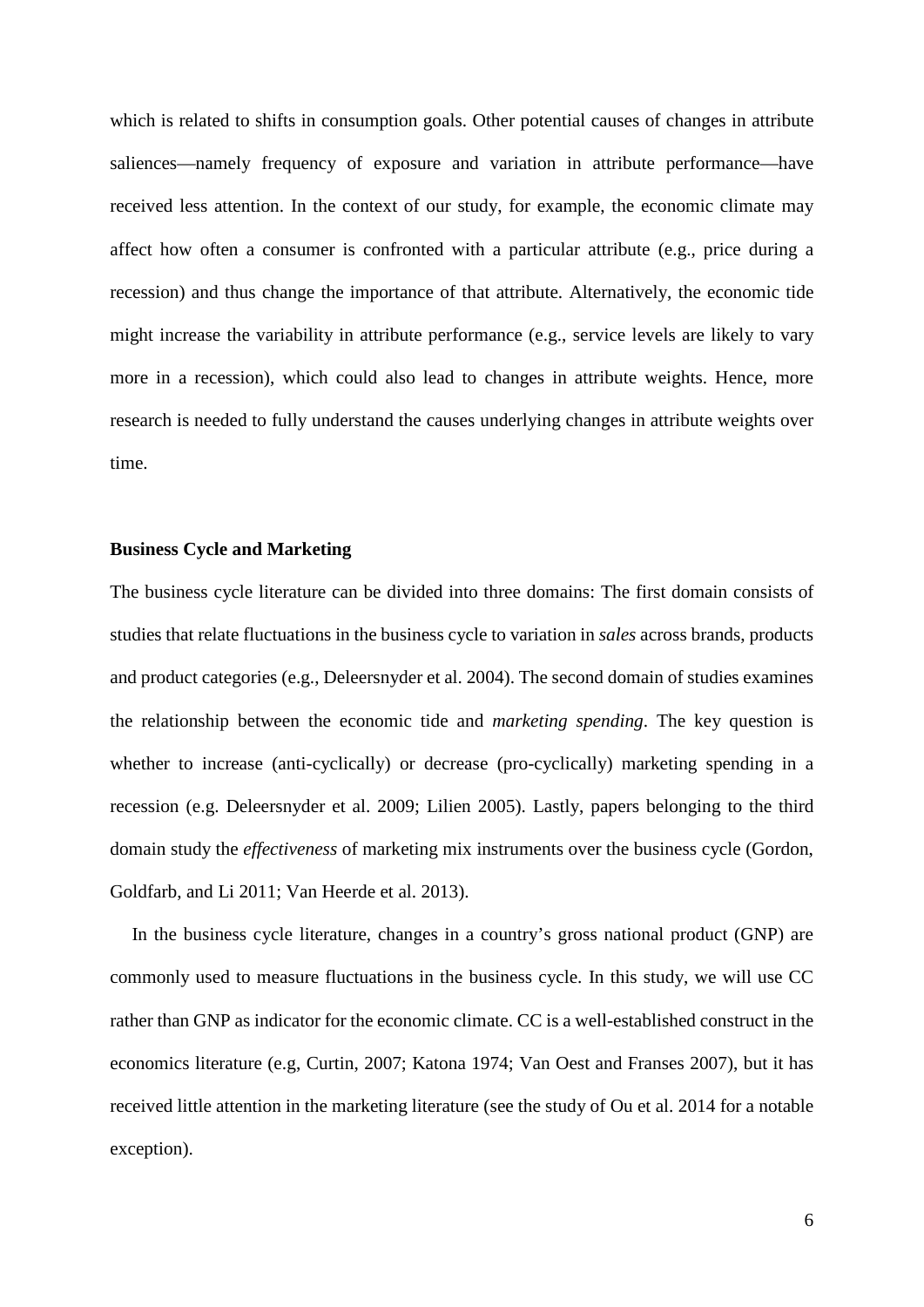The reason for using the CC construct rather than GNP is that it takes into account consumers' subjective evaluations of their household's finances and their expectations about the economic climate. Economists argue that consumer spending is a function of the "ability to buy" and the "willingness to buy" (e.g., Katona 1968; Ou et al. 2004, p. 341). The ability to buy will be larger when consumers have more income, savings etc. at their disposal. The willingness to buy depends on more subjective factors, such as consumers' expectations about their future financial situation. Initially, the ability to buy was considered the main determinant of spending. However, it has been acknowledged and shown that this is not sufficient and that also the willingness to buy plays an important role. CC captures both dimensions and may thus be a better predictor of consumer behavior than changes in GDP (Kumar, Leone, and Ganesh 1995; Ou et al. 2014).

Some studies show that CC has an impact on consumer spending (e.g. Allenby, Jen, and Leone 1996; Fornell, Rust, and Dekimpe 2010; Ludvigson 2004), Generally speaking, consumers with low CC spend less and save more than consumers with a high CC in order to prepare for potentially bad financial times (Garner 1991). The question is whether CC not only affects consumer spending, but also influences the importance of specific service or product attributes on satisfaction. Some recent empirical evidence suggests that that might be the case. Ou et al. (2014), for example, show that the effectiveness of customer loyalty strategies depends on the CC level. More specifically, they find that value equity is an important driver of loyalty if CC is low. The same holds for brand equity, but only in a non-contractual setting. They use both economic arguments (i.e. expected lower spending power leading to a stronger focus on financial benefits) and more psychological arguments (i.e. more risk averse) to derive their hypotheses. In a retail setting, we have some evidence that during economically bad times consumers may move to cheaper products (i.e. private labels) (Lamey et al. 2007). This might be because customers start valuing product attributes differently. Inspired by these studies, we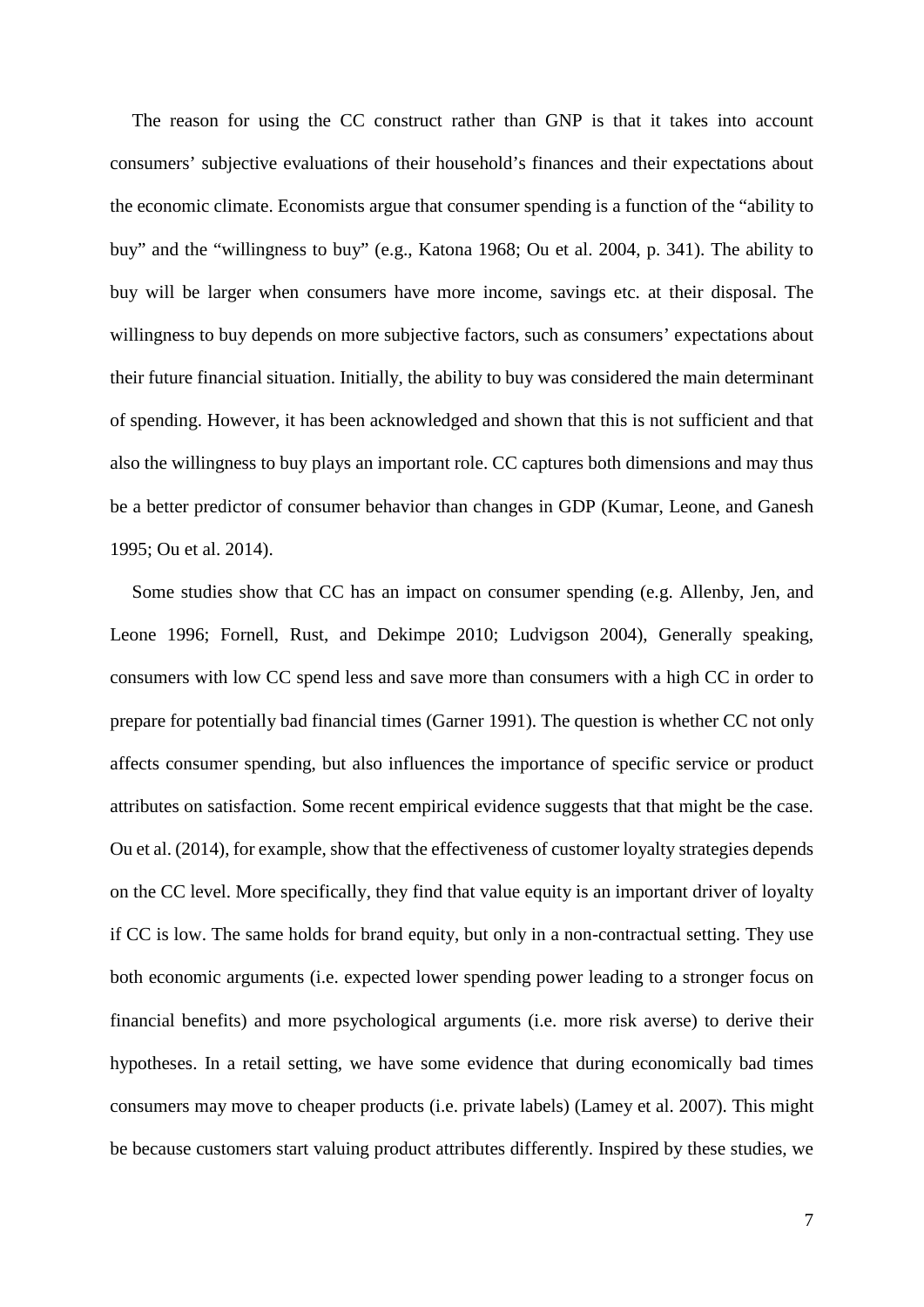derive hypotheses on how CC moderates the impact of retail store attributes and store satisfaction and SOW.

# **CONCEPTUAL MODEL AND DEVELOPMENT OF HYPOTHESES**

Based on the discussed extant literature, we have developed a conceptual model (see Figure 1) that we aim to test in our empirical study. In this model we assume that three groups of store attributes are related to store satisfaction: (1) service, (2) price, and (3) convenience (incl. location). Each group consists of underlying specific attributes. Price and convenience are costrelated factors, namely that what consumers give up in an exchange, and service refers to what a consumer gets from an exchange (a value-related factor). In our model, we relate store satisfaction to store loyalty, as measured by a customers' SOW (e.g., De Wulf, Odekerken-Schröder, and Iacobucci 2001; Ailawadi et al. 2014; van Doorn and Verhoef 2008). The notion that store attributes influence store satisfaction as a kind of overall attitude towards the store, that subsequently affects SOW is well-accepted in the retail marketing literature (e.g. Sirohi, McLaughlin, Wittink 1998). Recently, a study by Ailawadi et al. (2014) uses a conceptual framework similar to ours and they relate store attributes to store attitudes that subsequently affect SOW. Importantly, they also show that store attitudes only partially mediate the relationship between store attributes and SOW. Hence, we also allow for direct effects of store attributes on SOW in addition to their indirect impact through changes in satisfaction. We hypothesize that CC moderates the relationship between the store attribute perceptions and store satisfaction. We will also explore such a moderating effect for the relationship between store satisfaction and SOW. Our discussion of moderating effects is based on existing research of business cycle effects and the notion that CC induces different consumer mindsets.

Beyond the moderating role of CC, we also account for the fact that customer characteristics (i.e., household size, age) and store characteristics (i.e., service vs. price) may impact the effects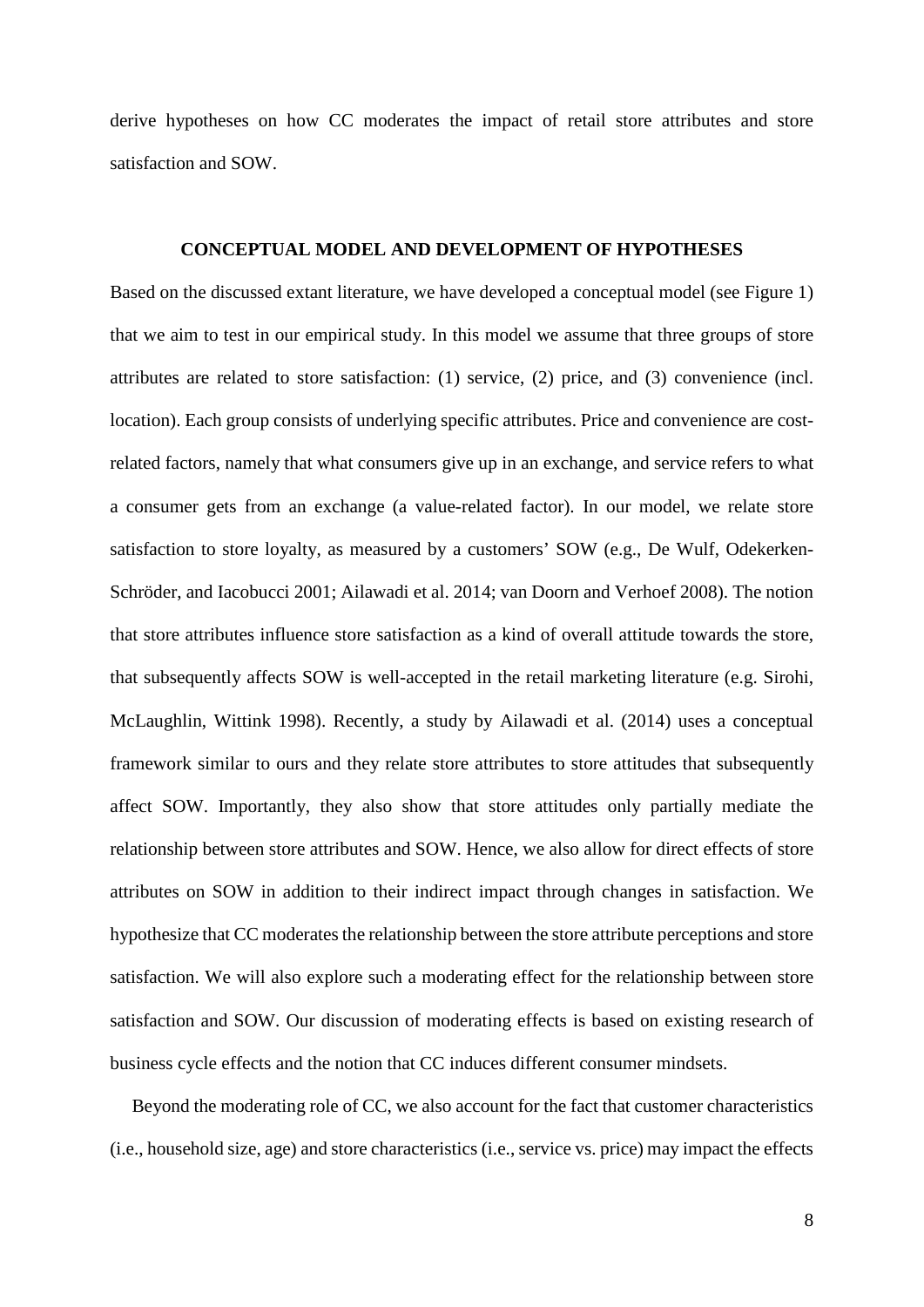of store attributes on satisfaction as well as the effect of customer satisfaction on SOW (e.g., Mittal and Kamakura 2001; Cooil et al. 2007)

Before discussing the moderating effect of CC, we discuss the possibility for a direct effect of CC on satisfaction and SOW.

#### < Insert Figure 1>

# *Direct effect of CC on Satisfaction and SOW*

So far CC has mainly been related to consumer spending. The effect of CC on customer satisfaction has not been studied. One potential reason for a main effect could be that due to lower CC customers become more pessimistic, which might reduce their overall evaluations of multiple aspects in life including the evaluation of the stores they visit. According to Katona (1975, p. 155) CC also reflects consumers' wants and aspirations "for new and better products". One could argue that raising expectations increases service expectations, which could lead to lower satisfaction following standard performance-expectation satisfaction models (Anderson 1973). Similarly, under conditions of low CC service expectations would decrease leading to higher satisfaction. The empirical evidence for a main effect of CC on satisfaction however is absent. In fact, Fornell, Rust and Dekimpe (2010, p. 30) report a zero correlation between changes in customer satisfaction and changes in CC. Probably, this occurs due to the two opposing mechanisms as discussed above.

The effect of CC on SOW seems more straightforward. Due to their lower confidence, consumers may be more selective and become aware of more alternatives. They might constantly try to pick the best offer (e.g., Lamey et al. 2007; Leeflang and van Raaij 1993). As a consequence, they might become less loyal and switch more between stores resulting in a lower SOW. Alternatively, consumers may distribute their purchases differently across stores that they already patronize. For example, a consumer may decide to have more fill-in trips to nearby value-oriented stores and occasionally go on a major shopping trip to a service-oriented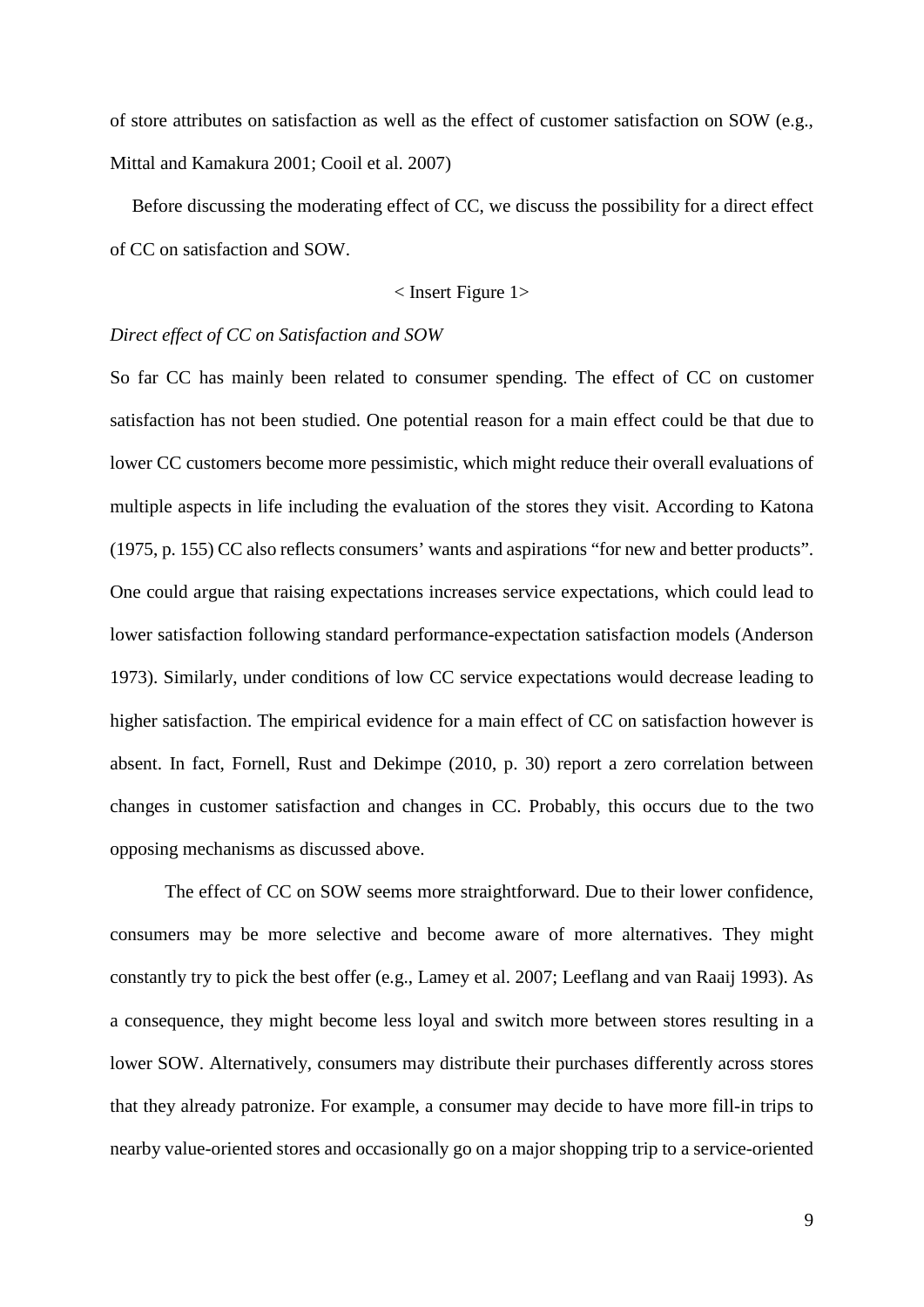store. The empirical evidence regarding this effect is limited so far. Ou et al. (2014) do not show a main effect of CC on loyalty intentions. One reason might be that there is another effect at work in addition to the previously mentioned one. Higher CC consumers might buy more impulsively leading to more variety seeking and a lower SOW. However, there is some evidence that value-oriented stores become more popular during recessions (Zurawicki and Braidot 2005). This could imply that at the individual chain level no effect is found, but that consumers move their purchases from service-oriented stores to discount or value-oriented stores. Therefore, we also explore how consumer confidence will affect satisfaction and SOW at the chain type (value vs. service) level.

To conclude, we do not put forward hypotheses regarding the direct effects of CC on satisfaction and SOW, because the underlying theory and empirical evidence is weak or absent. We will, however, empirically assess the direct effects.

# *Moderating role of CC on the Service-Satisfaction Link*

In general, better service attribute evaluations should contribute positively to store satisfaction (e.g., Ailawadi et al. 2014), as a stronger service provides more value and quality to consumers. The question is whether this impact becomes bigger or smaller when consumer confidence increases or decreases. Prior literature on business cycles suggests that consumers become more price (rather than quality) sensitive during economic downturns and tend to choose lowerquality alternatives, e.g., value-oriented stores (Zurawicki and Bradot 2005) and private labels (Van Heerde et al. 2013; Gordon, Goldfarb, and Li 2011; Lamey et al. 2012) and thus are less focused on service quality. This might suggest that as CC decreases (increases), the impact of service attributes on customer satisfaction should become lower (higher). This would imply a positive interaction effect between CC and service attributes through changes in people's financial "ability to buy".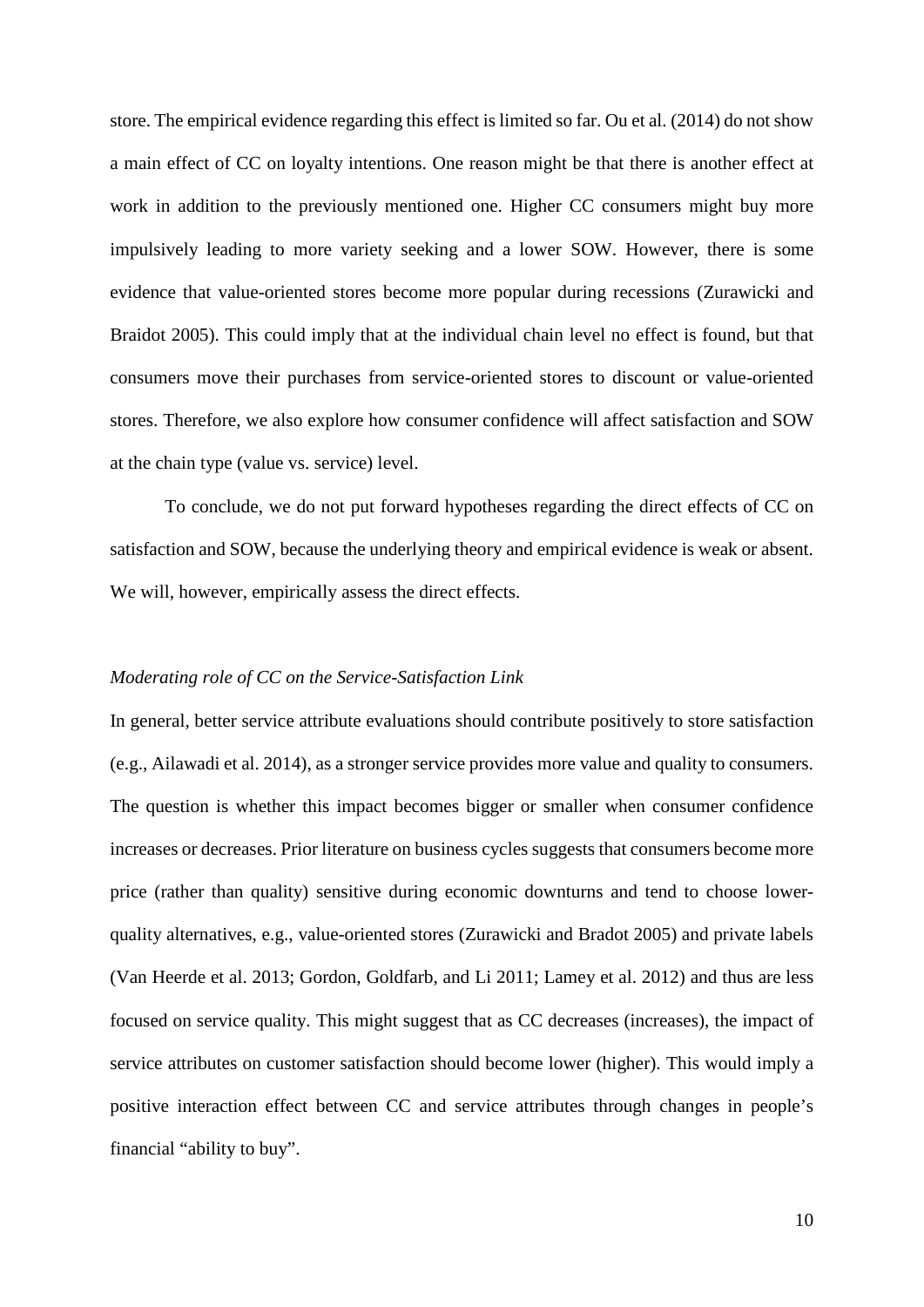As noted, however, CC is also associated with a different consumer mindset that may affect consumers' "willingness to buy". Low CC fosters a stronger pessimism among consumers, whereas high CC induces more optimism. Prior research suggests that low CC consumers have a more skeptical consumption attitude and are more considerate regarding what they actually buy (Shama 1980). This might imply that consumers will focus more on store attributes in general, but that they are specifically concerned about the provided service quality. Granted, there is an additional market factor that could interfere with this: Consumers might perceive more variation in service levels during a recession because some retailers may spend less on innovation, decrease their advertising spending, and/or reduce their workforce (e.g., Deleersnyder et al. 2009). As a consequence, the weight of the "service attribute" in the satisfaction judgment may increase (Mittal et al. 1999).

The above reasoning suggests two opposing ideas on the direction of the moderating effect. However, the evidence seems strongest for the first line of reasoning: lower CC leads to a decreasing role of the service attribute. We thus hypothesize:

*H1: CC increases the positive relationship between service-related attributes and store satisfaction.* 

# *Moderating role of CC on the Price-Satisfaction Link*

As with service, we assume that positive evaluations of the store's prices increase store satisfaction as a lower price might increase the store's provided value. As noted above, previous studies have shown that consumers become more price sensitive during economic downturns due to a lower financial "ability to buy" (Van Heerde et al. 2013; Gordon, Goldfarb, and Li 2011) and are thus more likely to visit value-oriented stores (Zurawicki and Braidot 2005) and buy private labels (Lamey et al. 2007). Conversely, when the economy expands, consumers'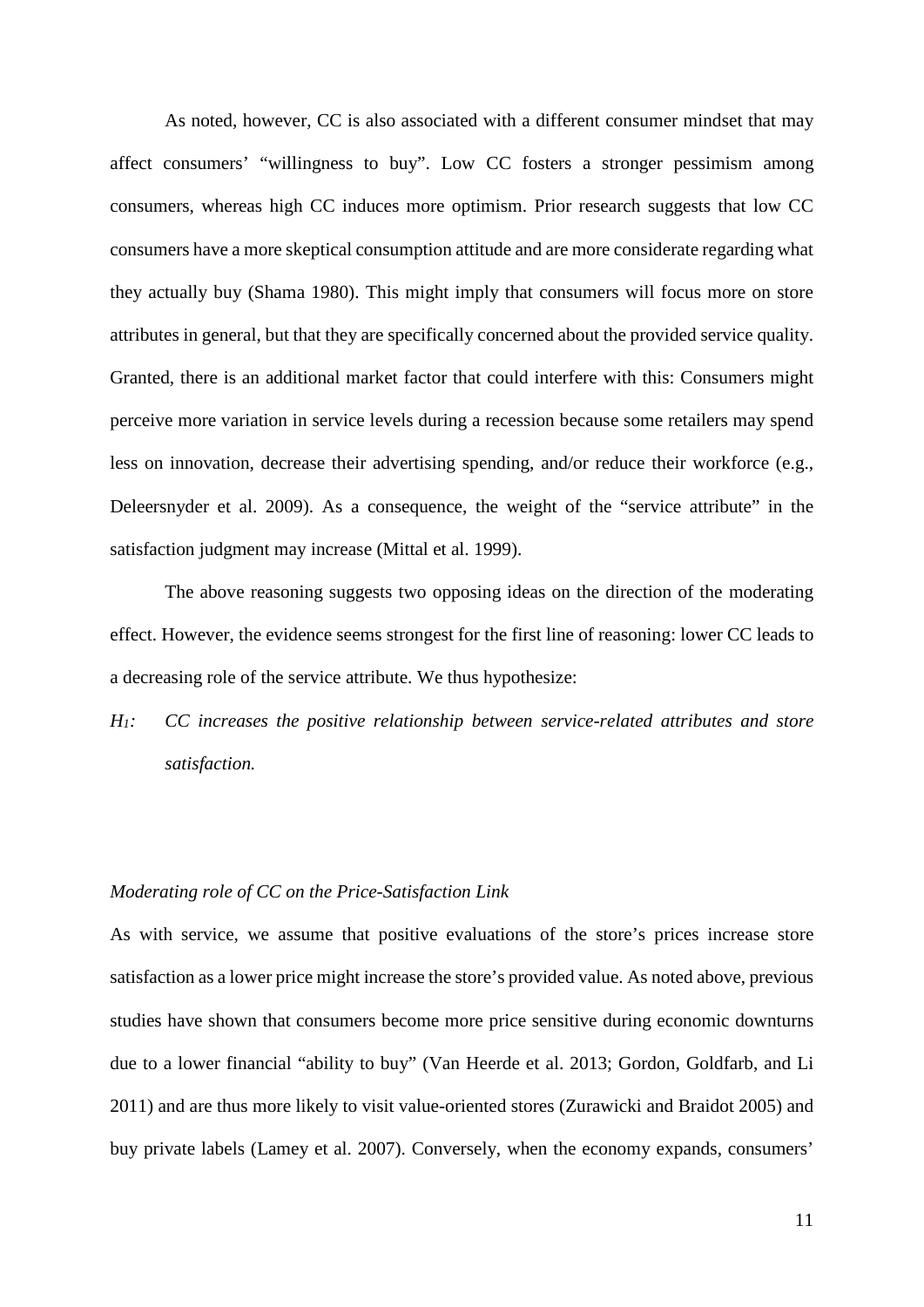expectations about their future financial situation increases and hence they will be less cautious with money, spending more and buying impulsively. It is also more likely that low CC consumers consider what they spend and become more price sensitive. Hence, we assume that the relationship between price attributes and store satisfaction become stronger when confidence is low compared to when it is high and vice versa. This suggests a negative interaction effect between price attributes and CC.

Again, a market factor may affect consumer mood and thereby strengthen this effect. During bad economic times, consumers are confronted more frequently with "price"-related messages, thereby increasing the salience of the "price" attribute and its importance to consumers (Mittal, Kumar, and Tsiros 1999; Oliver 1997). Based on the above discussion, we put forward the following hypothesis:

*H2: CC decreases the positive relationship between price attributes and store satisfaction.*

#### *Moderating role of CC on the Convenience-Satisfaction Link*

Convenience refers to store attributes (such as location) that indicate how easy and costly it is to visit a store. If it becomes easier and less costly to visit a store, the perceived value of the store increases leading to higher satisfaction. Hence, there is a positive main effect of convenience on store satisfaction. CC might potentially impact this positive relationship. During periods of low CC, consumers will aim to reduce their spending because of their lower financial "ability to buy"; this may also hold for spendings on traveling to stores. Recently, Ma et al. (2011) showed that higher gas prices change consumer shopping patterns: Specifically, consumers tend to shop in nearby stores when gas prices are high. These results suggest that travel costs are indeed important for consumers. In periods of low CC, consumers may aim to reduce their spending on travel costs by going to a nearby store or to areas with higher store density. This suggests that convenience becomes more important for consumers.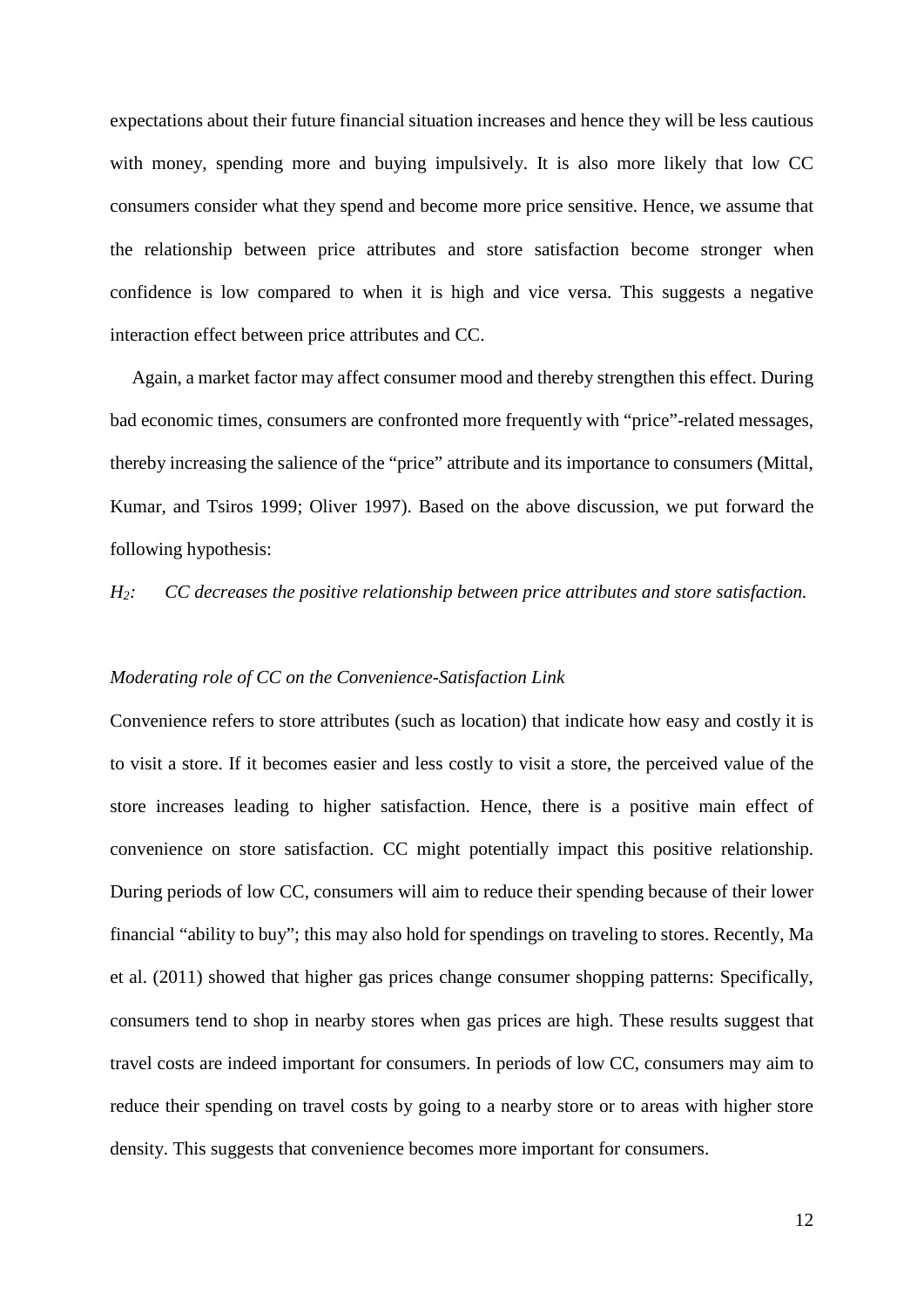However, the opposite might also be true: consumers want to shop around during a recession to search for the best deals, although, as noted, the evidence for this finding is limited. If they shop around more, consumers prefer to lower their variable shopping costs rather than their fixed costs, but they still want to reduce their spending due to their lower financial "ability to buy". (Van Heerde, Gijsbrechts, and Pauwels 2008). This implies that convenience becomes less important during periods of low CC, whereas in times of high CC convenience becomes more important. Alternatively, consumers may distribute their purchases differently across stores that they already patronize. It has been shown that, irrespective of the economic conditions, consumers visit multiple stores combining occasional major shopping trips to a main store with regular fill-in trips to nearby stores (Kahn and Schmittlein 1989; Bell, Ho, and Tang 1998). Thus, consumers may not necessarily shop at more stores in periods of lower CC, but they can spread their purchases differently across the stores they already patronize (e.g., more fill-ins in a store nearby). $<sup>2</sup>$  $<sup>2</sup>$  $<sup>2</sup>$ </sup>

Prior research finds that, on average, fixed shopping costs are more decisive factors in the decision where to shop than variable shopping costs (Briesch et al. 2009). Hence, we expect that consumers with low CC aim to reduce travel spending to account for their expected negative personal financial development, and we put forward a negative interaction effect between CC and convenience. We thus hypothesize:

*H3: CC decreases the positive relationship between convenience and store satisfaction.*

#### *Store Satisfaction and SOW*

**.** 

Within the marketing literature, there is mixed evidence that satisfaction is related to loyalty (Kumar, Dalla Pozza, and Ganesh 2013). Within retailing, it is widely assumed that satisfied customers are more loyal (e.g., Gómez, McLaughlin, and Wittink 2004), although the positive

<span id="page-12-0"></span><sup>2</sup> We thank an anonymous reviewer for this suggestion.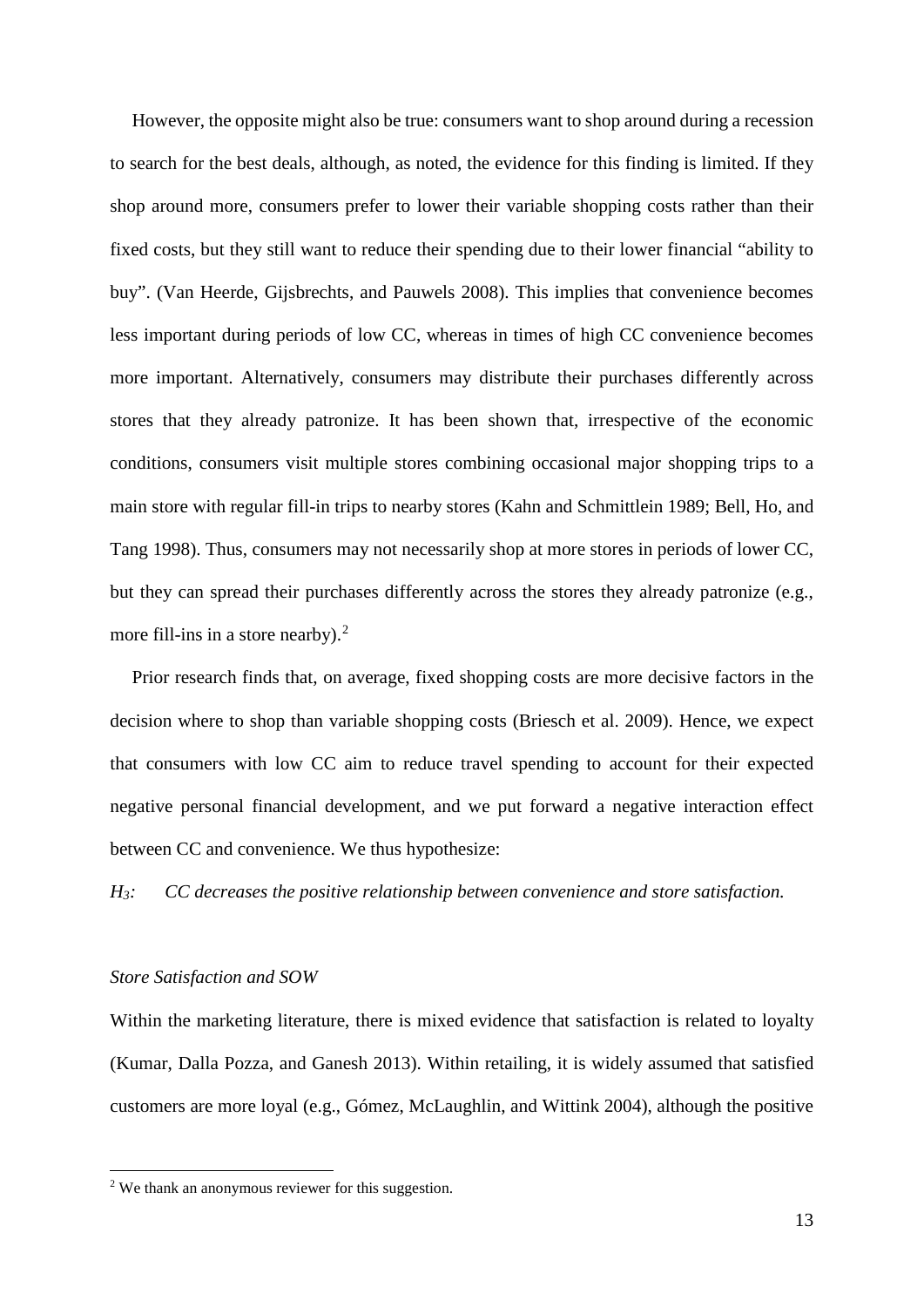effect of customer satisfaction on SOW could be non-linear (e.g. Keiningham, Perkins-Munn and Evans 2003; van Doorn and Verhoef 2008). We are mainly interested in whether the effect of satisfaction on loyalty might get stronger or weaker when CC decreases. As noted, prior literature suggests that in economic downturns, consumers may choose more value-oriented stores (Zurawicki and Bradot 2005). This could imply that in times of lower confidence, consumers at least become less loyal to service-oriented stores. During these periods, consumers might also shop around more to get the best deal. Hence, they will divide their loyalty among more stores, where they can get the best deals for their required products. This may suggest that the effect of satisfaction on SOW will decrease, as consumers are dividing their loyalty among multiple stores even though they are satisfied with one store. In short, it will be more difficult to obtain loyal customers through improving satisfaction. Instead, a higher SOW can probably be achieved through very attractive price deals. This suggests that in times of low CC, a direct effect of the price attribute on SOW may exist. We will thus explore whether store attributes and specifically price are also directly related to SOW above and beyond the relationship between store satisfaction and SOW. In our hypothesis, we focus on the relationship between satisfaction and SOW:

*H4: CC increases the positive relationship between satisfaction and SOW.*

# **RESEARCH METHODOLOGY**

### *Description of Data*

We use an extensive dataset consisting of customer evaluations of store attributes, store satisfaction and customer demographics for all grocery chains in The Netherlands over the period November 2009 – July 2012. The data are collected as part of a monthly survey ('EFMI Shopper Monitor') among a representative sample of Dutch grocery shoppers by an academic research institute that investigates trends and developments among Dutch grocery shoppers.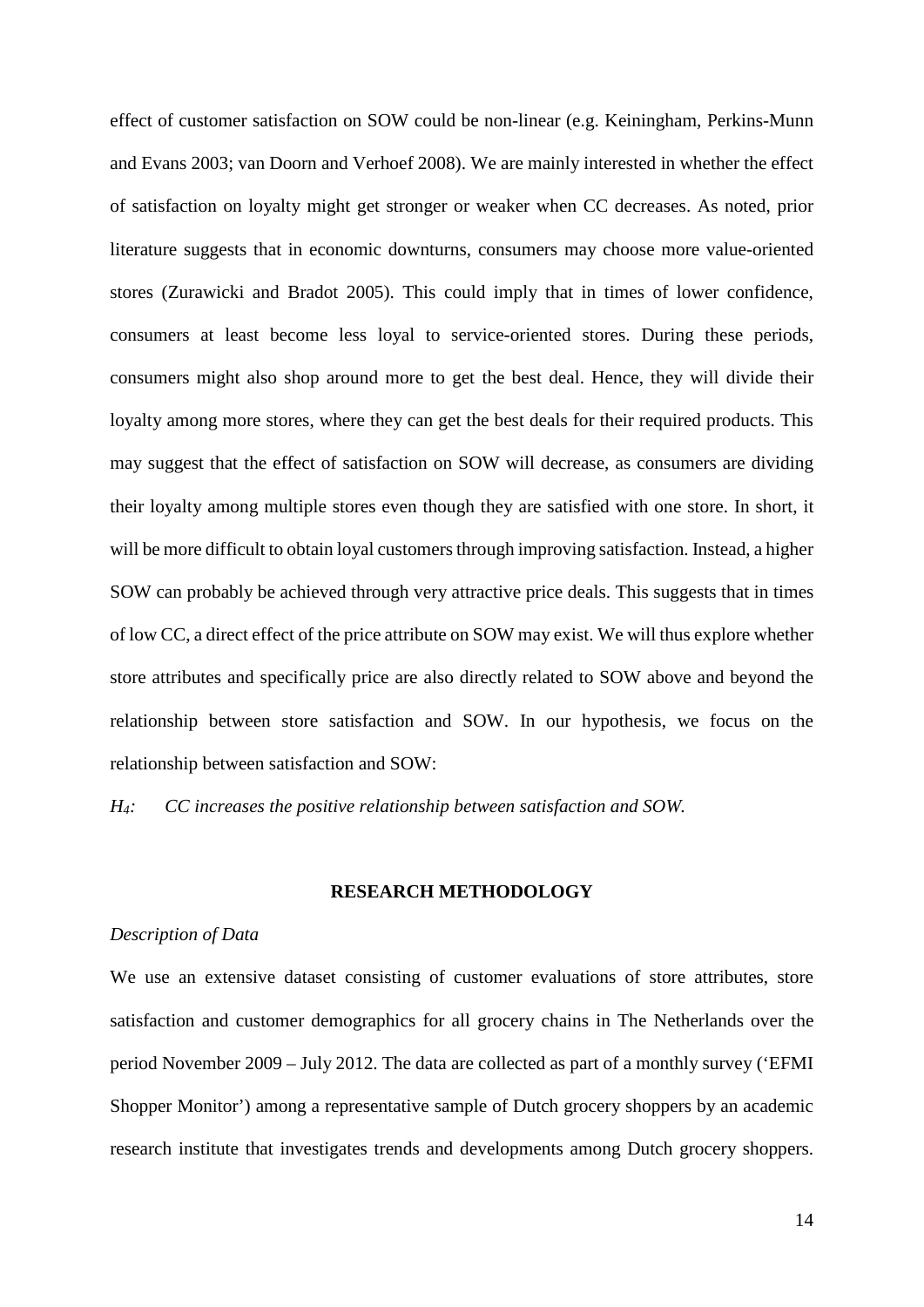Each month, about 220 respondents, responsible for grocery shopping in their household, answer a range of questions related to the stores they frequently visit. It is important to note that the sample of respondents differs across months. We thus have repeated cross-sectional data and not panel data from the same respondents whose shopping behavior we track over time. Despite that the sample composition differs per month, the set of households is very similar with respect to sociodemographics. The averages for the variables household size, age, and income show marginal differences across months. We supplement the survey data with publicly available data on CC in The Netherlands for the same time period.

The definitions of some key constructs and their measurements are provided in Table 1. The table shows that customer satisfaction is measured on a single item asking respondents how they would evaluate the stores they frequented in the last month on a 10-point scale ranging from 1 (poor) to 10 (excellent). Similarly, the respondents are asked to evaluate the same stores on 17 store attributes encompassing questions regarding the store's price level, assortment size, personnel, service quality, etc. SOW is measured as the respondents' self-reported share of purchases in the category for each chain that they have visited the month before. Additionally, the survey also collects relevant consumer demographics like the respondent's age, his household's size and income level. We use these variables to account for customer heterogeneity in the effects of store attributes on satisfaction and SOW. The service chain variable is operationalized based on a survey among nine retail experts from the Netherlands who indicated whether the positioning of each of the thirty Dutch grocery chains was mainly around price or service. The respondents showed a high level of agreement and we decided to classify a chain as mainly service if more than 50% of the respondents thought that this was the case. We additionally use monthly CC data published by Statistics Netherlands (CBS). This index is based on five questions about the general economic climate in The Netherlands and consumers' willingness to buy among a representative sample of Dutch households. The index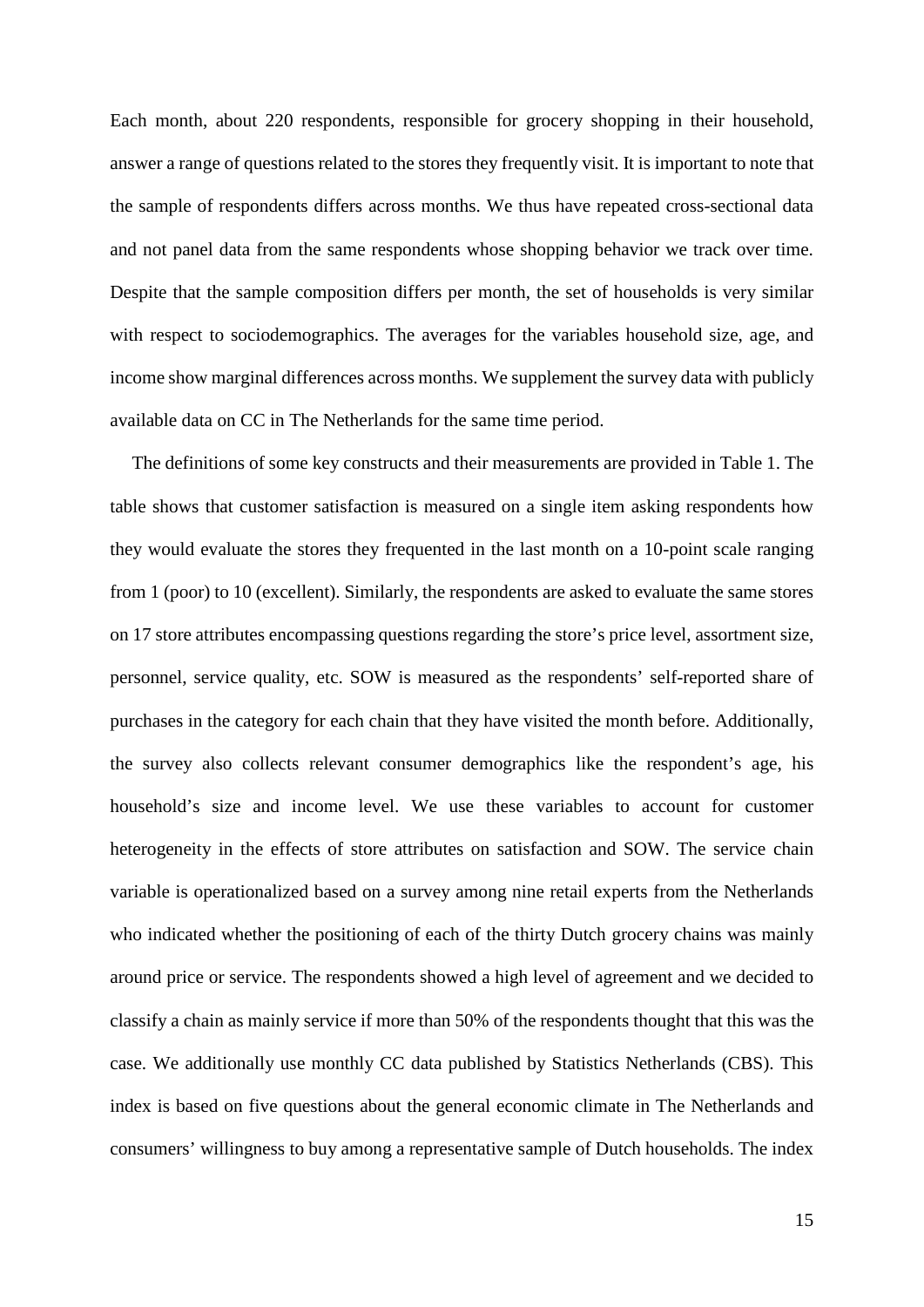is calculated as the difference between the percentage of optimists and pessimists (who think the economic situation has improved and worsened, respectively) (www.cbs.nl).

<Insert Table 1 about here>

# *Store attributes*

As discussed in our conceptual model, we expected three dimensions in the store attributes. We conduct a principal components factor analysis, employing Varimax rotation, to reduce the store attribute measures to a limited set of factors and to explore whether these three dimensions are indeed present. We find a three-factor solution as presented in Table 2. The three factors together explain 61 percent of the variation in the 19 store attributes. We also assessed the usability of more factor solutions, but this resulted in less well-interpretable factors, with multiple double loadings, and/or factors with only one item.

We define the factors as follows: "price" referring to low prices, attractive offers, and the supply of cheap products; "service" in a broad sense, including friendly and knowledgeable personnel, the quality and variety of the products, fast checkout, long opening hours, parking space availability, and the tidiness of the store; and "convenience," pertaining to the presence of other stores nearby and the travel distance to the stores. The identified factors are similar to those identified in the literature and in our model (Gómez, McLaughlin, and Wittink 2004; Theodoris and Chatzipanagitou 2009).

<Insert Table 2 about here>

# **Descriptive Analysis**

For a first indication as to whether the aforementioned constructs and other variables used in this study differ between periods with low, medium, and high CC, we first did a descriptive analysis. We obtained the descriptives as follows. For the whole observation period, we have plotted the monthly averages of our key constructs in Figure 2. As can be seen from that figure, the store attributes and CC vary significantly over time. Our observation period includes the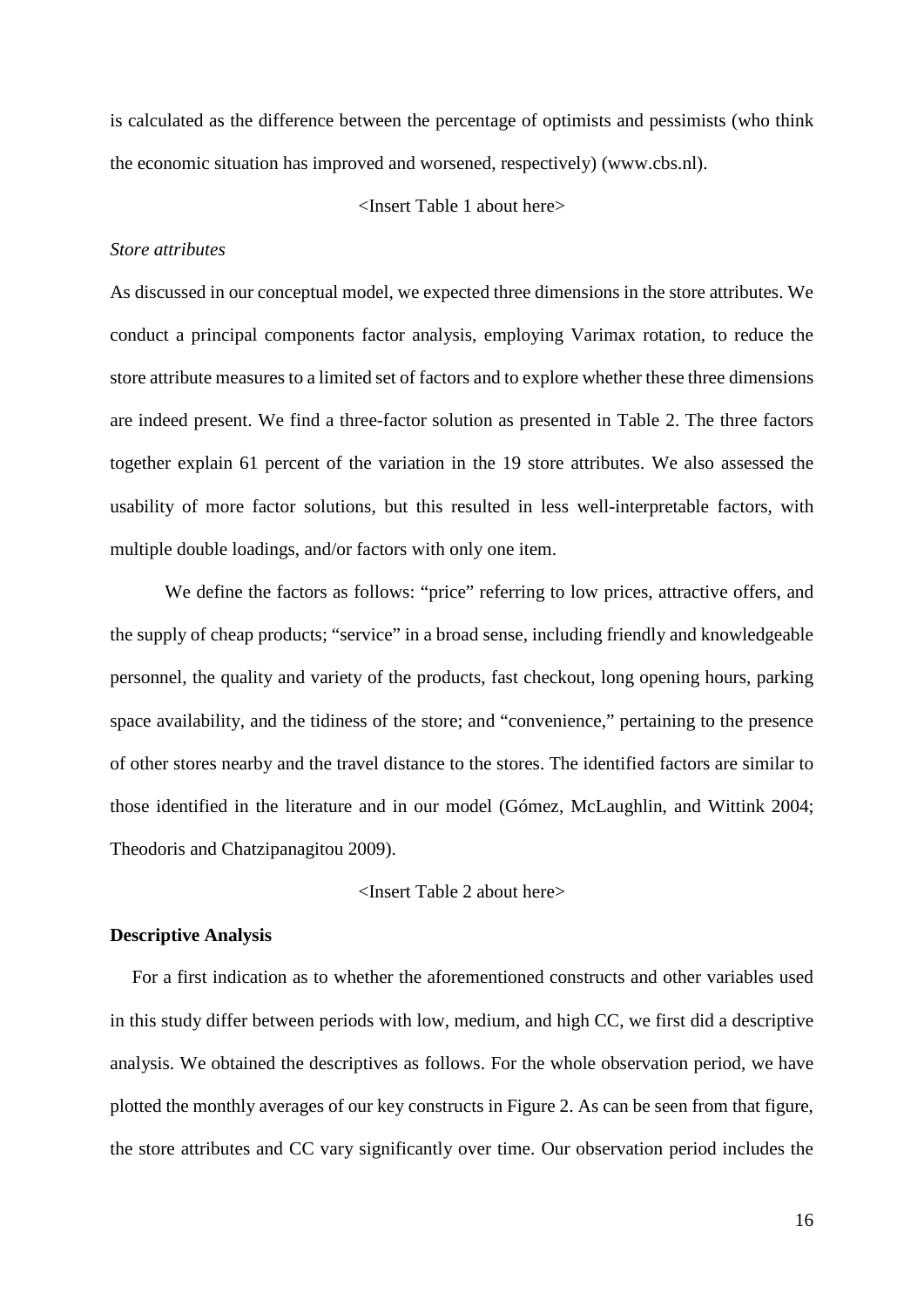2008-2012 global recession and, as a result, the data shows sufficient variation in CC to identify possible moderating effects. In addition, we split the 33 monthly observations for the CC variable in three equally sized groups. The cut-off values for the low, medium, and high CC periods are -28.3 and -13.8 respectively. We subsequently have calculated the means of all variables and presented them in Table 3. As indicated in the table, the means for most variables do not significantly differ for periods with low, medium, and high CC. Most importantly, we see that the means of the dependent variables satisfaction ( $p < .10$ ) and SOW ( $p < .001$ ) vary depending on the level of CC. It is exactly this variation that we want to explain in this paper.

# <Insert Table 3 about here>

We also checked whether the variables used in this study are significantly correlated. If there is a substantial amount of overlap between variables, i.e. when multicollinearity exists, we might be unable to disentangle the effect of individual variables on store satisfaction and SOW and, in that case, we may have to exclude one of the overlapping variables from the analysis. The correlation matrix is shown in Table 4. We see that multicollinearity is not an issue, as the highest correlation is .71. Even though this correlation is pretty high, this is among one of the dependent variables (in this case satisfaction) and one of the store attributes (service). Among the store attributes themselves there is zero correlation, because they are obtained though orthogonal rotation and thus by construction uncorrelated.

> <Insert Table 4 about here> <Insert Figure 2 about here>

#### *Model development*

In this section we develop two models that explain fluctuations in customer satisfaction and SOW across stores and over time. We start with a discussion of the model explaining customer satisfaction, followed by the SOW model. The explanatory variables of the satisfaction model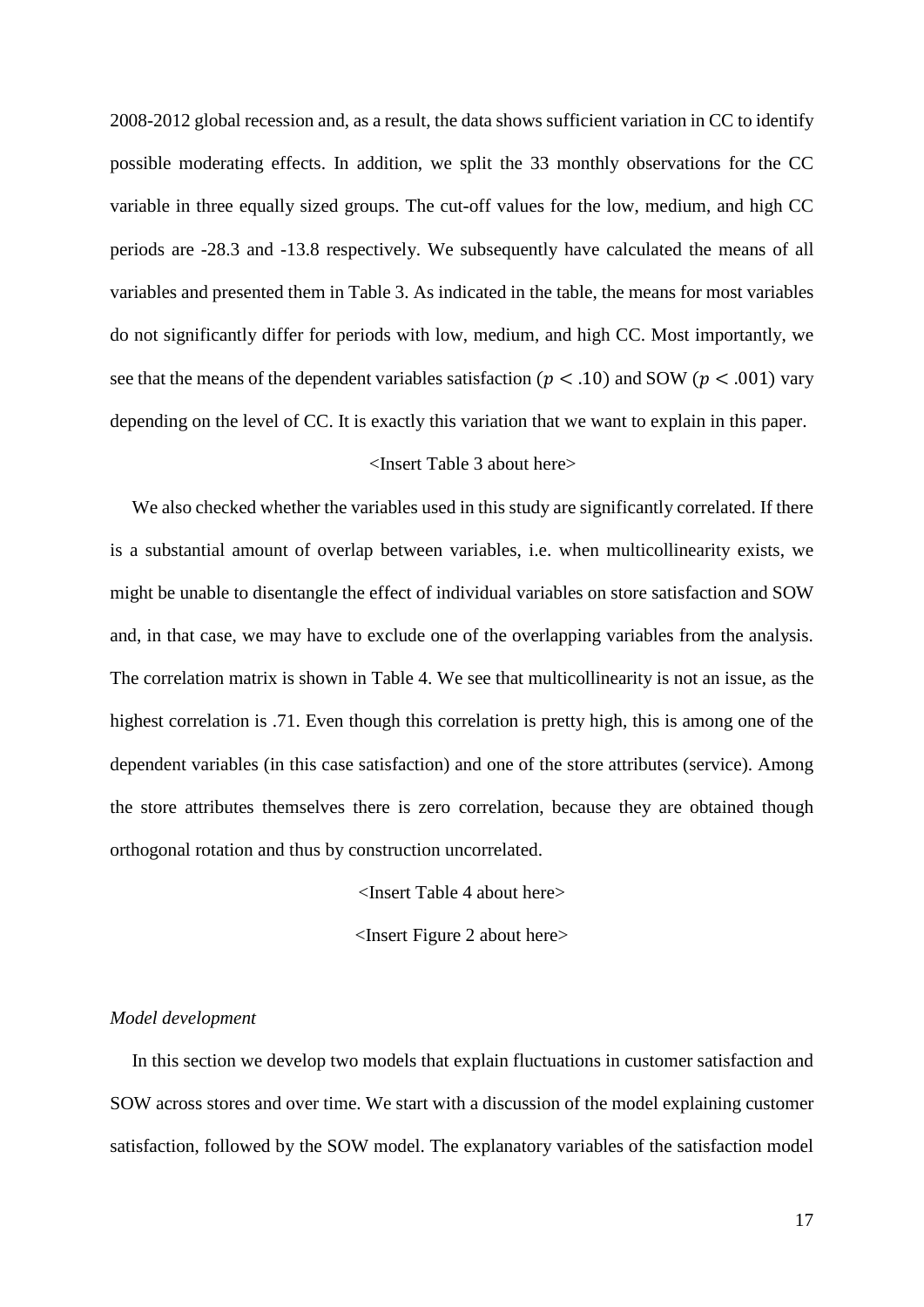consist of the principal components measuring customers' evaluations of the store's service, price level, and convenience as well as the CC level. As control variables, we include the format type to which a store belongs (service oriented or price oriented) and customer characteristics like customer age, household size, and income level. We allow the parameters of the store attribute factors to change over time; changes in these parameters are explained by CC and a variable indicating whether a chain mainly uses service or price to position itself. Moreover, in line with the micromarketing literature (e.g., Hoch et al. 1995), we also accommodate for moderator effects of consumer characteristics (see also Mittal and Kamakura 2001; see our conceptual model).

Finally, we account for unobserved, chain-specific effects, such as differences in marketing efforts and the quality of the chain's management, through the inclusion of a chain-specific random intercept in the model specification. Hence, the full model is specified as follows:

$$
SAT_{ijt} = \beta_{0j} + \beta_{1t} SERV_{ijt} + \beta_{2t} PRICE_{ijt} + \beta_{3t} CONV_{ijt} + \beta_{4} CC_{t} + \beta_{5} AGE_{it}
$$
  
+ 
$$
\beta_{6} INC_{it} + \beta_{7} HHS_{it} + \beta_{8} SVC_{j} + \epsilon_{ijt}
$$
 (1)

in which,

$$
\beta_{0j} = \gamma_{00} + \upsilon_{0j} \tag{1a}
$$

$$
\beta_{kt} = \gamma_{k0} + \gamma_{k1} CC_t + \gamma_{k2} SVC_j + \gamma_{k3} AGE_{it} + \gamma_{k4} INC_{it} + \gamma_{k5} HHS_{it} + v_{kt}
$$
(1b)

where  $SAT_{ijt}$  is respondent i's (i=1,...  $I_t$ ) overall satisfaction with chain  $j$  (j=1,... 30) at time t  $(t = 1, ..., 12)$ ; SERV<sub>iit</sub>, PRICE<sub>iit</sub>, CONV<sub>iit</sub> are respondent i's factor scores at time t for service, price, and convenience, respectively;  $CC_t$  is the level of CC index at time t;  $AGE_{it}$ ,  $INC_{it}$ ,  $HHS_{it}$ are respondent *i*'s background characteristics measuring his/her age, income and household size at time t; and  $SVC_j$  is a dummy variable indicating whether chain *j* is a service chain (1) or not (0).  $\beta_{0i}$  is a chain-specific intercept which is the sum of a general mean ( $\gamma_{00}$ ) for all chains and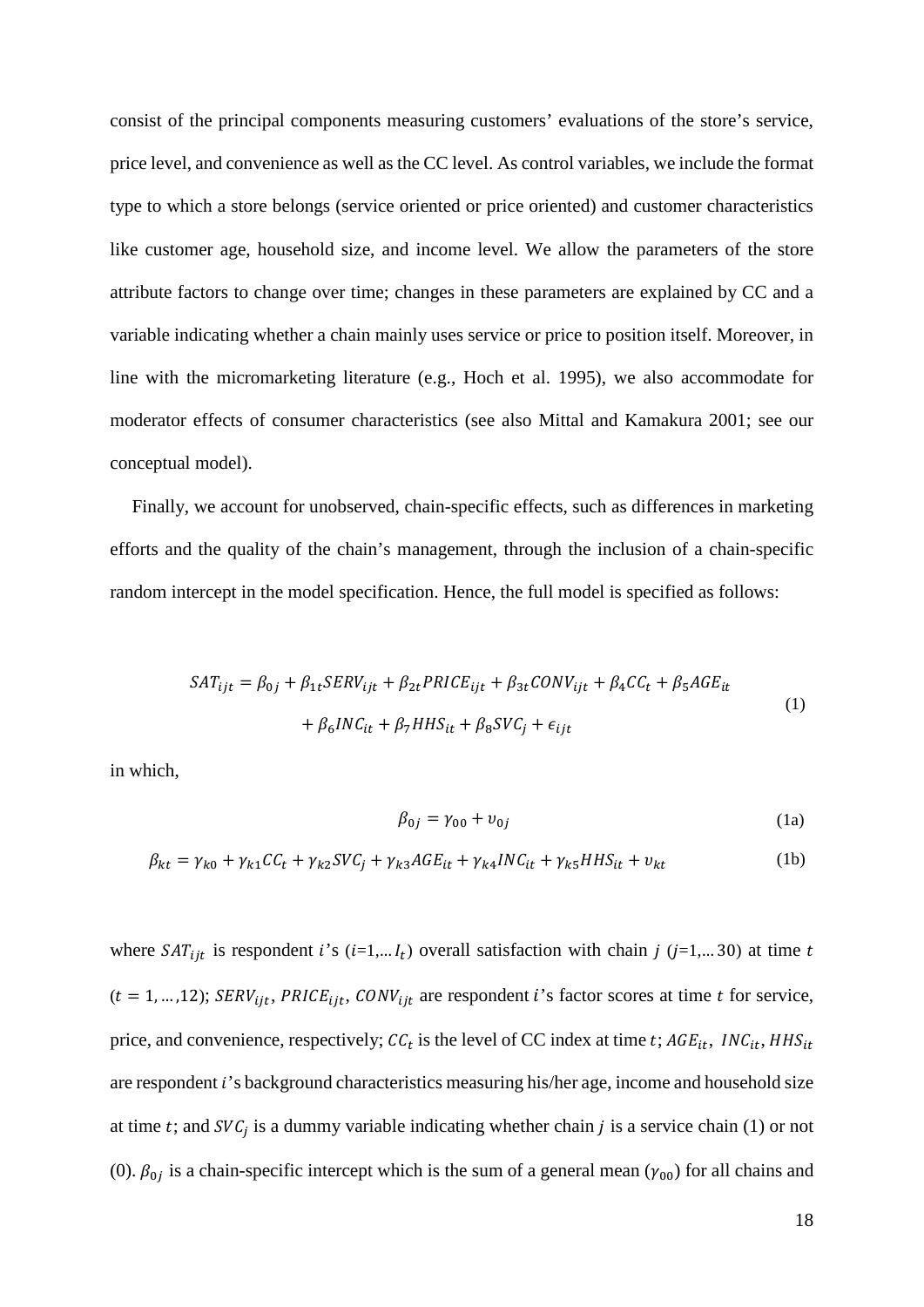a normally distributed error term with zero mean  $E(v_{0j} = 0)$  and constant variance  $\phi^2$ . Similarly, we allow the slope parameters for the three attribute factors to vary over time. Each parameter  $\beta_{kt}$  ( $k = 1, ..., 3$ ) is the sum of a general mean, the deterministic effects of a set of explanatory variables and a normally distributed error term with mean zero and constant variance  $(v_{kt} \sim N(0, \varphi_k^2))$ .

Next, we specify a model shown in Equation (2) that explains SOW ( $SOW_{ijt}$ ). We apply a logit transformation to this variable to ensure that it has a normal distribution by approximation (Ailawadi, Pauwels, and Steenkamp 2008). We use a variable notation similar to Equation (1). As can be seen from Equation (2), this model also has a chain-specific intercept, which is the sum of a general mean ( $\delta_{00}$ ) for all chains and a normally distributed error term  $(v_{0t} \sim N(0, \theta^2))$ . The slope parameters for the three attribute factors as well as customer satisfaction may vary over time. Each parameter  $\alpha_{lt}$  ( $l = 1, ..., 4$ ) is the sum of a general mean, the deterministic effects of a set of explanatory variables and a normally distributed error term  $(v_{lt} \sim N(0, \theta_l^2))$ .

We estimate several versions of this model. First, we estimate a simple model that includes just a main effect of satisfaction on SOW (in addition to some control variables). We allow the intercept to differ per chain, but not the slope parameter for satisfaction. Moreover, we do not include any store attribute variables. This model can be obtained by setting the following restrictions:  $\alpha_{1t} = \alpha_{2t} = \alpha_{3t} = 0$  and  $\alpha_{4t} = \alpha_4$ . Next, we extend the model by accommodating for interaction effects with the satisfaction variable. The slope parameter for satisfaction is allowed to change over time in model 2 (i.e.,  $\alpha_{4t} = \alpha_{4t}$ ) and is explained by the variables in Equation (2b). Finally, we estimate the full model as specified in Equations (2), (2a), and (2b).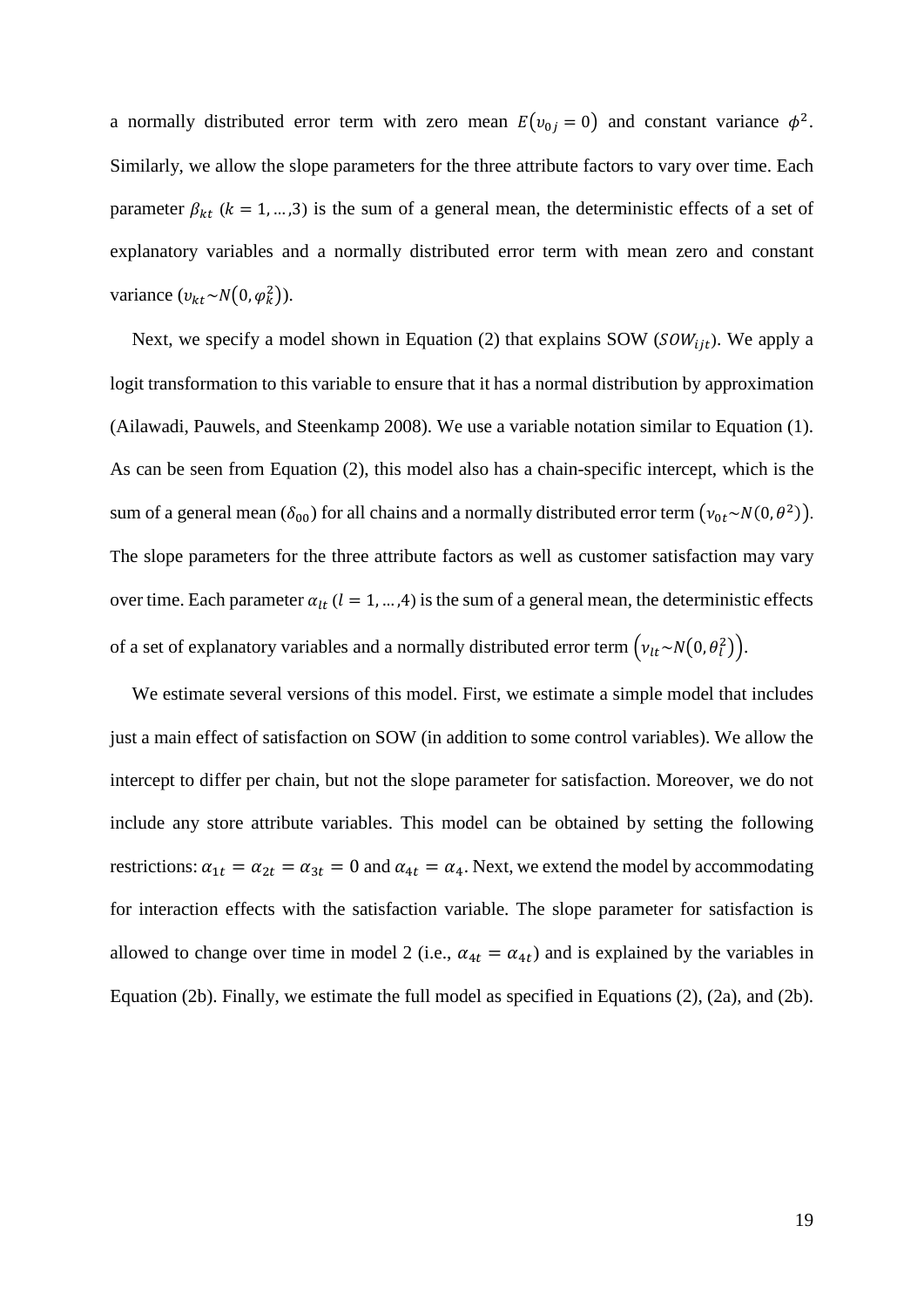$$
\ln\left(\frac{SOW_{ijt}}{1-SOW_{ijt}}\right)
$$
\n
$$
= \alpha_{0j} + \alpha_{1t} SERV_{ijt} + \alpha_{2t} PRICE_{ijt} + \alpha_{3t} CONV_{ijt}
$$
\n
$$
+ \alpha_{4t} SAT_{ijt} + \alpha_{5} CC_{t} + \alpha_{6} AGE_{it} + \alpha_{7} INC_{it} + \alpha_{8} HHS_{it} + \alpha_{9} SVC_{j} + \epsilon_{ijt}^{*}
$$
\n
$$
(2)
$$

in which,

$$
\alpha_{0j} = \delta_{00} + \nu_{0j} \tag{2a}
$$

$$
\alpha_{lt} = \delta_{l0} + \delta_{l1} C C_t + \delta_{lt} SVC_j + \delta_{l3} AGE_{it} + \delta_{l4} INC_{it} + \delta_{l5} HHS_{it} + \nu_{lt}
$$
\n(2b)

We estimate the models using the lmer() function in R (currently part of the R package lme4), which fits linear and generalized models with varying coefficients (Gelman and Hill 2007). Parameter estimates are obtained through optimization of the full log-likelihood (FML) which includes both the regression coefficients and the variance components.

### *Endogeneity of store attribute variables*

There is a potential endogeneity problem with the store attributes price, service, and convenience. Over time a retailer may decide to strategically emphasize price (service or convenience) more/less in certain economic climates, with some expectation regarding how that would affect customer satisfaction (or SOW). For instance, if a store manager expects customer satisfaction levels to go down, he may decide to lower prices, leading to improved customer perceptions of the chain's price attribute. Hence, in this case, the store attribute perceptions are the result of the chain manager's decision to change the store's positioning. In technical terms, this would mean that the store attribute variables in Equation (1) and (2) are correlated with the error terms in these equations. Ignoring this endogeneity, would probably lead to an overestimation of the effects of the store attributes on satisfaction and SOW. To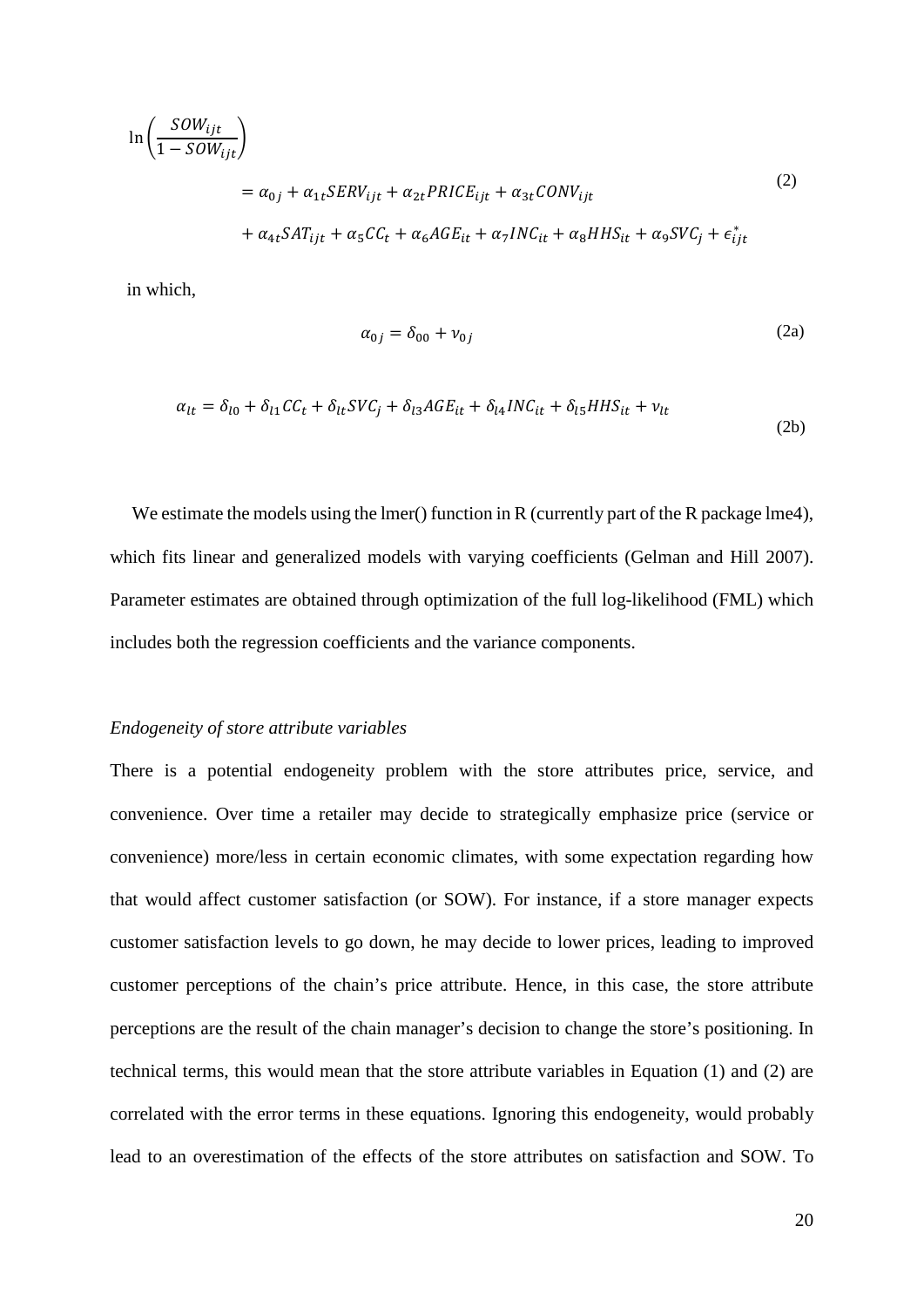correct for this point, store attributes should be considered endogenous. We have therefore estimated IV regressions for each store attribute and each of their interaction effects with other variables. In this approach, each attribute is modeled as a function of the exogenous control variables and two instruments, namely the chain's average perceived score on that attribute in the previous month and the average attribute scores of competitors. Including the error terms of each IV regression in the main equations for satisfaction (Equation 1) and SOW (Equation 2) corrects for the potential endogeneity of store attributes and allows us to estimate the true effect of each attribute on customer satisfaction and SOW. This procedure is known as the control function approach to endogeneity (Rossi 2014) and we provide more details about it and its specific implementation in this paper in Appendix 1. Testing for the significance of the included error terms in Equations (1) and (2) is equivalent to a Hausman test for endogeneity (Hausman 1978). These tests indicate that endogeneity is not a problem in our analysis and we therefore proceed discussing the results of the models without endogeneity corrections.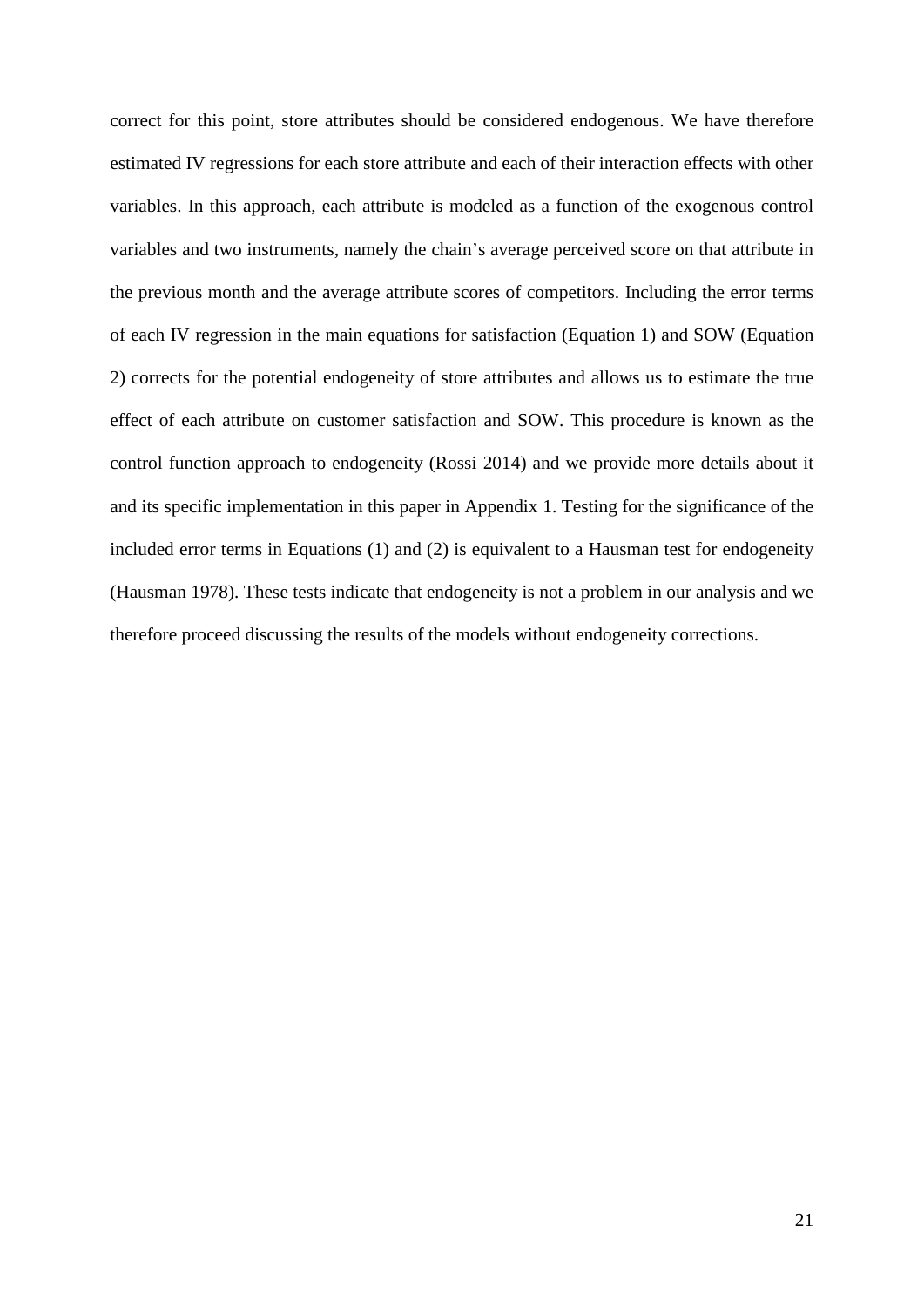#### **EMPIRICAL RESULTS**

# **Satisfaction Model**

# *The moderating effects of consumer confidence*

We present the parameter estimates of the satisfaction model in the leftmost column of Table 5. Customer satisfaction positively relates to the three store attributes. Hence, a customer's overall evaluation of the chain improves if he or she is more positive about the chain's price, service, and convenience level. We find that service has the largest impact on customer satisfaction, followed by price and convenience. These findings are consistent with those of Sirohi, McLaughlin, and Wittink (1998) and Baker, Grewal, and Parasuraman (2002), who showed that consumers value stores more if they offer better service, lower prices and more convenience. Baker, Grewal, and Parasuraman (2002) found that price and service are the most important attributes, but their study did not show any effect of convenience on consumers' value perceptions.

We find that CC negatively affects the relationship between service and satisfaction ( $\beta$  =  $-0.001$ ;  $p < 0.05$ ). This finding contradicts hypothesis H1. The rationale for this might be that in periods of lower confidence, consumers focus more on what firms already deliver. This would imply that in these times the effect of service on satisfaction becomes stronger, whereas this effect weakens in times of high economic confidence. Surprisingly and contrary to hypothesis 2, we do not find evidence for a significant interaction effect between price and CC  $(\beta = -.0004; p > .05)$ . We therefore cannot support this hypothesis and conclude that the effect of price on satisfaction does not depend on the level of economic confidence. Finally, we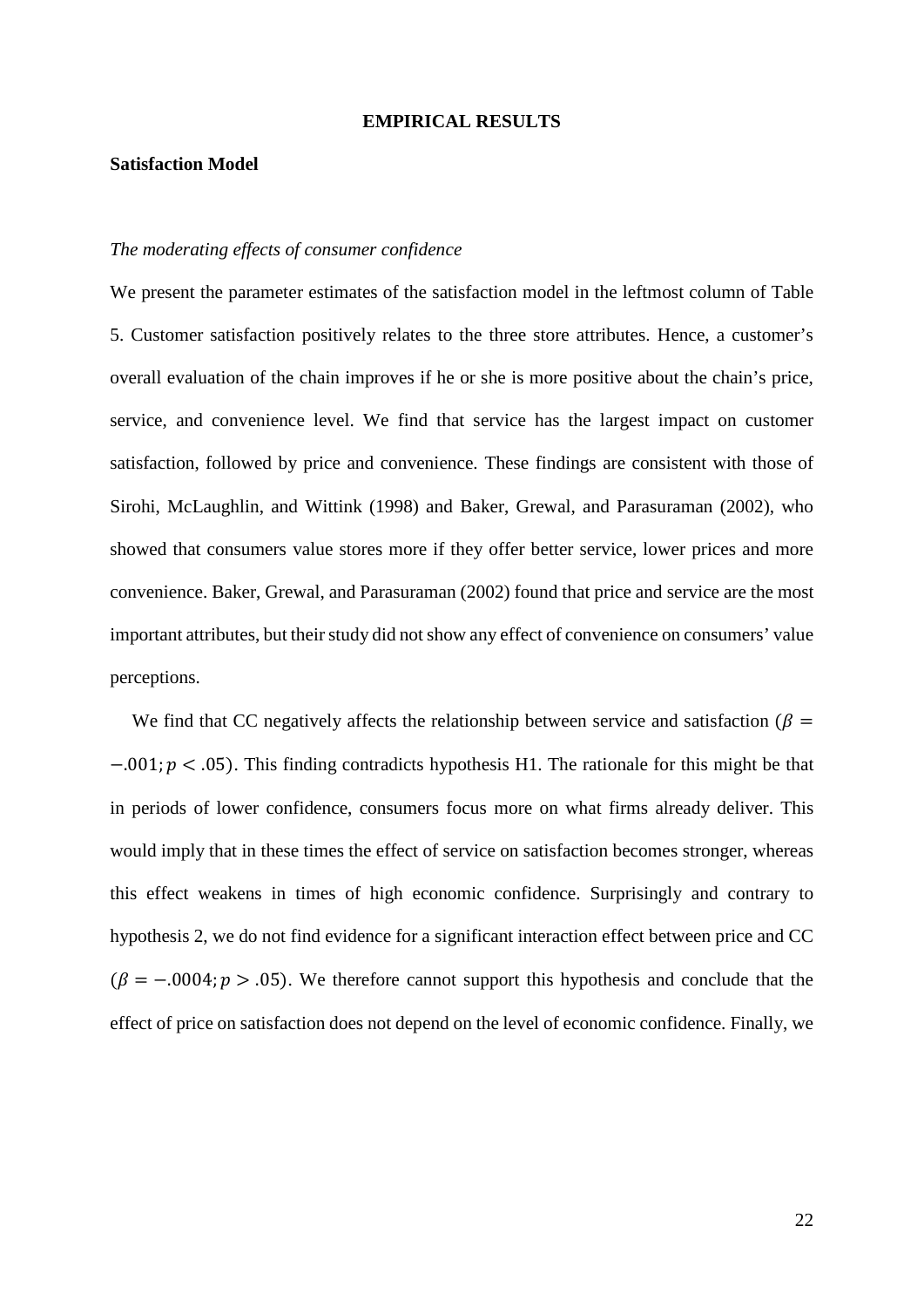do not find support for a moderating effect of CC on the relationship between convenience and satisfaction ( $\beta = .001$ ;  $p > .05$ ). We thus cannot support hypothesis H[3](#page-22-0)<sup>3</sup>.

# *The effects of control variables*

Consistent with the micromarketing literature, we also find moderating effects of consumer characteristics on the relationship between store attributes and satisfaction in addition to the direct effects discussed previously. The effect of price on satisfaction, for example, depends on consumers' income level ( $\beta = -.024; p < .001$ ). The effect of price on satisfaction is smaller for high-income families compared to lower-income families. This can be because high-income families are less price sensitive and thus less likely to become (dis)satisfied as the result of price changes. Moreover, we find that the satisfaction scores of older customers are more responsive to changes in perceived service quality ( $\beta = .002$ ;  $p < .001$ ), which is consistent with previous findings that older shoppers derive satisfaction from interactions with sales personnel (Pan and Zinkhan 2006).

### *Importance of Individual Store Attributes*

 $\overline{\phantom{a}}$ 

Using the method proposed by Rust, Lemon, and Zeithaml (2004), we also determined the impact of the individual drivers on store satisfaction. We thereby focus on the direct effects of each driver only and thus ignore each driver's indirect effects through interactions with other variables. The results of this analysis indicate that the items "Low prices" and "Fast checkout" have the largest impact on the dependent variable, whereas having a "Spacious store" and a "Sufficient supply of other stores close to the focal store" contribute very little to satisfaction formation. The results of this analysis enable store managers to concretely adjust the service, price, or convenience level of their stores. The effect sizes for each driver offer clear and

<span id="page-22-0"></span><sup>&</sup>lt;sup>3</sup> We also have run the analyses with only one of the items of the convenience construct. The key results of our paper don't change if we include just one of these items.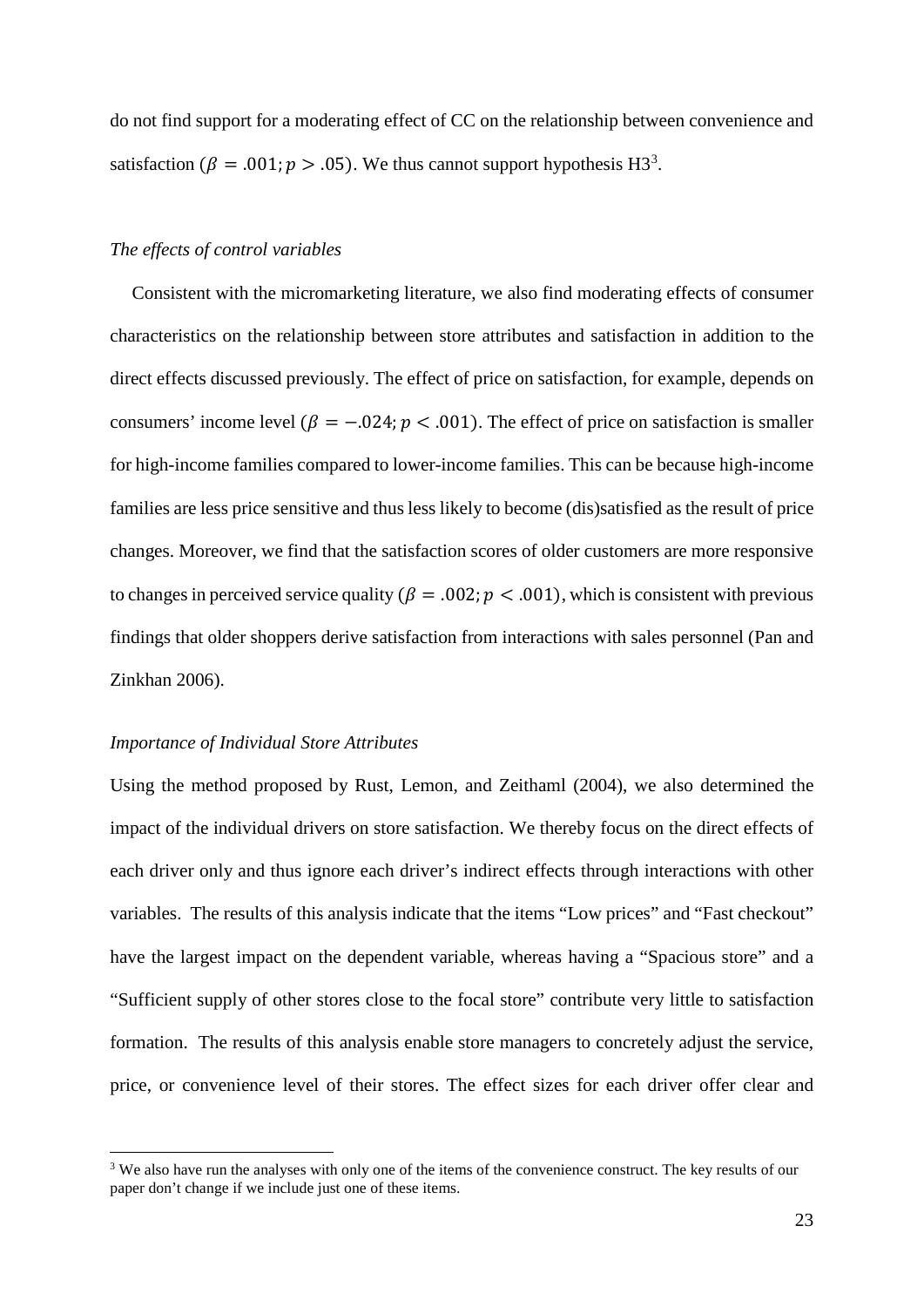specific guidance on which marketing variables to adjust, rather than just "service" or "price", and their potential impacts on satisfaction. We refer to the Appendix 2 for more details regarding the method.

#### **Share of Wallet Models**

#### *Model Fit of Separate SOW models*

Table 5 shows the results of the three SOW models. As explained before, we estimated alternative models in order to determine the exact nature of the relationship between satisfaction and share of wallet. First, we estimate a model that directly relates satisfaction to SOW to see whether such a relationship actually exists. Next, we add the moderating effects of CC, because, as pointed out in hypothesis 4, we expect that the satisfaction-SOW relationship depends on the level of CC. Finally, we include direct and indirect effects of store attributes to check whether they have an effect on SOW above and beyond the effect of the overall satisfaction with the store (see also Ailawadi et al. 2014).

Even though we estimate these alternative models for substantive reasons, we may evaluate the quality of the models by looking at their scores on different information criteria. The values for the AIC and BIC do not differ much for models 1 and 2 (AIC: 119835 vs. 119730; BIC: 119910 vs. 119854), indicating that just adding moderating effects to the satisfaction-SOW relationship does not lead to significant improvements in model fit. Model 3 scores lowest on both the AIC (107966) and BIC (108237) and thus is the best model among the candidates. In the remainder of this section, we discuss the results of all models, but place the most emphasis on the best-performing model (model 3).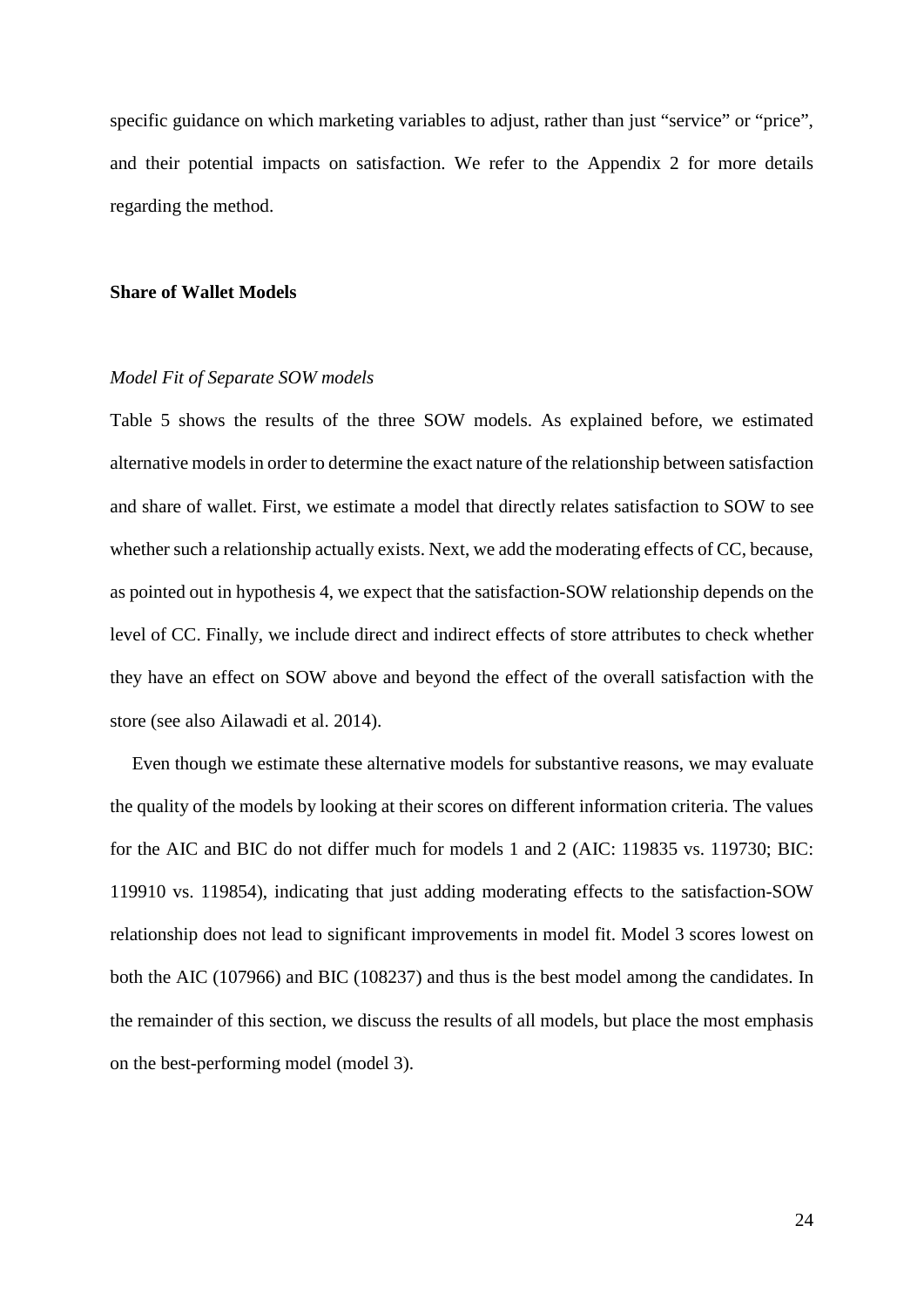The R-squares, calculated as the squared correlation coefficients between the observed and predicted values of the dependent variable, differ significantly across models. Model 1 and 2 both have  $R^2$  values of .40, whereas that of model 3 is .80.

# *The moderating effect of consumer confidence*

We observe in all model results a positive and highly significant effect of satisfaction on SOW  $(\beta = .584; p < .001)$ . These findings are consistent with extant literature that relates customer satisfaction to performance variables in general (e.g., Szymanski and Henard 2001) and SOW in particular (Cooil et al. 2007). The results indicate that customers who are more satisfied with a chain's offering are more likely to increase their share of spending at that chain and they are less inclined to visit other chains.

We do not find that CC moderates the relationship between satisfaction and SOW ( $\beta$  =  $-0.003; p > 0.05$ . This finding does not support H4.

In our discussion related to hypothesis 4, we also argue that there may be a direct effect of store attributes on SOW in addition to their indirect effects on customer loyalty via customer satisfaction. We indeed find evidence for such effects. Shoppers who are more positive about the price attributes of grocery chains are less likely to be loyal to one particular chain ( $\beta$  =  $-0.156; p < 0.05$ ).

# *The effects of control variables*

SOW also depends on individual difference variables like age, household size and income. The results for model 1 show highly significant main effects for these variables, but in models 2 and 3 most of these effects disappear after incorporating interaction effects between these variables and satisfaction (Homburg and Giering 2001). What remains in model 3 is a positive main effect for age ( $\beta = 0.022$ ;  $p < 0.05$ ): We find that older customers are more likely to have a higher SOW, indicating that they visit fewer chains and/or are more likely to concentrate their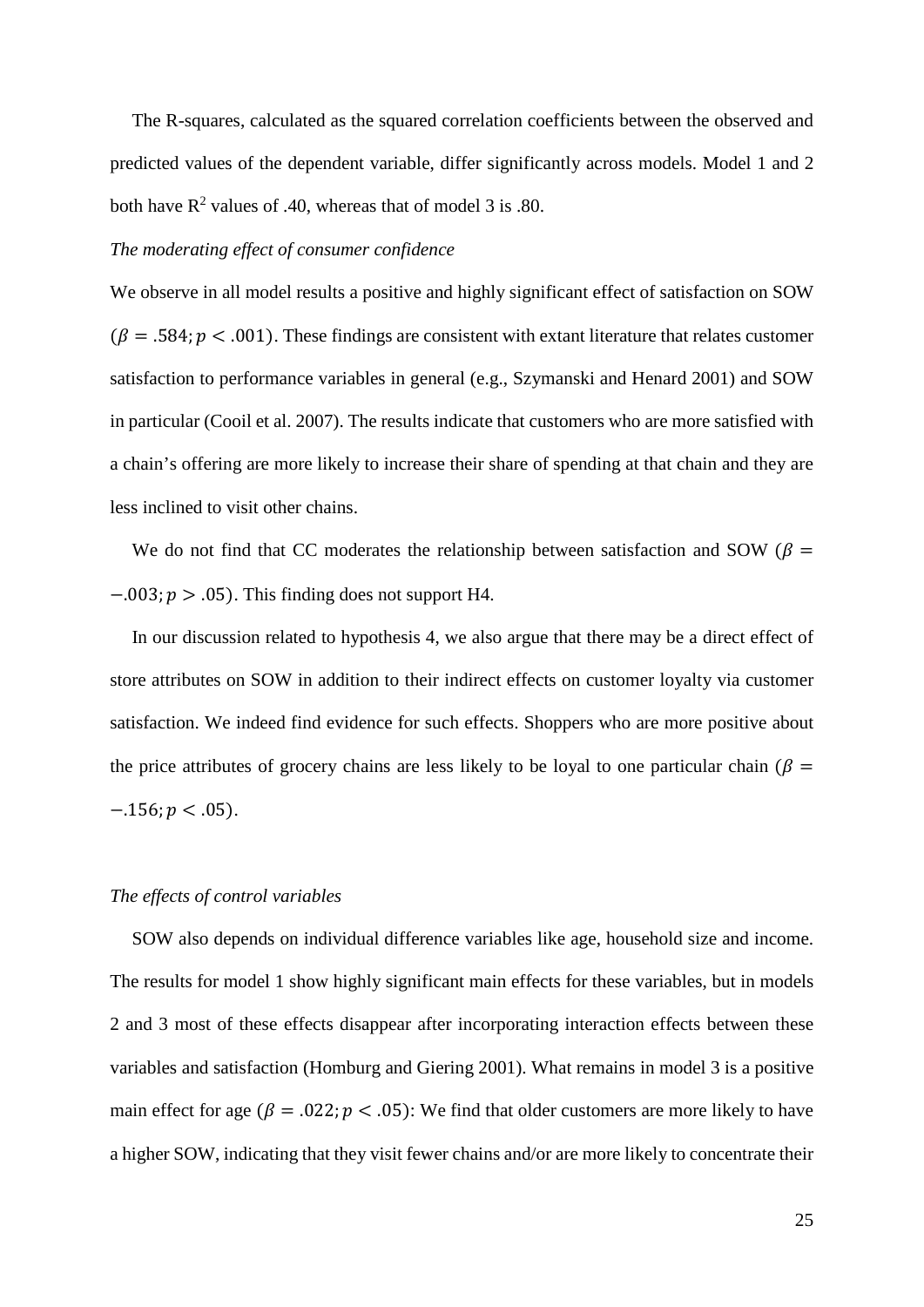spending. Moreover, we find that larger households have a lower SOW ( $\beta = -.392; p <$ .001), which might indicate that they go to multiple stores because of their more diversified needs and higher price sensitivity

#### **ROBUSTNESS CHECKS AND ADDITIONAL ANALYSES**

We have executed multiple additional analyses to check the robustness of our findings and to gain additional insights. First, we included a CC variable that represents month-to-month changes in CC (rather than levels) as a moderator in our models. It may be that consumers are less influenced by the absolute levels of CC in a given month; instead, they compare the confidence level with that of the month before, which would be consistent with a CC variable in first differences. We found no significant effects of CC in any of the models when CC was measured in changes from month to month, suggesting that store satisfaction is not sensitive to changes in CC.

Second, one might also argue that instead of CC, we should consider GDP growth as a moderator. We additionally investigated the possible moderating effect of GDP growth using GDP data from Statistics Netherlands (CBS). Our results showed that, despite the fact that GDP had some main effects on satisfaction and SOW, the moderating effects of GDP are far less strong and mostly not significant. We only found one significant positive moderating effect between GDP and convenience in the model explaining store satisfaction ( $p < .01$ ), suggesting that convenience becomes more important when GDP grows.

Third, one might argue that a trend, rather than the CC development, is shaping our results. To rule this explanation out, we included a trend variable as a main effect and moderator in our analysis. We neither find a significant main effect nor significant moderating effects for a time trend.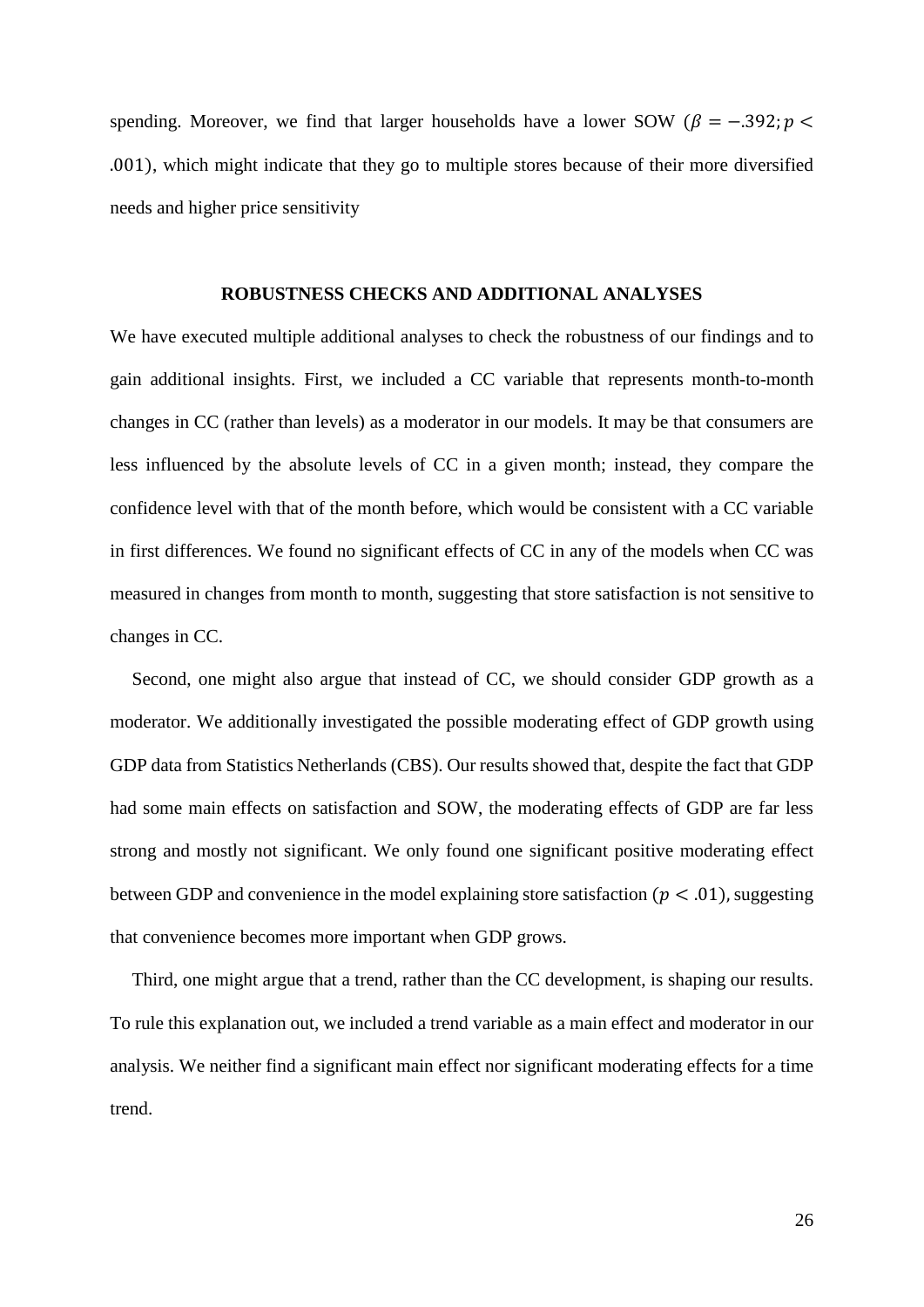Fourth, as prior research has considered the moderating impact of individual CC (Ou et al. 2014), we also explore whether we can find moderating effects of CC at the individual level. We used the same survey on an additional dataset, but measured CC at the individual level. However, this analysis did not reveal any significant moderating effects.

Fifth, as prior research has shown that consumers might move from one service chains to value or price-oriented chains, we also ran our SOW models at the chain-type level. Thereby, we considered the share of the budget allocated to service chains vs. value/price chains as our dependent variable. Using this more aggregate analysis, we did not find any significant main and moderating effects of CC (Zurawicki, and Braidot  $2005)^4$  $2005)^4$ .

#### *Analyses for Retail Chains and Customer Segments*

 $\overline{\phantom{a}}$ 

The results of our analysis do not support our hypotheses. To further investigate this, we have done some additional analyses on different subsamples. Table 6 gives the parameter estimates for these analyses. For conciseness reasons, we only provide the parameters for the key relationships in our study; tables with the full set of parameter estimates can be obtained from the authors upon request.

First, we looked at the difference between customers that shop at value chains compared to those who go to service oriented chains. In accordance with the full sample analysis, we find a significant negative effect for the interaction between consumer confidence and service. This effect is stronger for customers of service chains than those of value chains. This finding is in line with the observation that most retailers lower their service levels during a recession and that the resulting changes will be perceived as losses due to a negative reference effect. These losses matter more if you are used to a higher service level and therefore we can expect a larger effect for those customers who use to shop at service chains. For the SOW models, we find a

<span id="page-26-0"></span><sup>4</sup> We thank a reviewer for mentioning this issue and full details of our analyses can be requested from the first author.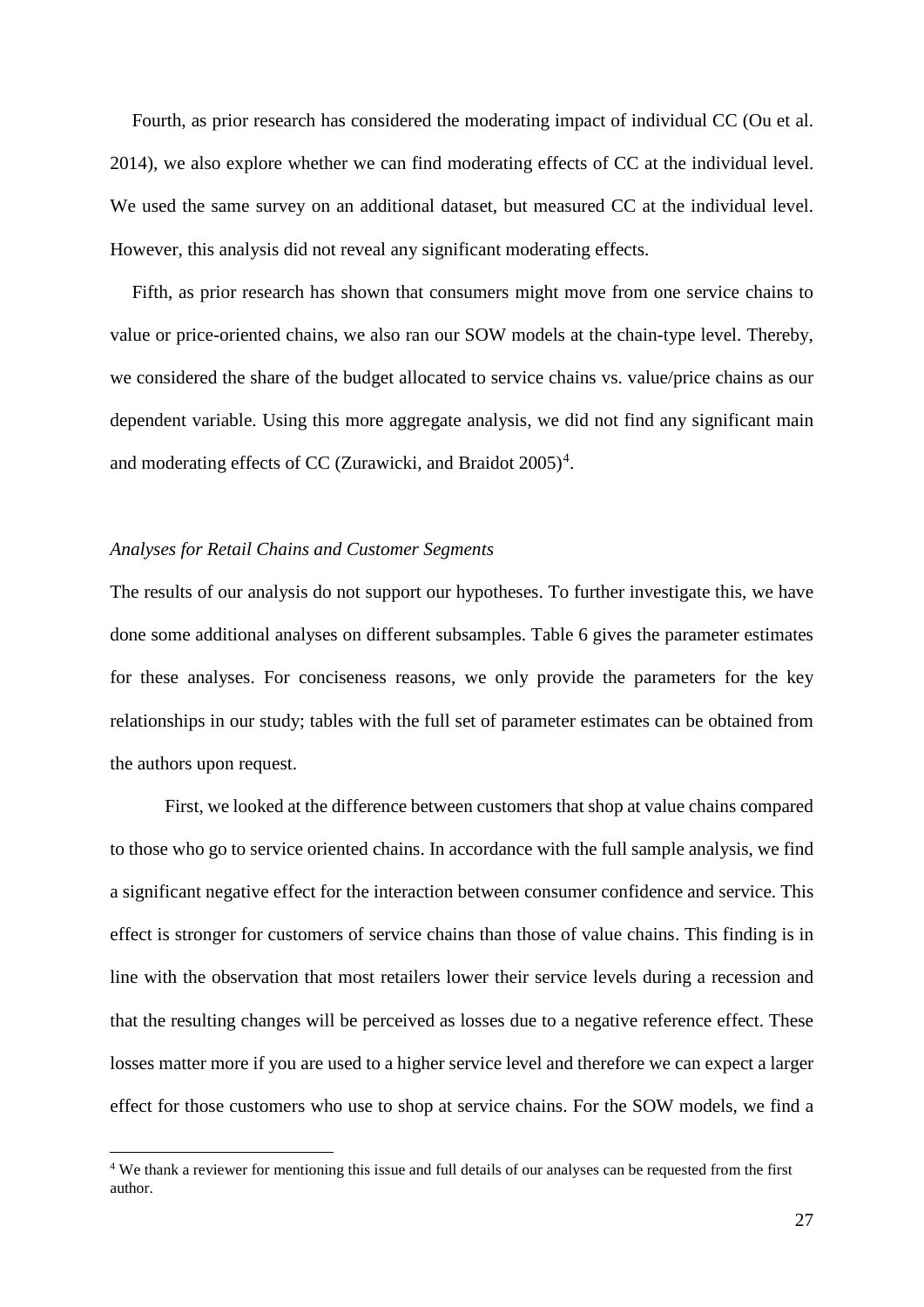significant negative effect of the interaction between satisfaction and CC for service chains, meaning that shoppers at service chains find satisfaction less (more) important when CC levels are high (low). Beyond the indirect effect through satisfaction for service chains, we also find that a store's service and convenience levels become less important when CC levels are low and vice versa, while the price level has a larger (smaller) impact on SOW when CC is low (high). These results indicate that service chain shoppers tend to compromise on quality and convenience during economically difficult times and spend more of their budgets for groceries at value oriented chains. Alternatively, this finding may imply that consumers switch to lower price (e.g. private label) alternatives within the service retailer, also resulting in a lower SOW. When CC is high, on the other hand, service and convenience become more important, and service chain customers would rather go to service chains in close proximity and/or spend more on luxury brands.

Next, we did the analyses for the three biggest grocery chains in The Netherlands. These three chains together have a market share ranging from 46-51% throughout the observation period. In this subsample, we find that the effects of price, service, and convenience on satisfaction do not depend on the CC level. It might be that these larger chains have a relatively satisfied and loyal customer base that becomes relatively insensitive to changes in store attributes. Alternatively, it could also be that these large chains simply have more resources to sustain their service levels in a recession, despite the bad economic conditions. Service and convenience becomes more (less) important to customers of the three biggest chains when CC is low (high).

If we compare loyal customers (SOW  $>=$  .5) to less loyal customers, we find that the effect of service on satisfaction depends on the CC level. For both loyal and less loyal customers service becomes more (less) important when CC is low (high), just like in the analysis on the full sample. This effect is stronger for loyal customers than for less loyal customers. Moreover,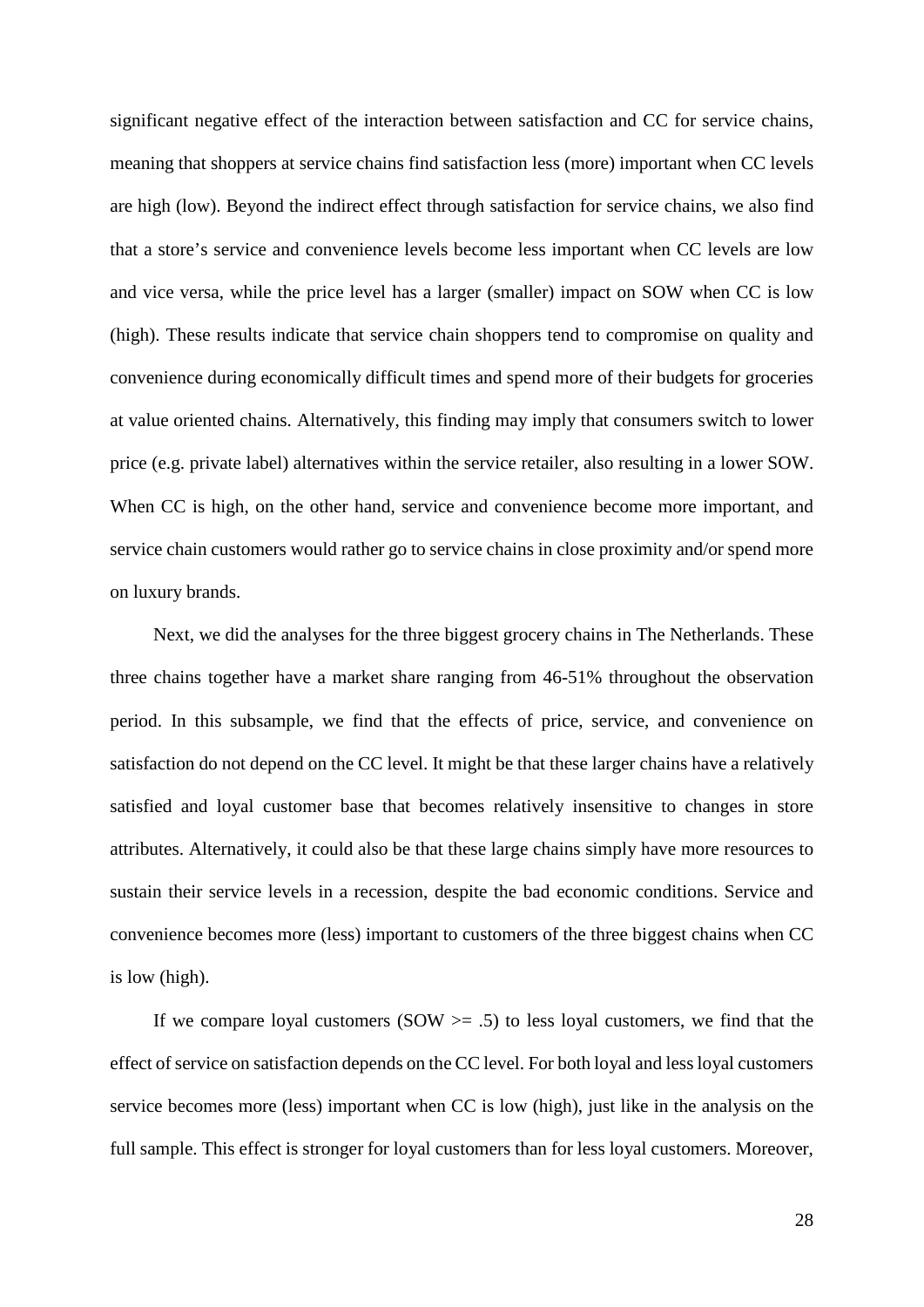unlike less loyal customers, loyal customers are not only more satisfied but they also spend more (less) at grocery chains with higher service levels when consumer confidence is low (high).

In sum, the results for each subsample are largely in line which those for the full sample. The segmented analyses show that the increased (decreased) importance of service in times with low (high) CC, mainly applies to nonloyal customers and customers of service chains.

<Insert Table 6 about here>

#### **DISCUSSION AND CONCLUSION**

This paper contributes to the retail satisfaction literature and the business cycle literature in marketing. We link customer evaluations of store attributes to customer satisfaction and we allow these linkages to vary over time due to changes in CC, which has never been done before. Moreover, we relate satisfaction to SOW and we consider how this relationship is affected by CC. We contribute to the business cycle literature by showing for the first time how economic developments affect satisfaction formation. Prior studies in this stream have mainly considered traditional marketing mix instruments (i.e. pricing, advertising, promotions) and ignored retailmarketing mix instruments and their effect on satisfaction and SOW.

Identifying three store attribute factors (service, price and convenience), we show that service attributes become stronger determinants of customer satisfaction when CC is low (and vice versa). Importantly, we did not observe a moderating effect of CC on the effect of price on customer satisfaction. The latter result is counterintuitive, as prior research has shown that consumers tend to become more price-sensitive during economically difficult times (e.g., Lamey et al. 2007). One explanation for this finding might be that retailers have anticipated this phenomenon by emphasizing price more during periods of low CC, leading to less perceived variation in price. Meanwhile, service is neglected by many retailers during such periods,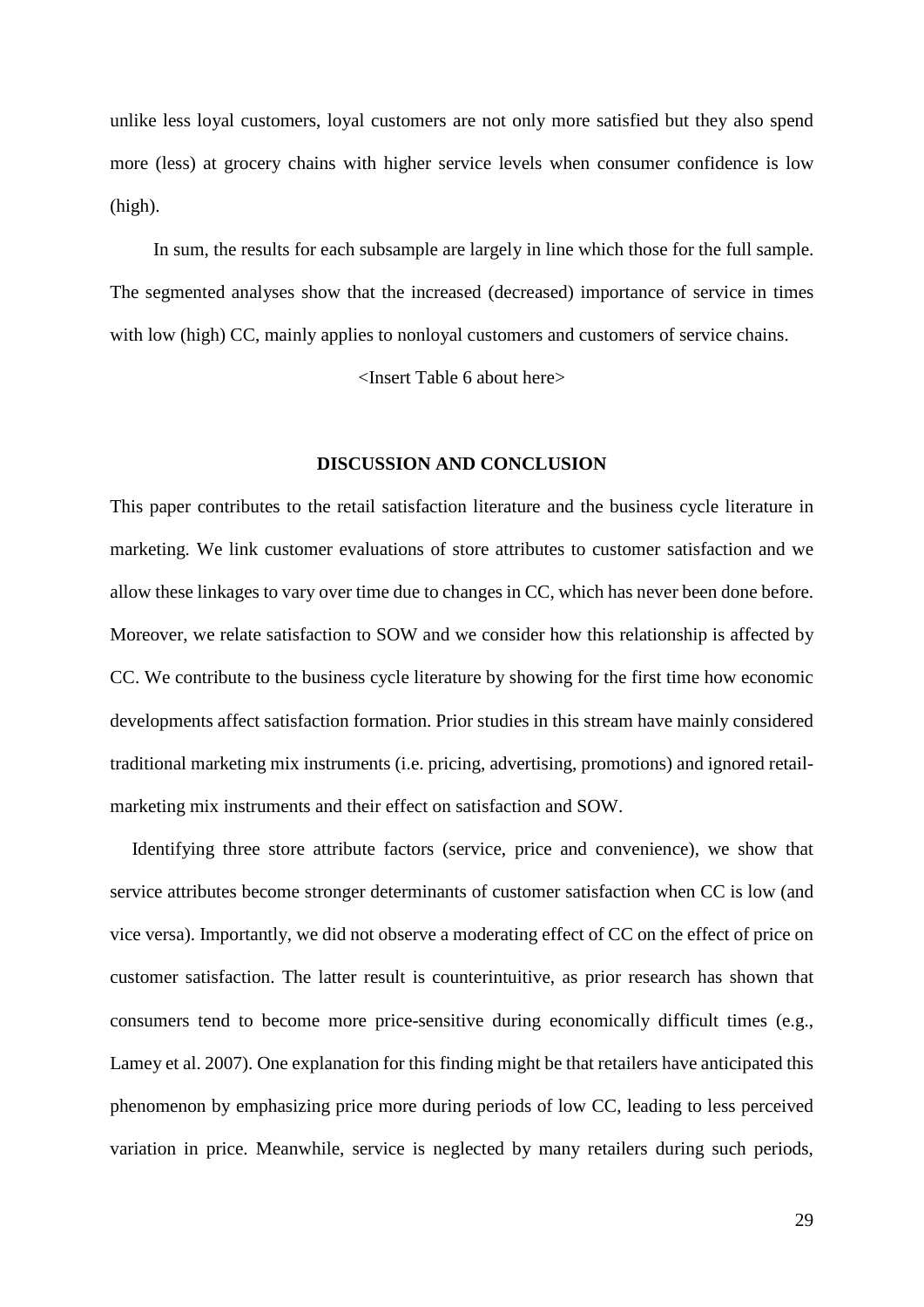making that a more important and salient attribute. To some extent we have checked the above explanations by accounting for the endogeneity of store attributes. We could not find evidence for this, but as accounting for endogeneity is not straightforward (e.g. Rossi 2014), we consider the reactions of retailers towards economic developments as an issue for further research.

Our results confirm prior findings of a positive relationship between satisfaction and SOW. This relationship is not affected by CC, implying that it is rather stable over time. Our finding contrasts with those of Ou et al. (2014), who show that CC lowers the impact of value equity on customer loyalty intentions. They, however, utilized a cross-sectional analysis, whereas we analyze the moderating role of CC in a longitudinal manner. Beyond that, satisfaction cannot be fully equated with value equity and some researchers have even shown that customer satisfaction is closely related to relationship equity (Vogel, Evanschitzky, and Ramaseshan 2008). On that point, Ou et al. (2014) also show no moderating effect of CC on the link between relationship equity and customer loyalty intentions.

Interestingly, customer satisfaction does not fully mediate the effect of store attributes on SOW. Actually, we find a negative effect of price evaluations on SOW, beyond the positive relationship between satisfaction and SOW. The negative effect of price can be explained by the fact that customers who have better evaluations for price are also more price sensitive (Bolton, Lemon, and Verhoef 2004). These customers shop around and search for the best deals, thereby distributing their expenses over multiple chains rather than having one preferred chain where they spend most of their budget (Van Heerde, Gijsbrechts, and Pauwels 2008).

Although not the focus of our study, we also found effects of several control variables on both satisfaction and SOW. Furthermore, we clearly show that the effects of the considered store attributes on store satisfaction are moderated by several demographic factors. Similarly, we explain differences in the effects of satisfaction and service attributes on SOW through consumer characteristics. These findings confirm prior research that showed similar effects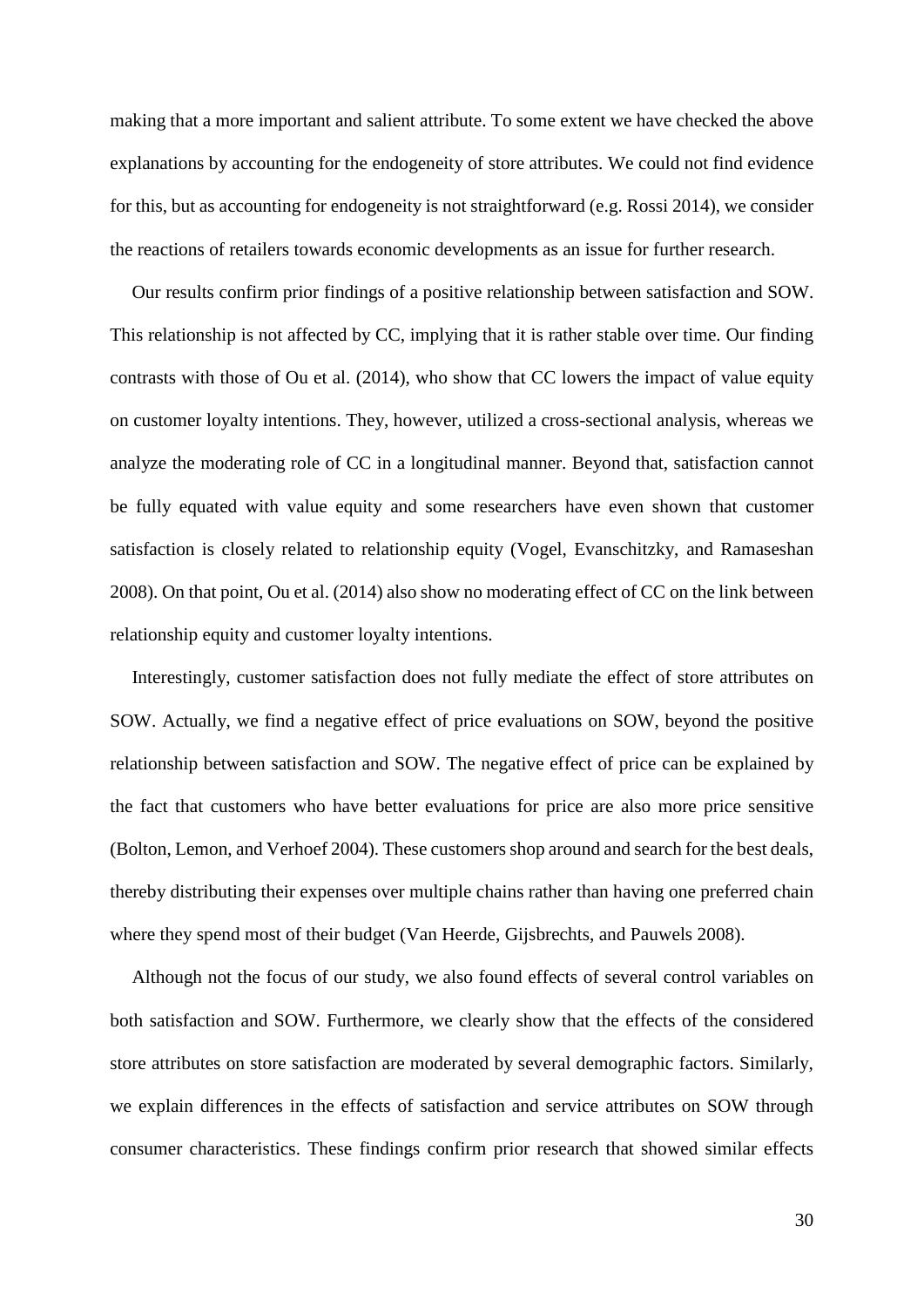(Mittal and Kamakura 1999; Cooil et al. 2007). Our results emphasize that it is important to account for customer heterogeneity when modeling both satisfaction and share of wallet.

#### **RETAIL MANAGEMENT IMPLICATIONS**

Taken together, our findings imply that satisfaction may serve as a buffer against unfavorable economic conditions. If retail managers anti-cyclically invest in service quality, they can reduce the potential harmful impact of a recession on store performance by increasing customer satisfaction and ultimately SOW. However, an increase in service quality can also lead to an immediate decrease in SOW beyond its positive effect due to enhanced customer satisfaction. This means that retail managers need to counterbalance these two opposing forces, i.e., the direct effect of service attributes vs. their indirect effects via satisfaction. Hence, it is crucial for them to understand these complex relationships in order to develop appropriate satisfaction strategies under different economic circumstances.

Our main message is that retailers should not ignore service quality during economic bad times. To further show the importance of this, we focus on the development of two chains in our sample of Dutch grocery chains: Albert Heijn and Lidl. Albert Heijn is the largest grocery chain in the Netherlands and it has a high-end positioning, whereas Lidl is a hard discounter with limited service and low prices. In the past decade, Lidl has taken many initiatives to improve its service level in the Dutch market, including a yearly Christmas leaflet, high-quality assortments under the Delicieux brand, improved fresh assortments, and an interesting collaboration with a famous Dutch TV personality to help consumers reach their ideal weight. As a consequence, Lidl improved its customer service perception scores and won the GfK Fresh Department Award four times in row from 2010 to 2013. Also, Lidl gained market share from 4.8% in 2008 to 8.6% in 2013 (EFMI and Berger 2013). Meanwhile, Albert Heijn recently lost market share (NRC 2013), while it lowered its prices substantially to improve the chain's price image. The firm employed the same strategy in early 2000, which resulted in a successful regain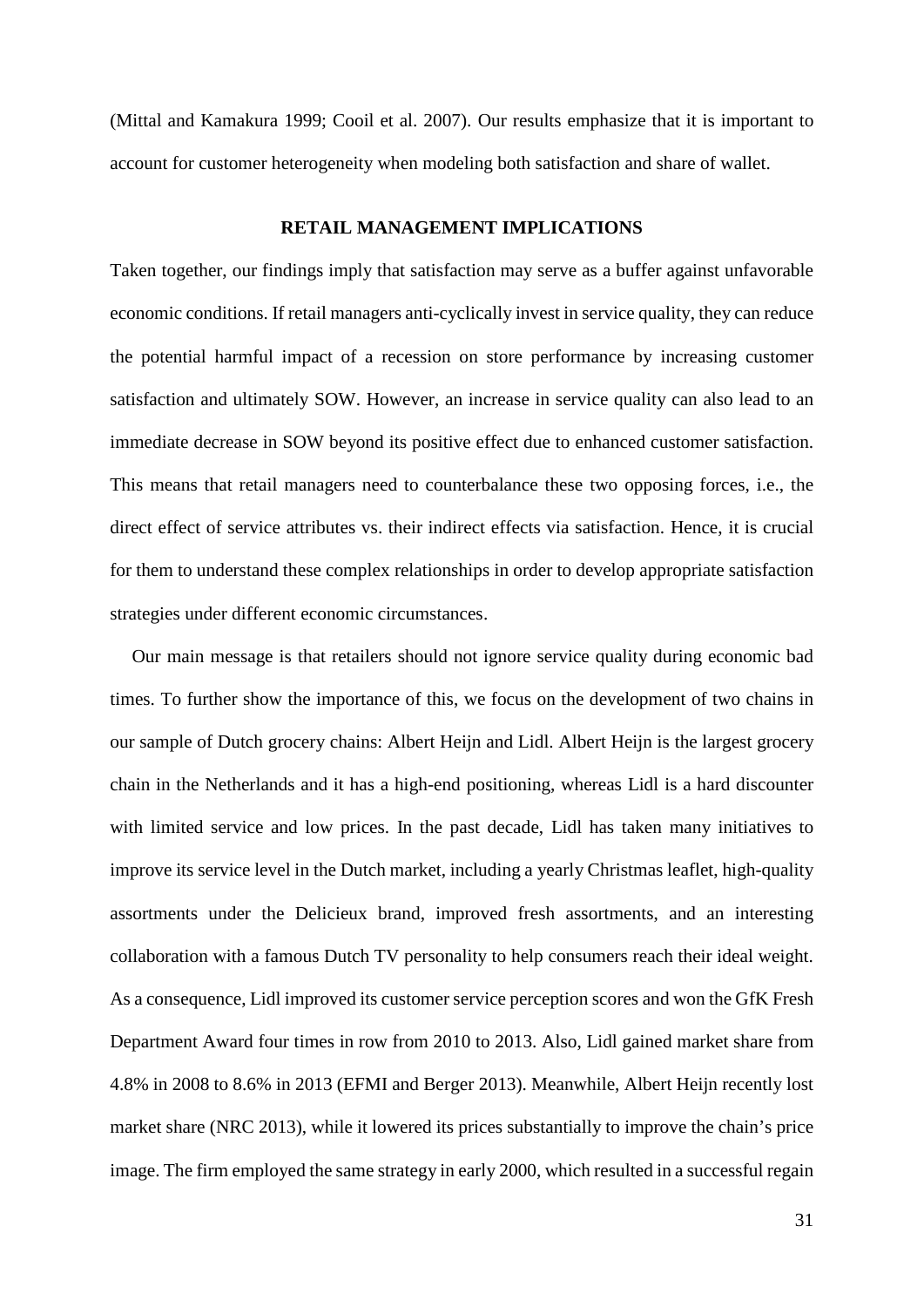of market share (Van Heerde, Gijsbrechts, and Pauwels 2008). One of the mentioned reasons for their new pricing initiative is that customers are more carefully considering their expenditures on groceries and are more price sensitive during the enduring negative economic climate in the Netherlands.

To further understand the implications of our findings, we investigated how Albert Heijn could improve its satisfaction and SOW. We first considered a 10% increase in the price and service attributes from the lastly observed values for these variables. We studied the resulting changes in satisfaction and SOW for low CC, average CC and high CC. We do so by using the parameter estimates reported in Table 5, which we multiply with the chain averages for all the explanatory variables except the service and price attribute scores. Second, we considered the same change in both attributes but then for the observed level of CC in that month. In this scenario, we again look at the percentage changes in satisfaction and SOW.

In our first simulation, we observe that improvements in both the price and service attribute evaluations increase satisfaction for Albert Heijn. This holds across all CC conditions. Interestingly, the changes for the service attribute are larger than those for the price attribute. Moreover, the changes in satisfaction become larger (smaller) for higher (lower) levels of CC, which is in line with our results. When we consider SOW, we observe that both service and price increases result in a higher SOW when CC is low or has an average level. At high levels of CC, service and price improvements result in a SOW decrease. In our second simulation, we observe that Albert Heijn can satisfy its customers more if they focus on service instead of price. However, SOW is higher under a scenario of an improved price image compared to an improved service image. Hence, focusing on the effects on satisfaction only might lead to inferior decisions by not fully capturing the potential for increasing SOW. This underlines the usefulness of a good understanding of the complex relationships between store attribute evaluations, satisfaction, and loyalty.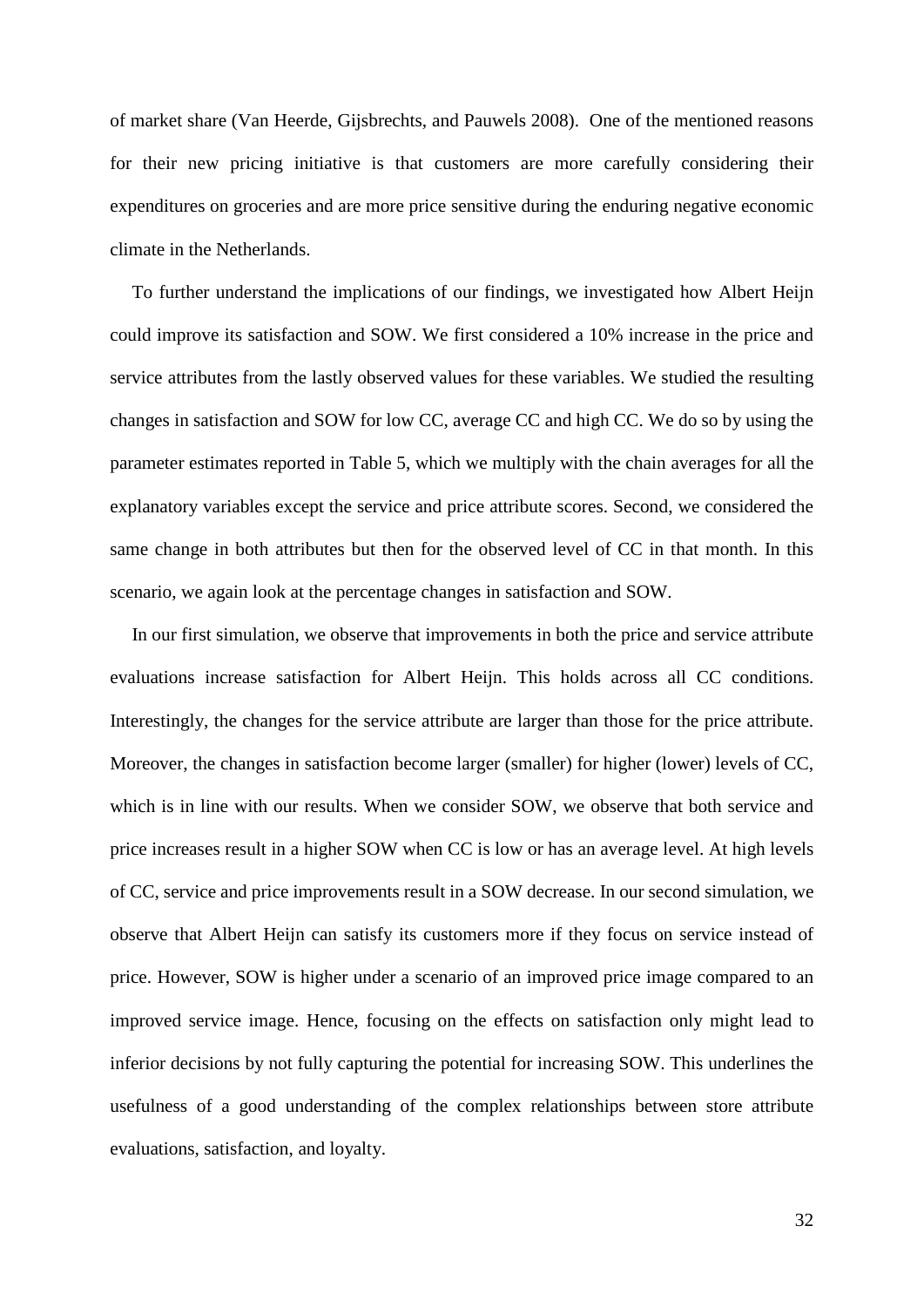< Insert Table 7 about here>

#### **RESEARCH LIMITATIONS AND FUTURE RESEARCH**

Several research limitations arise in this study. We used self-reported loyalty data and not actual SOW data. These data may be biased and the correlations reported might be too high. Furthermore, we do not have longitudinal data on individual customers, but instead analyzed repeated cross-sections over time. Although, the composition of the sample is rather constant over time<sup>[5](#page-32-0)</sup>, more advanced analytical techniques could potentially be used to analyze repeated cross-sections. Future research could focus on this for these specific data (e.g., van Oest and Franses 2005). It would be interesting to study differences between customers over time arising from increases (or decreases) in CC (see Ou et al. 2014 for an initial attempt). We also focused on a limited number of attributes. Although the three attributes studied are rather important, we could have also considered the role of corporate social responsibility and sustainability. Additionally, we only studied fast-moving consumer goods; the effects could probably be much stronger for retailers selling durables and apparel as consumers reduce spending in these categories during recessions (e.g., Deleersnyder et al. 2004). Furthermore, these sectors are more heavily affected by online players.

This study also points to some interesting avenues for future research. One important topic concerns the mechanisms underlying the found effects. Experimental or extensive surveystudies are needed to test these mechanisms. Similar studies should also be conducted in other countries so as to understand the role of culture (e.g., Deleersnyder et al. 2009). In general, more research is required to assess the effects of the economy on consumer decision-making in service industries and retailing.

**.** 

<span id="page-32-0"></span><sup>5</sup> Details can be requested from the first author.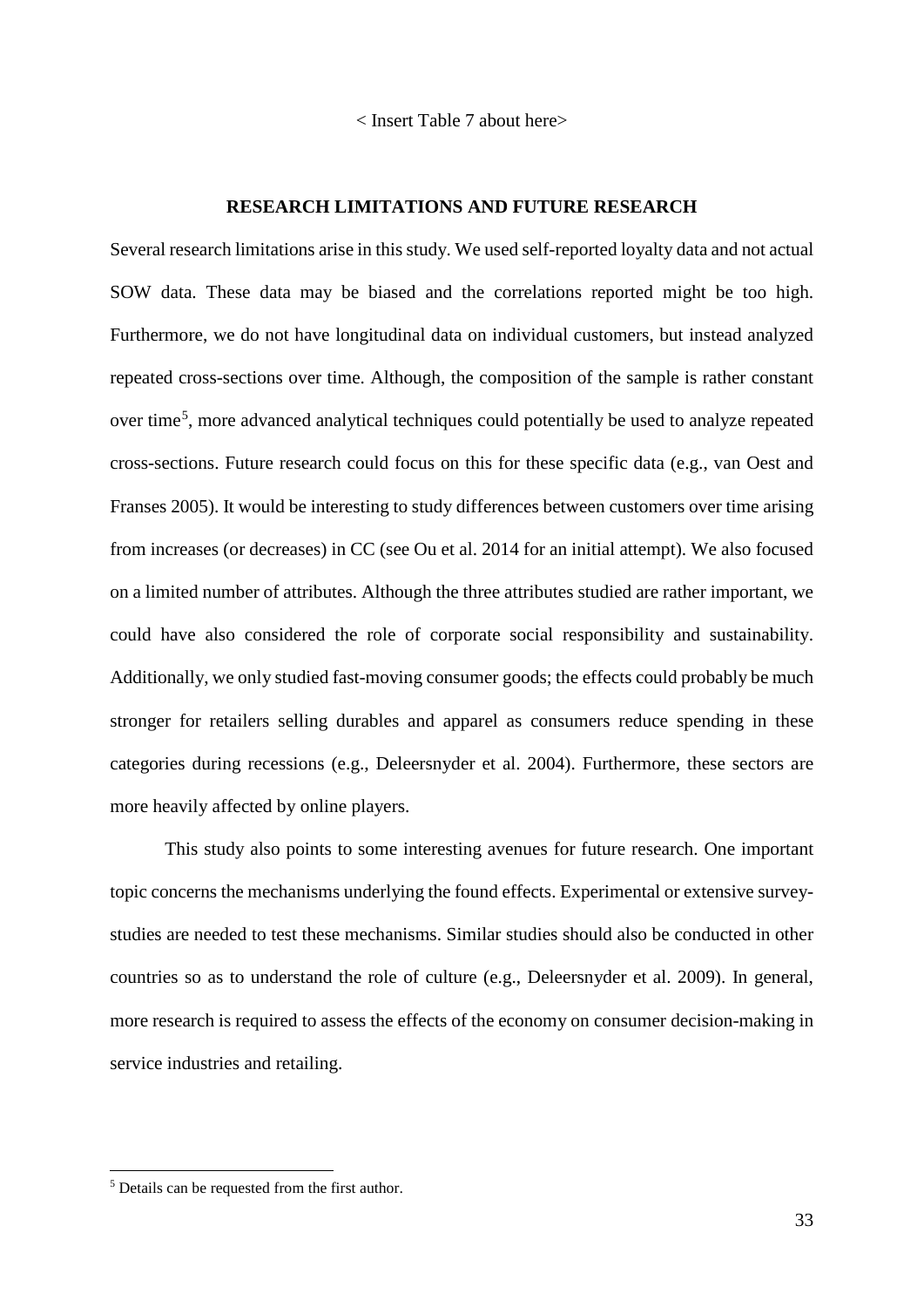# **References**

- Ailawadi, Kusum L., Scott A. Neslin, Y. Jackie Luan and Gail A. Taylor (2014), ["Does](http://www.sciencedirect.com/science/article/pii/S0167811613001080)  [Retailer CSR enhance Behavioral Loyalty? A Case for Benefit Segmentation"](http://www.sciencedirect.com/science/article/pii/S0167811613001080)*, International Journal of Research in Marketing*, 31(2), 156-167.
- Ailawadi, Kusum L., Koen Pauwels and Jan-Benedict E. M. Steenkamp (2008). "Private-Label Use and Store Loyalty," *Journal of Marketing*, 72(6), 19-30.
- Allenby, Greg M., Lichung Jen and Robert P. Leone (1996), "Economic Trends and Being Trendy: The Influence of Consumer Confidence on Retail Fashion Sales," *Journal of Business & Economic Statistics*, 14(1), 103-111.
- Anderson, Eugene W. and Vikas Mittal (2000), "Strengthening the Satisfaction-Profit Chain," *Journal of Service Research*, 3(2), 107-120.
- Anderson, Rolph E. (1973), "Consumer Dissatisfaction: The Effect of Disconfirmed Expectancy on Perceived Product Performance," *Journal of Marketing Research*, 10(1), 38-44
- Baker, Julie, A. Parasuraman, Dhruv Grewal and Glenn B. Voss (2002), "The Influence of Multiple Store Environment Cues on Perceived Merchandise Value and Patronage Intentions," *Journal of Marketing*, 66(2), 120-141.
- Bell, David R., Teck-Hua Ho, and Christopher S. Tang (1998), "Determining Where to Shop: Fixed and Variable Costs of Shopping," *Journal of Marketing Research*, 35(3), 352-369.
- Bloemer, Jose and Ko de Ruyter (1998), **"**On the relationship between store image, store satisfaction, and store loyalty," *European Journal of Marketing*, 32(5-6), 499-513.
- Bolton, Ruth N., Katherine N. Lemon and Peter C. Verhoef (2004), "The Theoretical Underpinnings of Customer Asset Management: A Framework and Propositions for Future Research," *Journal of the Academy of Marketing Science*, 32(3), 271-292.
- Cohen, Joel B., Michel T. Pham and Eduardo B. Andrade (2008), "The Nature and Role of Affect in Consumer Behavior," In P. Herr, C. P. Haugtvedt, & F. Kardes (eds.), *Handbook of Consumer Psychology*, 297-348. Mahwah, NJ: Lawrence Erlbaum.
- Cooil, Bruce, Timothy L. Keiningham, Lerzan Aksoy and Michael Hsu (2007), "A longitudinal analysis of customer satisfaction and share of wallet: Investigating the moderating effect of customer characteristics," *Journal of Marketing*, 71(1), 67-83.
- Curtin, Richard (2007), "Consumer Sentiment Surveys: Worldwide Review and Assessment," *Journal of Business Cycle Measurement and Analysis*, 3(1), 7-42.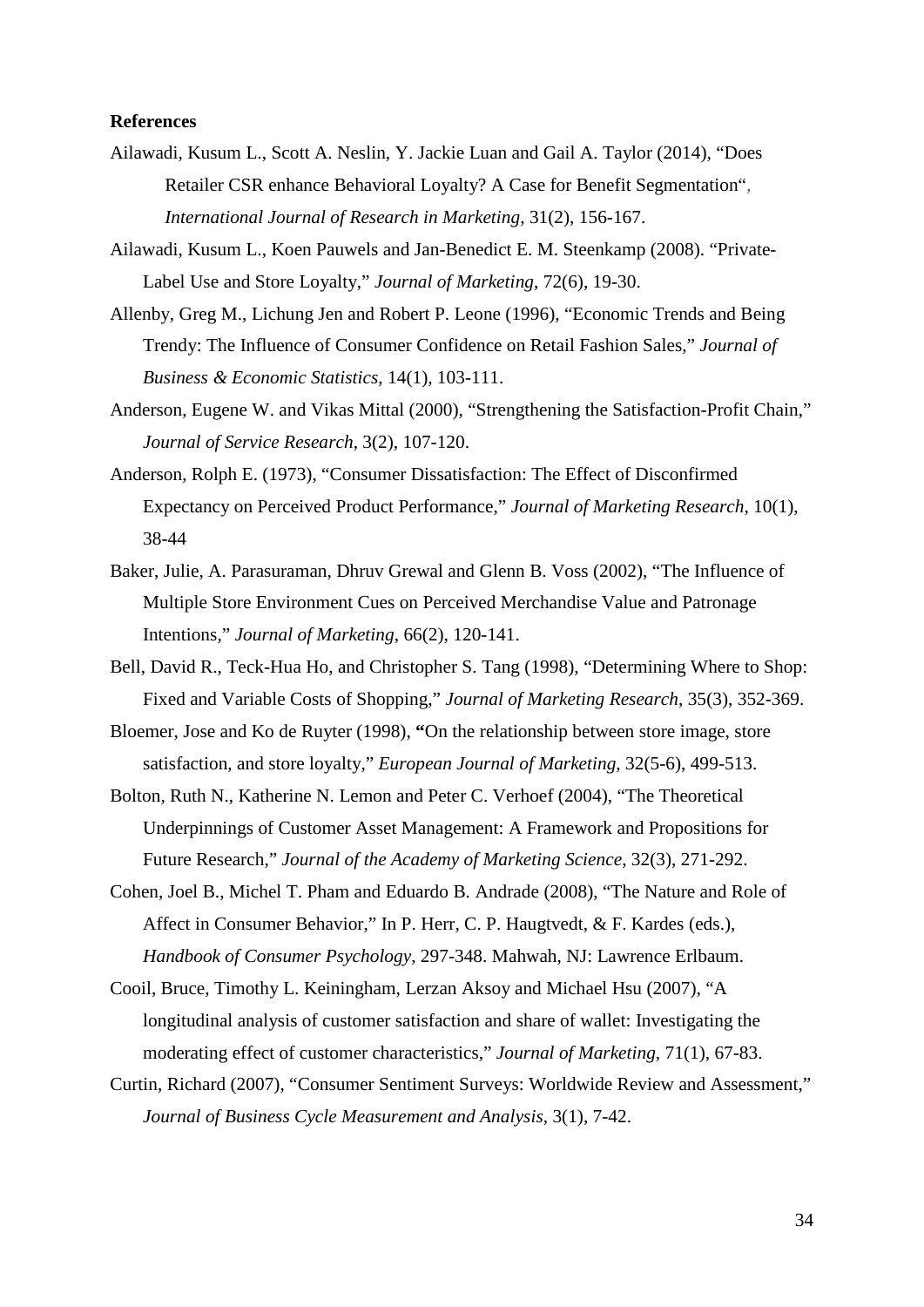- Deleersnyder, Barbara, Marnik G. Dekimpe, Miklos Sarvary and Philip M. Parker (2004), "Weathering tight economic times: The sales evolution of consumer durables over the business cycle," *Quantitative Marketing & Economics*, 2(4), 347-383.
- Deleersnyder, Barbara, Marnik G. Dekimpe, Jan-Benedict E. M. Steenkamp and Peter S. H. Leeflang (2009), "The role of national culture in advertising's sensitivity to business cycles: An investigation across continents," *Journal of Marketing Research*, 46(5), 623- 636.
- De Wulf, Kristof, Gaby Odekerken-Schröder and Dawn Iacobucci (2001), "Investments in Consumer Relationships: A Cross-Country and Cross-Industry Exploration," *Journal of Marketing*, 65(4), 33-50.
- EFMI and Roland Berger (2013), "*Limits to Growth?! Lidl's market share potential in the Netherlands*," EFMI 2013-05, Leusden.
- Fornell, Claus, Roland T. Rust and Marnik G. Dekimpe (2010), "The Effect of Customer Satisfaction on Consumer Spending Growth," *Journal of Marketing Research*, 47 (1), 28- 35.
- Garner, C. Alan (1991), "Forecasting Consumer Spending: Should Economists Pay Attention to Consumer Confidence Surveys?," *Economic Review*, 76 (May/June), 57-71.
- Gelman, Andrew and Jennifer Hill (2007), "*Data analysis using regression and multilevel/hierarchical models,* Cambridge: Cambridge University Press.
- Gómez, Miguel I., Edward W. McLaughlin and Dick R. Wittink (2004), "Customer satisfaction and retail sales performance: an empirical investigation," *Journal of Retailing*, 80(4), 265-278.
- Gordon, Brett R., Avi Goldfarb and Yang Li (2013), "Does price elasticity vary with economic growth? A cross-category analysis," *Journal of Marketing Research*, 50(1), 4- 23.
- Hausman, Jerry A. (1978), "Specification tests in econometrics," Econometrica, 46(6), 1251- 1271.
- Heskett, James L., Thomas O. Jones, Gary W. Loveman, W. Earl Sasser and Leonard A. Schleslinger (1994), "Putting the service-profit chain to work," *Harvard Business Review*, 72(2), 164-174.
- Hildebrandt, Lutz (1988), "Store image and the Prediction of Performance in Retailing," *Journal of Business Research*, 17(1), 91-100.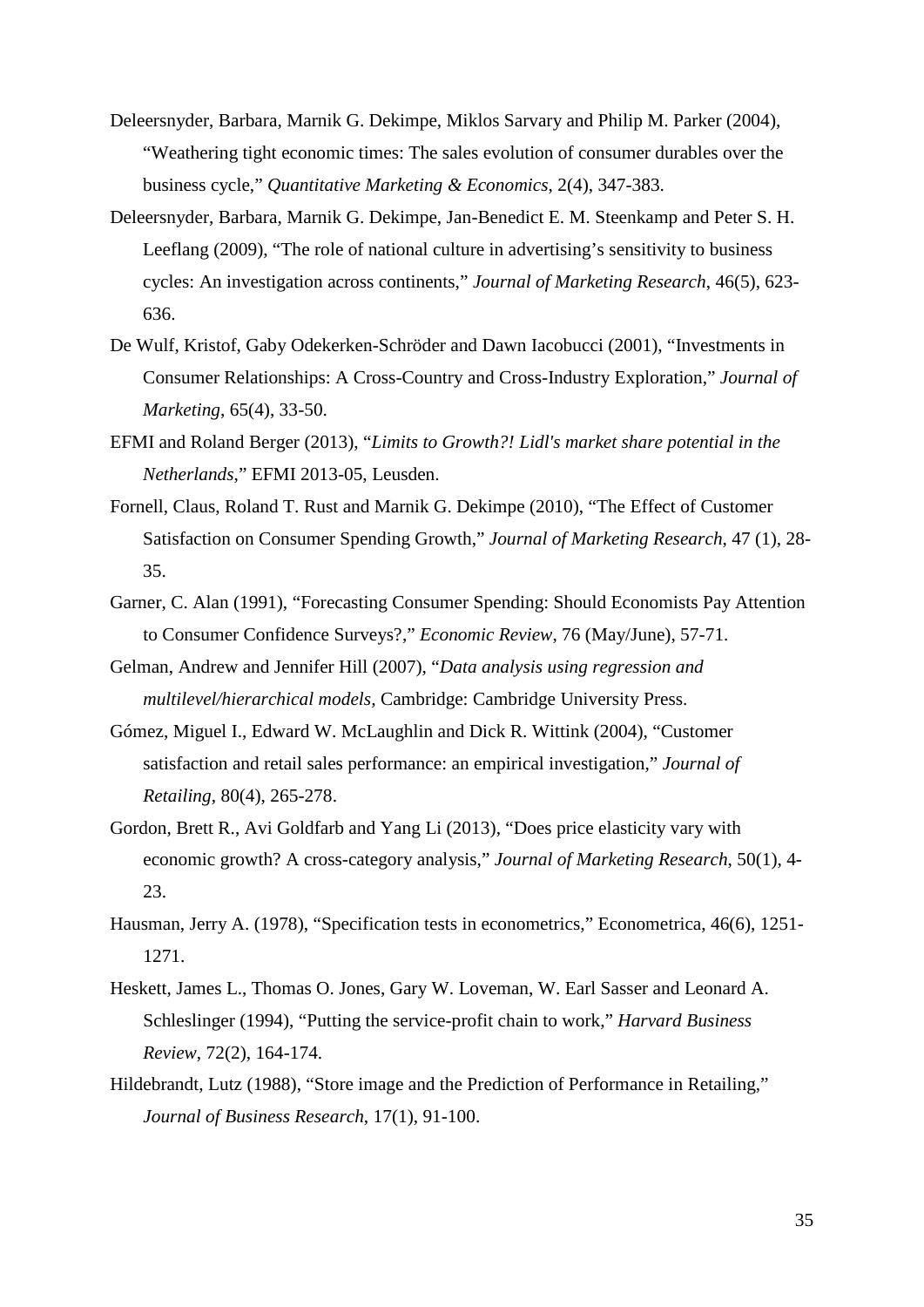- Hoch, Stephen J., Buyng D. Kim, Alan L. Montgomery and Peter E. Rossi (1995), "Determinants of Store-Level Price Elasticity," *Journal of Marketing Research,* 32(1), 17-29.
- Homburg, Christian and Annette Giering (2001), "Personal characteristics as moderators of the relationship between customer satisfaction and loyalty—an empirical analysis." *Psychology & Marketing*, 18(1), 43-66.
- James, Don L., Durand, Richard M. and Robert A. Dreves (1976), "The use of a multiattributes attitudes model in a store image study," *Journal of Retailing*, 52(2), 23-32
- Kahn, Barbara E. (1995), "Consumer variety-seeking among goods and services: An integrative review," *Journal of Retailing and Consumer Services*, 2(3), 139-148.
- Kahn, Barbara E. and David C. Schmittlein (1989), "Shopping Trip Behavior: An Empirical Investigation," *Marketing Letters*, 1(1), 55-69.
- Katona, George (1968), "Consumer Behavior: Theory and Findings on Expectations and Aspirations," *American Economic Review*, 58(2), 19-30.
- Katona, George (1974), "Psychology and Consumer Economics," *Journal of Consumer Research*, 1(1), 1-8.
- Katona, George (1975), *Psychological Economics*, Elsevier.
- Keiningham, Timothy L., Tiffany Perkins-Munn and Heather Evans (2003), "The Impact of Customer Satisfaction on Share-Of-Wallet in a Business-to-Business Environment", *Journal of Service Research*, 6(1), 37-50
- Kumar, V., Ilaria Dalla Pozza and Jaishankar Ganesh (2013), "Revisiting the Satisfaction– Loyalty Relationship: Empirical Generalizations and Directions for Future Research," *Journal of Retailing*, 89(3), 246-262.
- Kumar, V., Robert P. Leone and John N. Gaskins (1995), "Aggregate and Disaggregate Sector Forecasting Using Consumer Confidence Measures," *International Journal of Forecasting*, 11(3), 361-377.
- Lamey, Lien, Barbara Deleersnyder, Marnik G. Dekimpe and Jan-Benedict E. M. Steenkamp (2007), "How Business Cycles Contribute to Private-Label Success: Evidence from the United States and Europe," *Journal of Marketing*, 71(1), 1-15.
- Lamey, Lien, Barbara Deleersnyder, Jan-Benedict E. M. Steenkamp and Marnik G. Dekimpe (2012), "The effect of business-cycle fluctuations on private-label share: What has marketing conduct got to do with it?," *Journal of Marketing*, 76(1), 1-19.
- Leeflang, Peter S.H. and W. Fred van Raaij (1993), "The Changing Consumer in the Netherlands: Recent Changes in Environmental Variables and Their Consequences for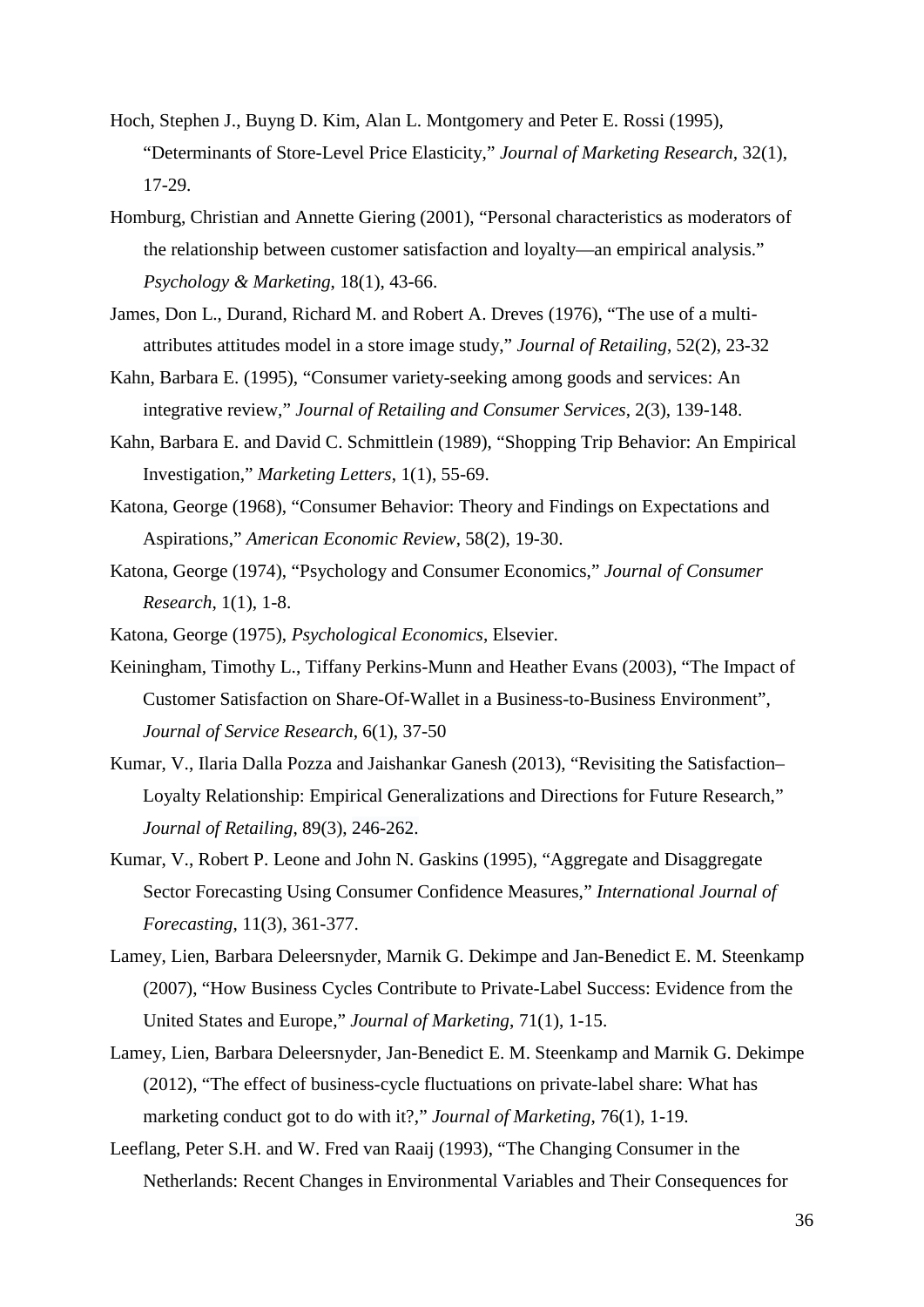Future Consumption and Marketing," *International Journal of Research in Marketing*, 10(4), 345-363.

- Lemmens, Aurélie, Cristophe Croux, and Marnik G. Dekimpe (2007), "Consumer Confidence in Europe: United in Diversity?," *International Journal of Research in Marketing*, 24 (2), 113-127.
- Ludvigson, Sydney C. (2004), "Consumer Confidence and Consumer Spending," *Journal of Economic Perspectives*, 18(2), 29-50.
- Ma, Yu, Kusum L. Ailawadi, Dinesh K. Gauri and Dhruv Grewal (2011), "An Empirical Investigation of the Impact of Gasoline Prices on Grocery Shopping Behavior," *Journal of Marketing*, *75*(2), 18-35.
- Mägi, Anne W. (2003), "Share of wallet in retailing: the effects of customer satisfaction, loyalty cards and shopper characteristics," *Journal of Retailing*, 79(2), 97-106.
- Mittal, Vikas, Pankaj Kumar and Michael Tsiros (1999), "Attribute-Level Performance, Satisfaction, and Behavioral Intentions over Time: A Consumption System Approach," *Journal of Marketing*, 63(2), 88-101.
- Mittal, Vikas and Wagner A. Kamakura (2001), "Satisfaction, Repurchase Intent, and Repurchase Behavior: Investigating the Moderating Effect of Customer Characteristics," *Journal of Marketing Research*, 38(1), 131-142.
- Oliver, Richard L. (1997), "*Satisfaction: A Behavioral Perspective on the Consumer*," New York: Irwin/McGraw-Hill.
- Ou, Yi-Chun (2014), "*The Role of Customer Emotions in Loyalty Formation*," Working paper, University of Groningen.
- Ou, Yi-Chun, Lisette de Vries, Thorsten Wiesel and Peter C. Verhoef (2014), "The Role of Consumer Confidence in Creating Customer Loyalty," *Journal of Service Research*, 17(3), 339-354.
- Pan, Yue and George M. Zinkhan (2006), "Determinants of retail patronage: A metaanalytical perspective," *Journal of Retailing*, 82(3), 229-243.
- Qiao Zhuo, Michael McAleer and Wing-Keung Wong (2009), "Linear and Nonlinear Causality Between Changes in Consumption and Consumer Attitudes," *Economics Letters*, 102(3), 161-164.
- Ramalho, Esmaralda. A., António Caleiro and Andreia Dionfsio (2011), "Explaining

Consumer Confidence in Portugal," *Journal of Economic Psychology*, 32(1), 25-32.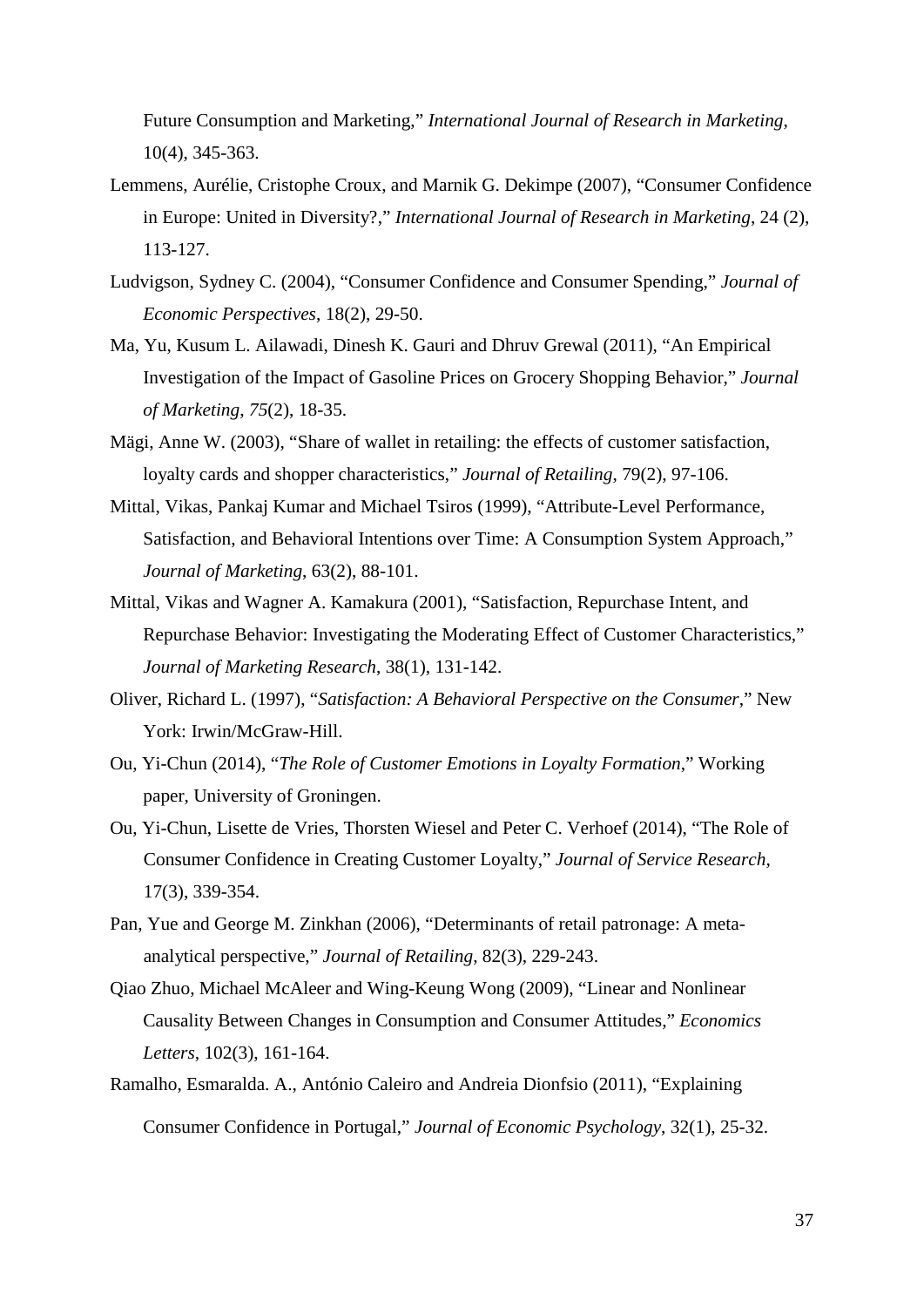- Rossi, Peter E. (2014), "Invited Paper —Even the rich can make themselves poor: A critical examination of IV methods in marketing applications," *Marketing Science*, 33(5), 655- 672.
- Rust, Roland T., Katherine N. Lemon and Valarie A. Zeithaml (2004), "Return on Marketing: Using Customer Equity to Focus Marketing Strategy," *Journal of Marketing*, 68(1), 109- 127.
- Shama, Avraham (1980), "*Marketing in a Slow-growth Economy: The Impact of Stagflation on Consumer Psychology*," New York, NY: Praeger.
- Sirohi, Niren, Edward W. McLaughlin and Dick R. Wittink (1998), "A Model of Consumer Perceptions and Store Loyalty Intentions for a Supermarket Retailer. *Journal of Retailing*, 74(2), 223-245.
- Sloot, Laurens M. and Peter C. Verhoef (2008), **"**The Impact of Brand Delisting on Store Switching and Brand Switching Intentions," *Journal of Retailing*, 84(3), 281-296.
- Slotegraaf, Rebecca. J. and J. Jeffrey Inman (2004), "Longitudinal Shifts in the Drivers of Satisfaction with Product Quality: The Role of Attribute Resolvability," *Journal of Marketing Research*, 41(3), 269-280.
- Srinivasan, Raji, Gary L. Lilien and Shrihari Sridhar (2011), "Should firms spend more on research and development and advertising during recessions?," *Journal of Marketing*, 75(3), 49-65.
- Srinivasan, Raji, Arvind Rangaswamy and Gary Lilien (2005), "Turning adversity into advantage: Does proactive marketing during a recession pay off?," *International Journal of Research in Marketing*, 22(2), 109-125.
- Steenkamp, Jan-Benedict E. M. and Michel Wedel (1991), "Segmenting Retail Markets on Store Image Using a Consumer-based Methodology," *Journal of Retailing*, 67(3), 300- 320.
- Szymanski, David M. and David H. Henard (2001), "Customer Satisfaction: A Meta-Analysis of the Empirical Evidence," *Journal of the Academy of Marketing Science*, 29(1), 16-35.
- Ter Hofstede, Frenkel, Michel Wedel and Jan-Benedict E. M. Steenkamp (2002), "Identifying Spatial Segments in International Markets," *Marketing Science*, 21(2), 160-77.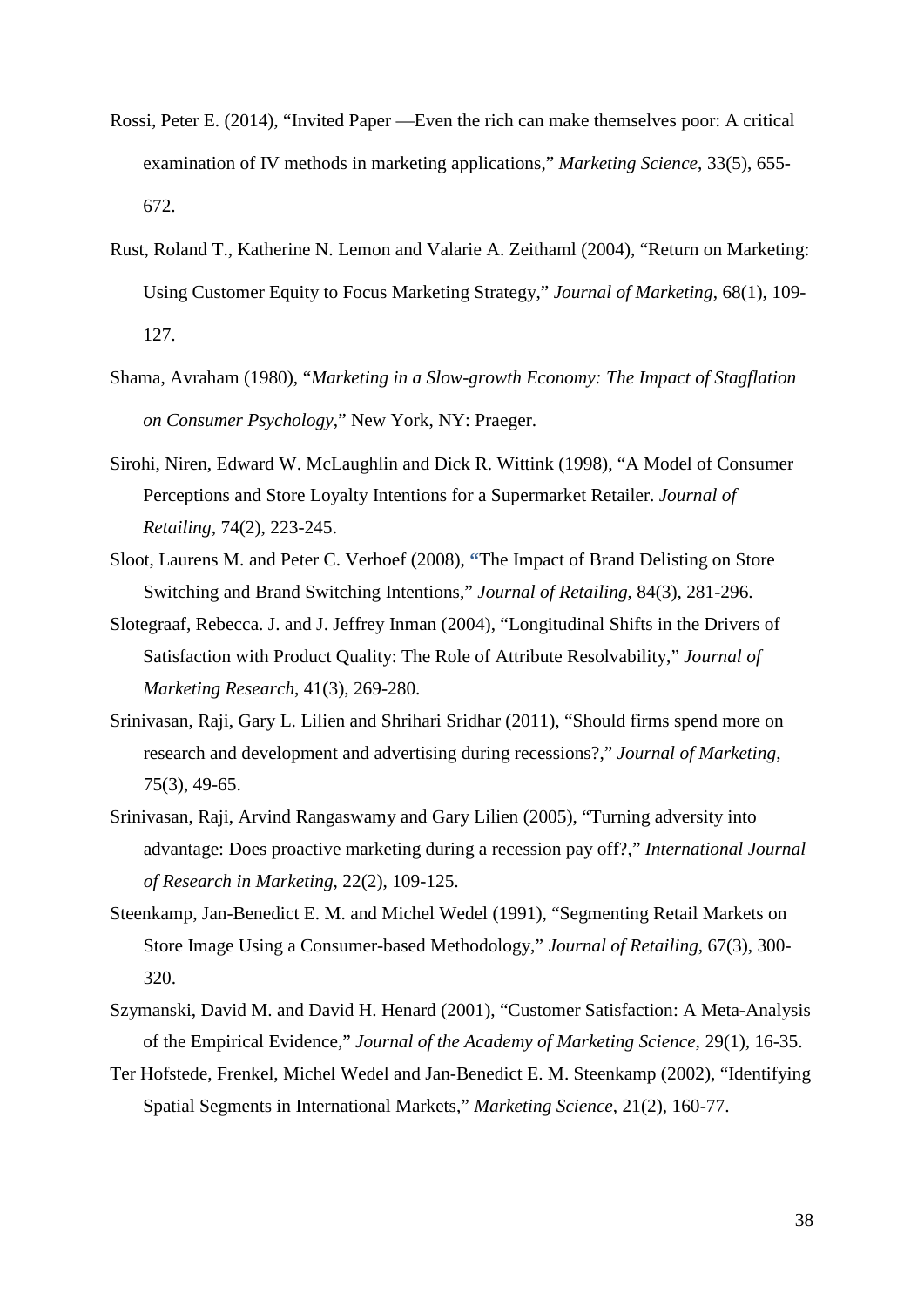- Theodoridis, Prokopis K. and Kalliopi C. Chatzipanagiotou (2009), "Store image attributes and customer satisfaction across different customer profiles within the supermarket sector in Greece," *European Journal of Marketing*, *43*(5/6), 708-734.
- Van Heerde, Harald J., Els Gijsbrechts and Koen Pauwels (2008), "Winners and losers in a major price war. *Journal of Marketing Research*, 45(5), 499-518.
- Van Heerde, Harald J., Maarten G. Gijsenberg, Marnik G. Dekimpe and Jan-Benedict E.M. Steenkamp (2013), "Price and Advertising Effectiveness over the Business Cycle," *Journal of Marketing Research*, 50(2), 177-193.
- Van Oest, Rutger D. and Philip H. Franses (2005), "Which Brands Gain Share from Which Brands? Inference from Store-Level Scanner Data," *Quantitative Marketing and Economics*, 3, 281–304.
- Van Oest, Rutger D. and Philip H. Franses (2008), "Measuring Changes in Consumer Confidence,"*Journal of Economic Psychology*," 29(3), 255-275.
- Vogel, Verena, Heiner Evanschitzky and B. Ramaseshan (2008), "Customer Equity Drivers and Future Sales," *Journal of Marketing*, *72*(6), 98-108.
- Vuchelen, Jef (2004), "Consumer Sentiment and Macroeconomic Forecasts," *Journal of Economic Psychology*, 25(4), 493-506.
- Zurawicki, Leon and Nestor Braidot (2005), "Consumers during Crisis: Responses from the Middle Class in Argentina," *Journal of Business Research*, *58*(8), 1100-1109.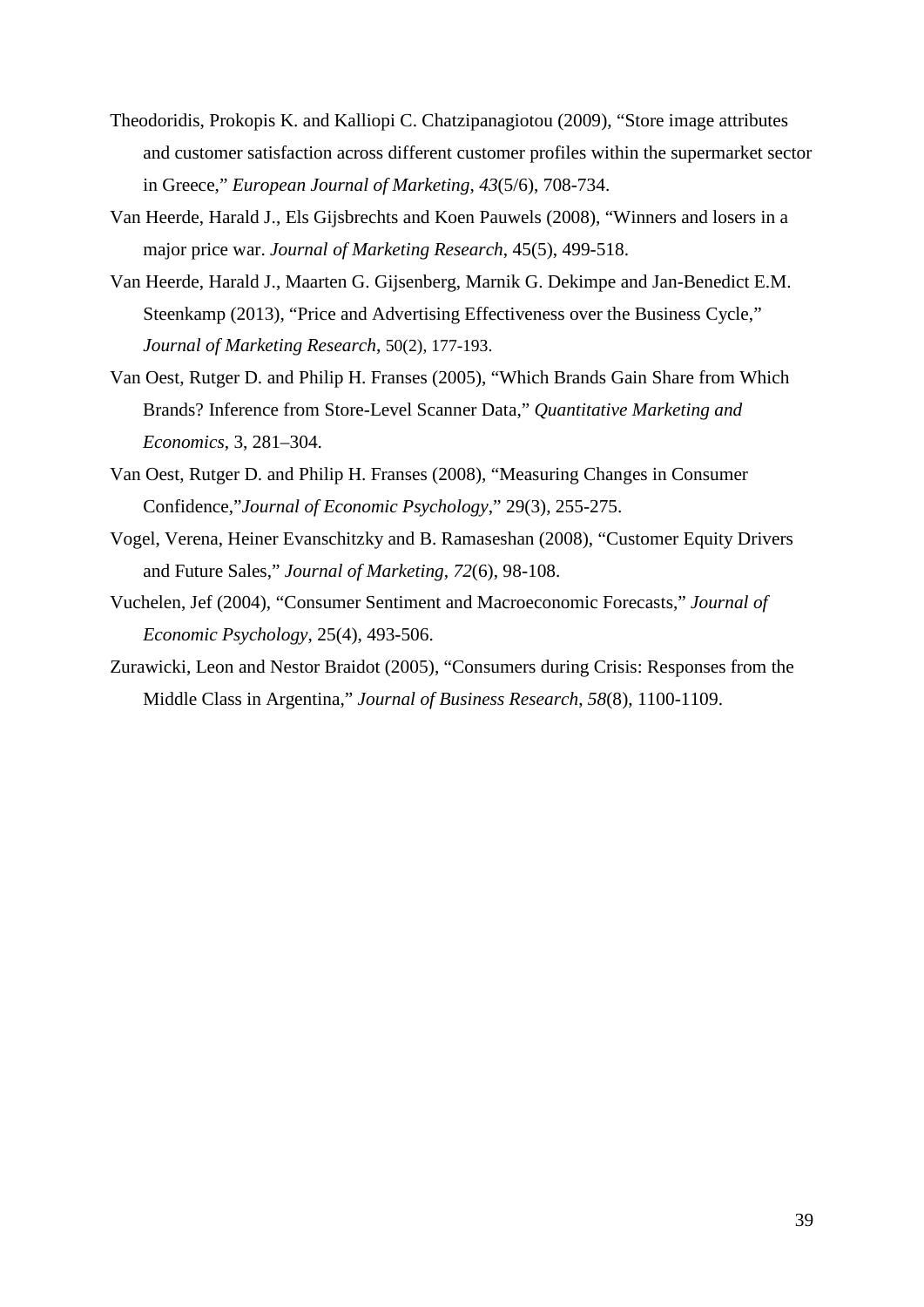| Construct                | <b>Questions</b>                                                                                                                                                                                                                                                                                                                                                                                                                                                                                                                                                                                                                                                                                   | <b>Scale</b>         |
|--------------------------|----------------------------------------------------------------------------------------------------------------------------------------------------------------------------------------------------------------------------------------------------------------------------------------------------------------------------------------------------------------------------------------------------------------------------------------------------------------------------------------------------------------------------------------------------------------------------------------------------------------------------------------------------------------------------------------------------|----------------------|
| Consumer<br>confidence   | Has the economic situation of your country improved, was it stable,<br>or has it worsened in the last 12 months?<br>Will the economic situation of our country improve, be stable, or<br>worsen in the next 12 months.<br>With regard to furniture, a laundry machine, a television and other<br>$\bullet$<br>durables, do you think it is a suitable period for buying such products<br>or not, or are you neutral about that?<br>Has the financial situation of your household in the last 12 months<br>improved, worsened, or was it stable?<br>Do you expect your household's financial situation in the next 12<br>months to improve, worsen or to be stable?                                 | 5-point<br>scale     |
| Customer<br>satisfaction | If I would have to assign a grade from 1 (very bad) to 10 (excellent) to<br>the overall performance of the following supermarkets, I would give<br>them:                                                                                                                                                                                                                                                                                                                                                                                                                                                                                                                                           | $10$ -point<br>scale |
| Store<br>attributes      | How would you evaluate the following supermarkets on the dimensions<br>below on a scale from 1 (very bad) to 10 (excellent):<br>• Low prices<br>• Attractive offers<br>• Product quality<br>• Customer friendly personnel<br>• Good supply of fresh products<br>• Large assortment<br>• Long opening hours<br>• Store attractiveness<br>• Fast checkout<br>• Good supply of additional services<br>• (copy machine, postcards and tickets, photo service, etc)<br>• Child friendliness of the store<br>• Tidy store<br>• Spacious store<br>• Knowledgeable personnel<br>• Much attention for new products<br>• The store is nearby<br>• Sufficient supply of other stores close to the focal store | 10-point<br>scale    |
| Share of<br>wallet       | Can you give an indication which percentage of your total expenditures<br>on groceries you spent at the following supermarkets last month? (sum<br>should be 100%)                                                                                                                                                                                                                                                                                                                                                                                                                                                                                                                                 | Percentage           |

# **Table 1: Definitions of some key constructs used in this study**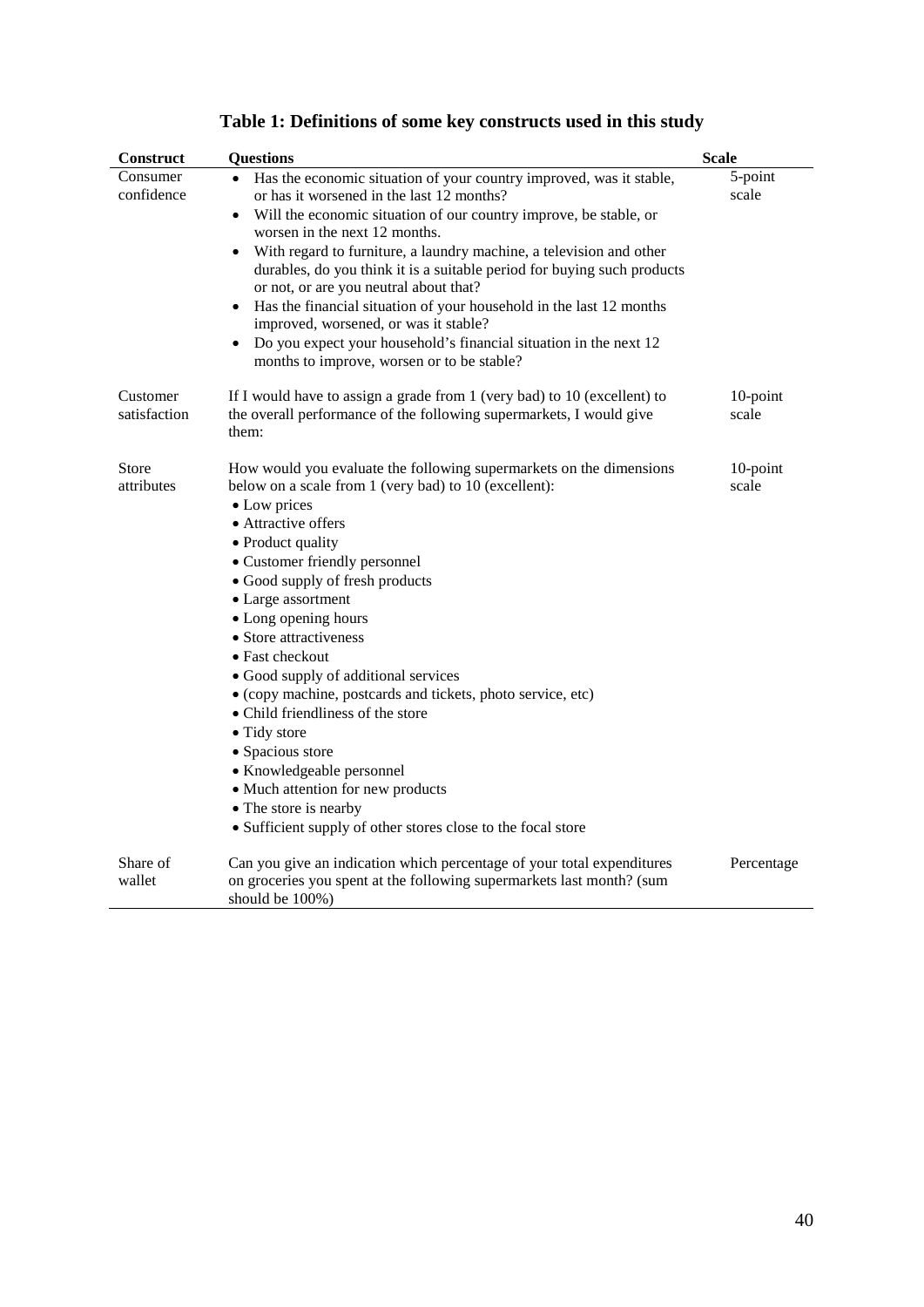| Survey elements - specific attributes                      | Factor loadings |         |             |                  |
|------------------------------------------------------------|-----------------|---------|-------------|------------------|
|                                                            | Price           | Service | Convenience | Alpha if deleted |
|                                                            |                 |         |             |                  |
| Low prices                                                 | .899            |         |             |                  |
| Attractive offers                                          | .602            |         |             |                  |
| Product quality                                            |                 | .681    |             | .926             |
| Customer friendly personnel                                |                 | .747    |             | .924             |
| Good supply of fresh products                              |                 | .732    |             | .925             |
| Large assortment                                           |                 | .790    |             | .922             |
| Long opening hours                                         |                 | .573    |             | .928             |
| Store attractiveness                                       |                 | .857    |             | .920             |
| Fast checkout                                              |                 | .713    |             | .925             |
| Good supply of additional services                         |                 | .624    |             | .935             |
| (copy machine, postcards and tickets, photo service, etc)  |                 |         |             |                  |
| Child friendliness of the store                            |                 | .644    |             | .928             |
| Tidy store                                                 |                 | .852    |             | .921             |
| Spacious store                                             |                 | .766    |             | .923             |
| Knowledgeable personnel                                    |                 | .769    |             | .924             |
| Much attention for new products                            |                 | .768    |             | .923             |
| The store is nearby                                        |                 |         | .749        |                  |
| Sufficient supply of other stores close to the focal store |                 |         | .671        |                  |
|                                                            |                 |         |             |                  |
| Reliability alpha or correlation in case of two items      | .630            | .930    | .330        |                  |

# **Table 2: Store attribute factors and corresponding survey elements**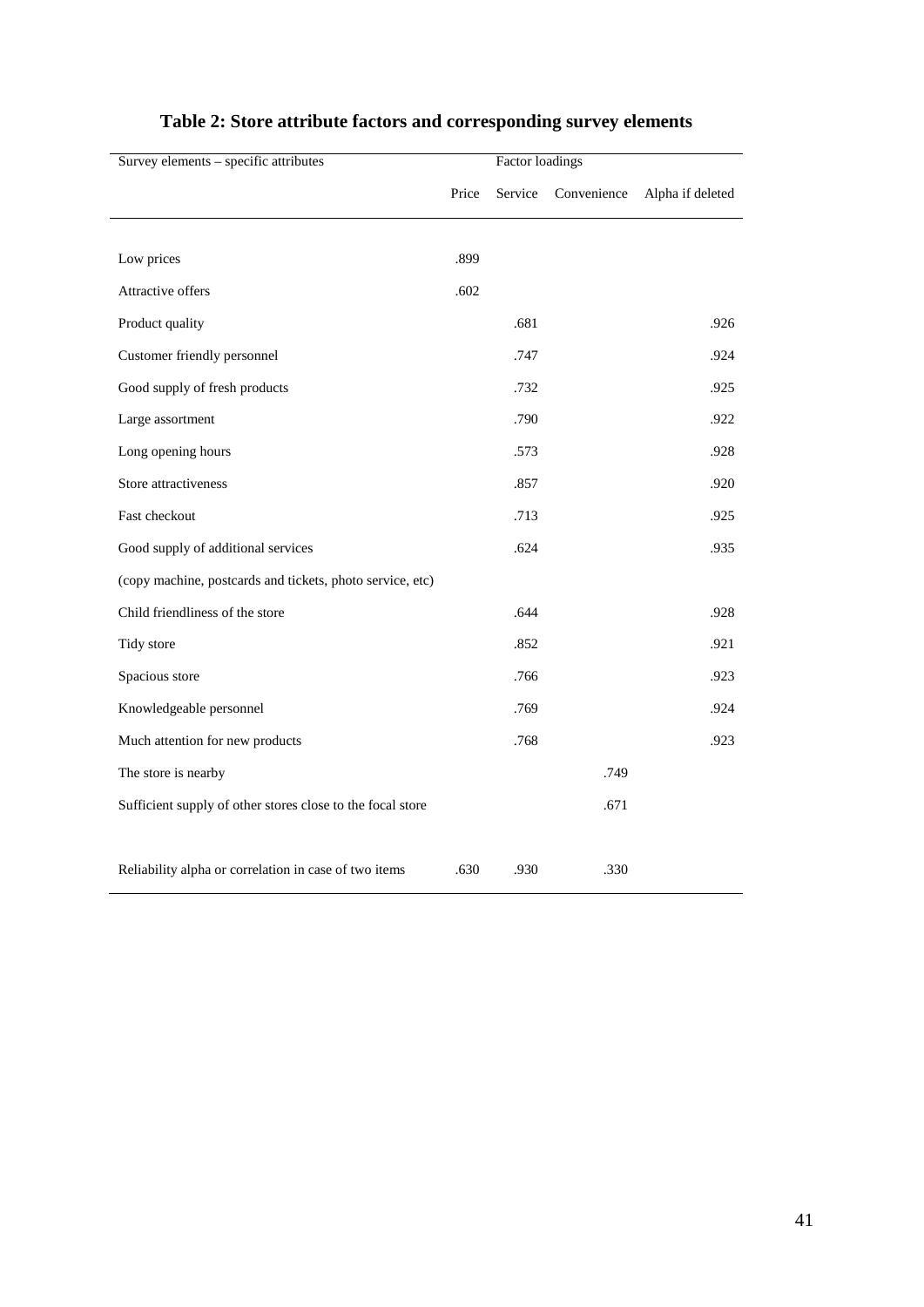|                       |                            | .33 percentile | .66 percentile                | 1.00 percentile |
|-----------------------|----------------------------|----------------|-------------------------------|-----------------|
|                       |                            | CC < 28.3      | $-28.3 \leq C$ C $\leq -13.8$ | $CC > -13.8$    |
| Satisfaction          | $SAT_{\text{lit}}$         | 7.34           | 7.31                          | 7.31            |
| $SOW***$              | $SW_{ijt}$                 | 25.82          | 24.20                         | 23.67           |
| $Age***$              | $AGE_{it}$                 | 46.61          | 45.27                         | 45.77           |
| Income***             | $INC_{it}$                 | 1.70           | 1.69                          | 1.74            |
| Household Size***     | $HHS_{it}$                 | 3.45           | 3.38                          | 3.48            |
| Service               | $SERV_{ijt}$               | 0.00           | 0.01                          | $-0.01$         |
| Price                 | $PRICE_{iit}$              | 0.00           | $-0.01$                       | 0.01            |
| Convenience***        | $CONV_{\text{ijt}}$        | 0.02           | $-0.03$                       | 0.01            |
| $CC***$               | $\mathcal{C}\mathcal{C}_t$ | $-34.34$       | $-19.31$                      | $-9.70$         |
| Service chain $(0/1)$ | $SVC_i$                    | 0.53           | 0.54                          | 0.55            |

**Table 3: Descriptives for low, medium and high consumer confidence periods**

\*\*\*p<0.001;\*\*p<0.01;\*p<0.05. Differences are tested with a One-Way Analysis of Variance.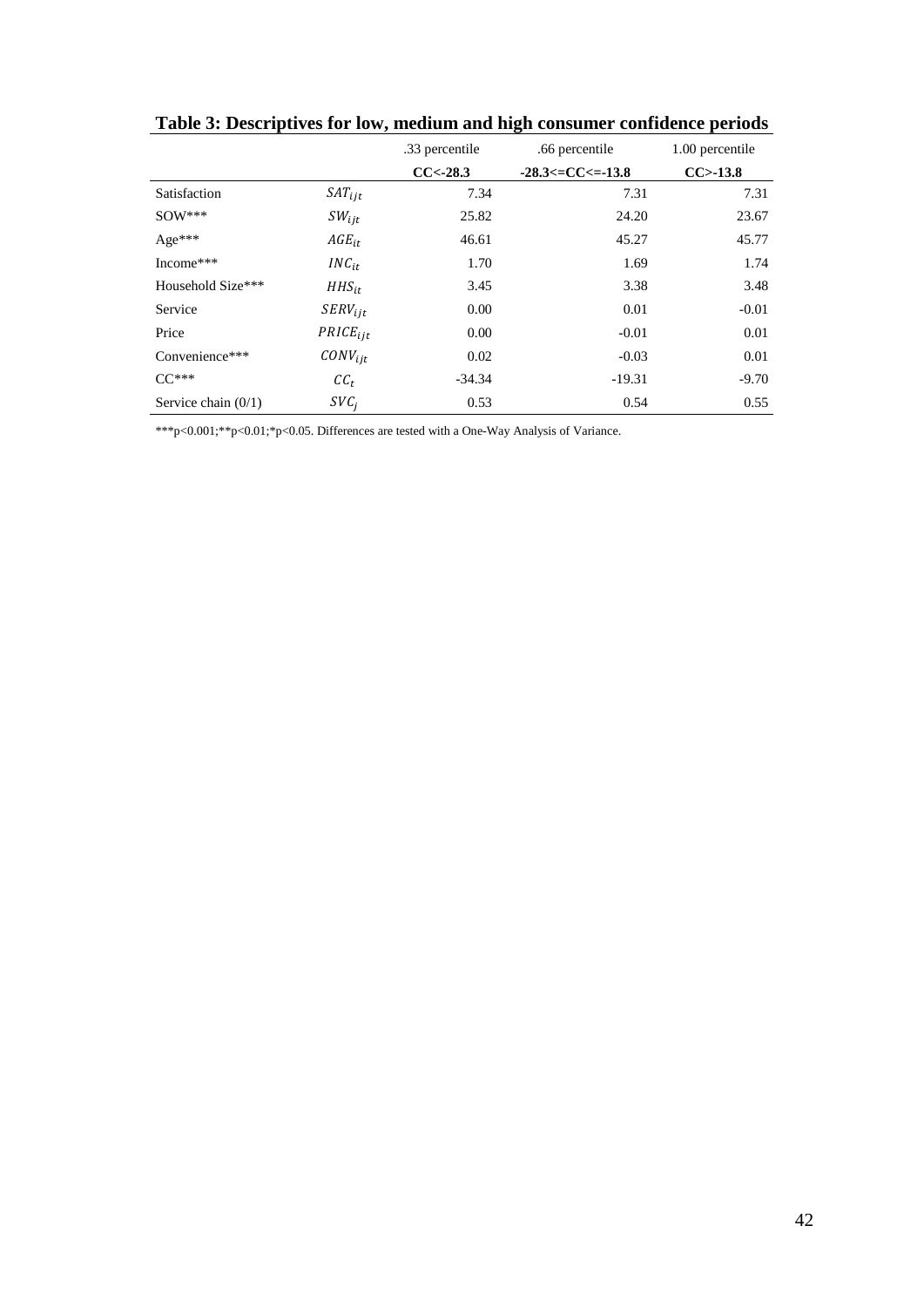|                        | SAT      | <b>SOW</b>     | AGE                                |       | INC HHSIZE SERV PRICE CONV |          |          |          | CC       | <b>SERVCHAIN</b> |
|------------------------|----------|----------------|------------------------------------|-------|----------------------------|----------|----------|----------|----------|------------------|
| <b>SAT</b>             | 1.000    |                |                                    |       |                            |          |          |          |          |                  |
| <b>SOW</b>             | 0.333    | 1.000          |                                    |       |                            |          |          |          |          |                  |
| AGE                    | 0.102    | $-0.005$ 1.000 |                                    |       |                            |          |          |          |          |                  |
| <b>INC</b>             | $-0.008$ | 0.011          | $-0.011$                           | 1.000 |                            |          |          |          |          |                  |
| <b>HHSIZE</b>          |          |                | $-0.051$ $-0.006$ $-0.006$ $0.352$ |       | 1.000                      |          |          |          |          |                  |
| <b>SERV</b>            | 0.714    | 0.181          | 0.107                              | 0.007 | $-0.067$                   | 1.000    |          |          |          |                  |
| <b>PRICE</b>           | 0.337    | 0.121          | 0.112 0.007                        |       | $-0.046$                   | 0.000    | 1.000    |          |          |                  |
| <b>CONV</b>            | 0.179    |                | $0.153 - 0.004 0.002$              |       | $-0.015$                   | 0.000    | 0.000    | 1.000    |          |                  |
| $\bf CC$               |          |                | $-0.004$ $-0.033$ $-0.034$ $0.008$ |       | 0.011                      | $-0.001$ | 0.001    | $-0.003$ | 1.000    |                  |
| <b>SERVCHAIN</b> 0.184 |          | 0.081          | $-0.025$ 0.009                     |       | 0.027                      | 0.445    | $-0.465$ | 0.115    | $-0.001$ | 1.000            |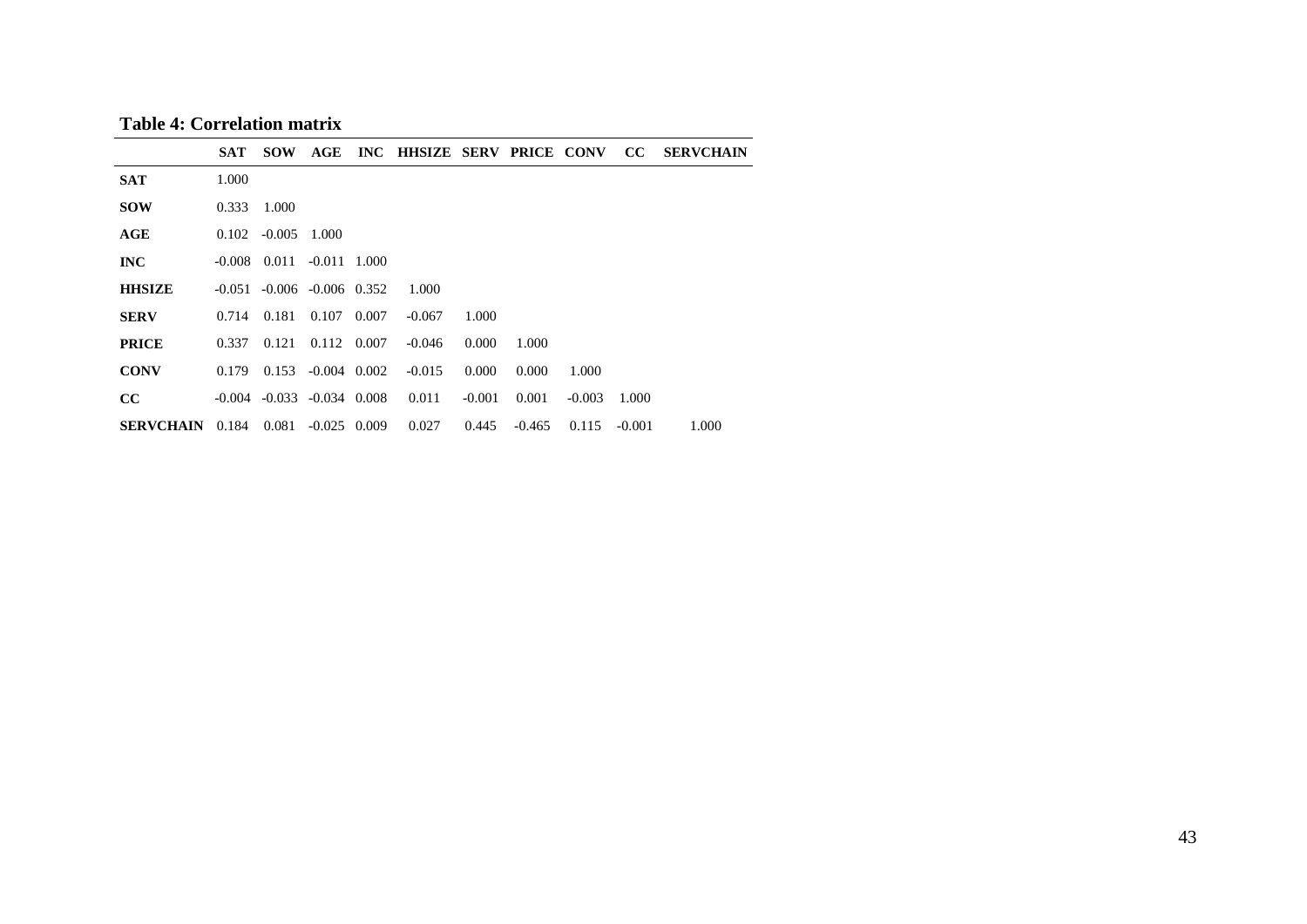| Par. est.<br>Par. est.<br>Par. est.<br>Par. est.<br>Label<br><b>Variable</b><br>(st. error)<br>(st. error)<br>(st. error)<br>(st. error)<br>$-5.596***$<br>$7.334***$<br>$-5.240***$<br>$-5.738***$<br>Intercept<br>$\gamma_{00}$<br>(.337)<br>(.044)<br>(.143)<br>(.565)<br>$.572***$<br>$.521***$<br>.584***<br>Satisfaction<br>(.009)<br>(.043)<br>(.075)<br>$.746***$<br>$-.058$<br>$SERV_{ijt}$<br>Service<br>(.025)<br>(.086)<br>$.658***$<br>$-0.0156*$<br>$PRICE_{ijt}$<br>Price<br>(.066)<br>(.023)<br>.288***<br>$.147*$<br>$CONV_{ijt}$<br>Convenience<br>(.026)<br>(.061)<br>$-0.016$<br>$-371$<br>$-0.369$<br>$SVC_i$<br>Service chain $(0/1)$<br>(.047)<br>(.147)<br>(.261)<br>$-.00003$<br>$-.006***$<br>.003<br>.015<br>Consumer confidence (CC)<br>$\mathcal{C}\mathcal{C}_t$<br>(.00004)<br>(.006)<br>(.009)<br>(.001)<br>$-.001***$<br>$-005***$<br>$.026***$<br>$.021*$<br>$AGE_{it}$<br>Age<br>(.0004)<br>(.001)<br>(.009)<br>(.005)<br>$-016***$<br>$-.392***$<br>.006<br>$-0.465***$<br>Household size<br>$HHS_{it}$<br>(.008)<br>(.003)<br>(.045)<br>(.079)<br>$-0.026***$<br>$-0.46***$<br>$.251***$<br>.108<br>$INC_{it}$<br>Income<br>(.006)<br>(.014)<br>(.075)<br>(.141)<br>$-.001$<br>$-.003*$<br>$SAT_{iit} \times CC_t$<br>Satisfaction: CC<br>(.001)<br>(.001)<br>$-.001*$<br>.001<br>$SERV_{ijt} \times CC_t$<br>Service : CC<br>(.0006)<br>(.002)<br>$-.0001$<br>$-.0003$<br>$PRICE_{iit} \times CC_t$<br>Price: CC<br>(.0004)<br>(.001)<br>.001<br>.002<br>$CONV_{iit} \times CC_t$<br>Convenience: CC<br>(.0006)<br>(.001)<br>$-062***$<br>.038<br>$SAT_{ijt} \times SERV_j$<br>Satisfaction : Service chain $(0/1)$<br>(.018)<br>$(-030)$<br>$-445***$<br>.005<br>$SERV_{ijt} \times SVC_j$<br>Service : Service chain (0/1)<br>(.0012)<br>(.039)<br>$-.002$<br>.151***<br>$PRICE_{iit} \times SVC_i$<br>Price : Service chain $(0/1)$<br>(.011)<br>(.031)<br>.098***<br>$-.020*$<br>$CONV_{ijt} \times SVC_i$<br>Convenience : Service chain (0/1)<br>(.009)<br>(.024)<br>$-.004***$<br>$-0.03**$<br>$SAT_{iit} \times AGE_{it}$<br>Satisfaction : Age<br>(.001)<br>(.001)<br>$.065***$<br>$.053***$<br>$SAT_{\text{lit}} \times HHS_{\text{it}}$<br>Satisfaction: Household size<br>(.011)<br>(.006)<br>$-042***$<br>$-.021$<br>$SAT_{iit} \times INC_{it}$<br>Satisfaction : Income<br>(.010)<br>(.019)<br>$-.003***$<br>$.006***$<br>$PRICE_{iit} \times AGE_{it}$<br>Price : Age<br>(.004)<br>(.001)<br>$-014***$<br>$-.022*$<br>$PRICE_{ijt} \times HHS_{it}$<br>Price : Household size<br>(.009)<br>(.003)<br>$-0.024***$<br>.016<br>Price: Income<br>$PRICE_{ijt} \times INC_t$<br>(.005)<br>(.013)<br>$.002***$<br>$-.003*$<br>$SERV_{ijt} \times AGE_{it}$<br>Service: Age<br>(.0004)<br>(.001)<br>$.014***$<br>$.026*$<br>$SERV_{iit} \times HHS_{it}$<br>Service : Household size<br>(.003)<br>(.012)<br>$-0.022***$<br>$-.032$<br>$SERV_{ijt} \times INC_t$<br>Service : Income<br>(.005)<br>(.021)<br>$-0.01**$<br>$-.002$<br>$CONV_{ijt} \times AGE_{it}$<br>Convenience : Age<br>(.0004)<br>(.001)<br>.031<br>.006<br>$CONV_{iit} \times HHS_{it}$<br>Convenience : Household size<br>(.003)<br>(.008)<br>$-0.017$<br>$-.010$<br>$CONV_{ijt} \times INC_t$<br>Convenience : Income<br>(.006)<br>(.015)<br>$\mathbb{R}^2$<br>.80<br>.81<br>.39<br>.40<br>29421<br>29421<br>26716<br>Number of observations<br>26716 |                              | <b>Satisfaction</b> | Share of wallet |  |
|--------------------------------------------------------------------------------------------------------------------------------------------------------------------------------------------------------------------------------------------------------------------------------------------------------------------------------------------------------------------------------------------------------------------------------------------------------------------------------------------------------------------------------------------------------------------------------------------------------------------------------------------------------------------------------------------------------------------------------------------------------------------------------------------------------------------------------------------------------------------------------------------------------------------------------------------------------------------------------------------------------------------------------------------------------------------------------------------------------------------------------------------------------------------------------------------------------------------------------------------------------------------------------------------------------------------------------------------------------------------------------------------------------------------------------------------------------------------------------------------------------------------------------------------------------------------------------------------------------------------------------------------------------------------------------------------------------------------------------------------------------------------------------------------------------------------------------------------------------------------------------------------------------------------------------------------------------------------------------------------------------------------------------------------------------------------------------------------------------------------------------------------------------------------------------------------------------------------------------------------------------------------------------------------------------------------------------------------------------------------------------------------------------------------------------------------------------------------------------------------------------------------------------------------------------------------------------------------------------------------------------------------------------------------------------------------------------------------------------------------------------------------------------------------------------------------------------------------------------------------------------------------------------------------------------------------------------------------------------------------------------------------------------------------------------------------------------------------------------------------------------------------------------------------------------------------------------------------------------------------------------------------------------------------------------------------------------------------------------------------------|------------------------------|---------------------|-----------------|--|
|                                                                                                                                                                                                                                                                                                                                                                                                                                                                                                                                                                                                                                                                                                                                                                                                                                                                                                                                                                                                                                                                                                                                                                                                                                                                                                                                                                                                                                                                                                                                                                                                                                                                                                                                                                                                                                                                                                                                                                                                                                                                                                                                                                                                                                                                                                                                                                                                                                                                                                                                                                                                                                                                                                                                                                                                                                                                                                                                                                                                                                                                                                                                                                                                                                                                                                                                                                          |                              |                     |                 |  |
|                                                                                                                                                                                                                                                                                                                                                                                                                                                                                                                                                                                                                                                                                                                                                                                                                                                                                                                                                                                                                                                                                                                                                                                                                                                                                                                                                                                                                                                                                                                                                                                                                                                                                                                                                                                                                                                                                                                                                                                                                                                                                                                                                                                                                                                                                                                                                                                                                                                                                                                                                                                                                                                                                                                                                                                                                                                                                                                                                                                                                                                                                                                                                                                                                                                                                                                                                                          |                              |                     |                 |  |
|                                                                                                                                                                                                                                                                                                                                                                                                                                                                                                                                                                                                                                                                                                                                                                                                                                                                                                                                                                                                                                                                                                                                                                                                                                                                                                                                                                                                                                                                                                                                                                                                                                                                                                                                                                                                                                                                                                                                                                                                                                                                                                                                                                                                                                                                                                                                                                                                                                                                                                                                                                                                                                                                                                                                                                                                                                                                                                                                                                                                                                                                                                                                                                                                                                                                                                                                                                          |                              |                     |                 |  |
|                                                                                                                                                                                                                                                                                                                                                                                                                                                                                                                                                                                                                                                                                                                                                                                                                                                                                                                                                                                                                                                                                                                                                                                                                                                                                                                                                                                                                                                                                                                                                                                                                                                                                                                                                                                                                                                                                                                                                                                                                                                                                                                                                                                                                                                                                                                                                                                                                                                                                                                                                                                                                                                                                                                                                                                                                                                                                                                                                                                                                                                                                                                                                                                                                                                                                                                                                                          |                              |                     |                 |  |
|                                                                                                                                                                                                                                                                                                                                                                                                                                                                                                                                                                                                                                                                                                                                                                                                                                                                                                                                                                                                                                                                                                                                                                                                                                                                                                                                                                                                                                                                                                                                                                                                                                                                                                                                                                                                                                                                                                                                                                                                                                                                                                                                                                                                                                                                                                                                                                                                                                                                                                                                                                                                                                                                                                                                                                                                                                                                                                                                                                                                                                                                                                                                                                                                                                                                                                                                                                          |                              |                     |                 |  |
|                                                                                                                                                                                                                                                                                                                                                                                                                                                                                                                                                                                                                                                                                                                                                                                                                                                                                                                                                                                                                                                                                                                                                                                                                                                                                                                                                                                                                                                                                                                                                                                                                                                                                                                                                                                                                                                                                                                                                                                                                                                                                                                                                                                                                                                                                                                                                                                                                                                                                                                                                                                                                                                                                                                                                                                                                                                                                                                                                                                                                                                                                                                                                                                                                                                                                                                                                                          |                              |                     |                 |  |
|                                                                                                                                                                                                                                                                                                                                                                                                                                                                                                                                                                                                                                                                                                                                                                                                                                                                                                                                                                                                                                                                                                                                                                                                                                                                                                                                                                                                                                                                                                                                                                                                                                                                                                                                                                                                                                                                                                                                                                                                                                                                                                                                                                                                                                                                                                                                                                                                                                                                                                                                                                                                                                                                                                                                                                                                                                                                                                                                                                                                                                                                                                                                                                                                                                                                                                                                                                          |                              |                     |                 |  |
|                                                                                                                                                                                                                                                                                                                                                                                                                                                                                                                                                                                                                                                                                                                                                                                                                                                                                                                                                                                                                                                                                                                                                                                                                                                                                                                                                                                                                                                                                                                                                                                                                                                                                                                                                                                                                                                                                                                                                                                                                                                                                                                                                                                                                                                                                                                                                                                                                                                                                                                                                                                                                                                                                                                                                                                                                                                                                                                                                                                                                                                                                                                                                                                                                                                                                                                                                                          |                              |                     |                 |  |
|                                                                                                                                                                                                                                                                                                                                                                                                                                                                                                                                                                                                                                                                                                                                                                                                                                                                                                                                                                                                                                                                                                                                                                                                                                                                                                                                                                                                                                                                                                                                                                                                                                                                                                                                                                                                                                                                                                                                                                                                                                                                                                                                                                                                                                                                                                                                                                                                                                                                                                                                                                                                                                                                                                                                                                                                                                                                                                                                                                                                                                                                                                                                                                                                                                                                                                                                                                          |                              |                     |                 |  |
|                                                                                                                                                                                                                                                                                                                                                                                                                                                                                                                                                                                                                                                                                                                                                                                                                                                                                                                                                                                                                                                                                                                                                                                                                                                                                                                                                                                                                                                                                                                                                                                                                                                                                                                                                                                                                                                                                                                                                                                                                                                                                                                                                                                                                                                                                                                                                                                                                                                                                                                                                                                                                                                                                                                                                                                                                                                                                                                                                                                                                                                                                                                                                                                                                                                                                                                                                                          |                              |                     |                 |  |
|                                                                                                                                                                                                                                                                                                                                                                                                                                                                                                                                                                                                                                                                                                                                                                                                                                                                                                                                                                                                                                                                                                                                                                                                                                                                                                                                                                                                                                                                                                                                                                                                                                                                                                                                                                                                                                                                                                                                                                                                                                                                                                                                                                                                                                                                                                                                                                                                                                                                                                                                                                                                                                                                                                                                                                                                                                                                                                                                                                                                                                                                                                                                                                                                                                                                                                                                                                          |                              |                     |                 |  |
|                                                                                                                                                                                                                                                                                                                                                                                                                                                                                                                                                                                                                                                                                                                                                                                                                                                                                                                                                                                                                                                                                                                                                                                                                                                                                                                                                                                                                                                                                                                                                                                                                                                                                                                                                                                                                                                                                                                                                                                                                                                                                                                                                                                                                                                                                                                                                                                                                                                                                                                                                                                                                                                                                                                                                                                                                                                                                                                                                                                                                                                                                                                                                                                                                                                                                                                                                                          |                              |                     |                 |  |
|                                                                                                                                                                                                                                                                                                                                                                                                                                                                                                                                                                                                                                                                                                                                                                                                                                                                                                                                                                                                                                                                                                                                                                                                                                                                                                                                                                                                                                                                                                                                                                                                                                                                                                                                                                                                                                                                                                                                                                                                                                                                                                                                                                                                                                                                                                                                                                                                                                                                                                                                                                                                                                                                                                                                                                                                                                                                                                                                                                                                                                                                                                                                                                                                                                                                                                                                                                          |                              |                     |                 |  |
|                                                                                                                                                                                                                                                                                                                                                                                                                                                                                                                                                                                                                                                                                                                                                                                                                                                                                                                                                                                                                                                                                                                                                                                                                                                                                                                                                                                                                                                                                                                                                                                                                                                                                                                                                                                                                                                                                                                                                                                                                                                                                                                                                                                                                                                                                                                                                                                                                                                                                                                                                                                                                                                                                                                                                                                                                                                                                                                                                                                                                                                                                                                                                                                                                                                                                                                                                                          |                              |                     |                 |  |
|                                                                                                                                                                                                                                                                                                                                                                                                                                                                                                                                                                                                                                                                                                                                                                                                                                                                                                                                                                                                                                                                                                                                                                                                                                                                                                                                                                                                                                                                                                                                                                                                                                                                                                                                                                                                                                                                                                                                                                                                                                                                                                                                                                                                                                                                                                                                                                                                                                                                                                                                                                                                                                                                                                                                                                                                                                                                                                                                                                                                                                                                                                                                                                                                                                                                                                                                                                          |                              |                     |                 |  |
|                                                                                                                                                                                                                                                                                                                                                                                                                                                                                                                                                                                                                                                                                                                                                                                                                                                                                                                                                                                                                                                                                                                                                                                                                                                                                                                                                                                                                                                                                                                                                                                                                                                                                                                                                                                                                                                                                                                                                                                                                                                                                                                                                                                                                                                                                                                                                                                                                                                                                                                                                                                                                                                                                                                                                                                                                                                                                                                                                                                                                                                                                                                                                                                                                                                                                                                                                                          |                              |                     |                 |  |
|                                                                                                                                                                                                                                                                                                                                                                                                                                                                                                                                                                                                                                                                                                                                                                                                                                                                                                                                                                                                                                                                                                                                                                                                                                                                                                                                                                                                                                                                                                                                                                                                                                                                                                                                                                                                                                                                                                                                                                                                                                                                                                                                                                                                                                                                                                                                                                                                                                                                                                                                                                                                                                                                                                                                                                                                                                                                                                                                                                                                                                                                                                                                                                                                                                                                                                                                                                          |                              |                     |                 |  |
|                                                                                                                                                                                                                                                                                                                                                                                                                                                                                                                                                                                                                                                                                                                                                                                                                                                                                                                                                                                                                                                                                                                                                                                                                                                                                                                                                                                                                                                                                                                                                                                                                                                                                                                                                                                                                                                                                                                                                                                                                                                                                                                                                                                                                                                                                                                                                                                                                                                                                                                                                                                                                                                                                                                                                                                                                                                                                                                                                                                                                                                                                                                                                                                                                                                                                                                                                                          |                              |                     |                 |  |
|                                                                                                                                                                                                                                                                                                                                                                                                                                                                                                                                                                                                                                                                                                                                                                                                                                                                                                                                                                                                                                                                                                                                                                                                                                                                                                                                                                                                                                                                                                                                                                                                                                                                                                                                                                                                                                                                                                                                                                                                                                                                                                                                                                                                                                                                                                                                                                                                                                                                                                                                                                                                                                                                                                                                                                                                                                                                                                                                                                                                                                                                                                                                                                                                                                                                                                                                                                          |                              |                     |                 |  |
|                                                                                                                                                                                                                                                                                                                                                                                                                                                                                                                                                                                                                                                                                                                                                                                                                                                                                                                                                                                                                                                                                                                                                                                                                                                                                                                                                                                                                                                                                                                                                                                                                                                                                                                                                                                                                                                                                                                                                                                                                                                                                                                                                                                                                                                                                                                                                                                                                                                                                                                                                                                                                                                                                                                                                                                                                                                                                                                                                                                                                                                                                                                                                                                                                                                                                                                                                                          |                              |                     |                 |  |
|                                                                                                                                                                                                                                                                                                                                                                                                                                                                                                                                                                                                                                                                                                                                                                                                                                                                                                                                                                                                                                                                                                                                                                                                                                                                                                                                                                                                                                                                                                                                                                                                                                                                                                                                                                                                                                                                                                                                                                                                                                                                                                                                                                                                                                                                                                                                                                                                                                                                                                                                                                                                                                                                                                                                                                                                                                                                                                                                                                                                                                                                                                                                                                                                                                                                                                                                                                          |                              |                     |                 |  |
|                                                                                                                                                                                                                                                                                                                                                                                                                                                                                                                                                                                                                                                                                                                                                                                                                                                                                                                                                                                                                                                                                                                                                                                                                                                                                                                                                                                                                                                                                                                                                                                                                                                                                                                                                                                                                                                                                                                                                                                                                                                                                                                                                                                                                                                                                                                                                                                                                                                                                                                                                                                                                                                                                                                                                                                                                                                                                                                                                                                                                                                                                                                                                                                                                                                                                                                                                                          |                              |                     |                 |  |
|                                                                                                                                                                                                                                                                                                                                                                                                                                                                                                                                                                                                                                                                                                                                                                                                                                                                                                                                                                                                                                                                                                                                                                                                                                                                                                                                                                                                                                                                                                                                                                                                                                                                                                                                                                                                                                                                                                                                                                                                                                                                                                                                                                                                                                                                                                                                                                                                                                                                                                                                                                                                                                                                                                                                                                                                                                                                                                                                                                                                                                                                                                                                                                                                                                                                                                                                                                          |                              |                     |                 |  |
|                                                                                                                                                                                                                                                                                                                                                                                                                                                                                                                                                                                                                                                                                                                                                                                                                                                                                                                                                                                                                                                                                                                                                                                                                                                                                                                                                                                                                                                                                                                                                                                                                                                                                                                                                                                                                                                                                                                                                                                                                                                                                                                                                                                                                                                                                                                                                                                                                                                                                                                                                                                                                                                                                                                                                                                                                                                                                                                                                                                                                                                                                                                                                                                                                                                                                                                                                                          |                              |                     |                 |  |
|                                                                                                                                                                                                                                                                                                                                                                                                                                                                                                                                                                                                                                                                                                                                                                                                                                                                                                                                                                                                                                                                                                                                                                                                                                                                                                                                                                                                                                                                                                                                                                                                                                                                                                                                                                                                                                                                                                                                                                                                                                                                                                                                                                                                                                                                                                                                                                                                                                                                                                                                                                                                                                                                                                                                                                                                                                                                                                                                                                                                                                                                                                                                                                                                                                                                                                                                                                          |                              |                     |                 |  |
|                                                                                                                                                                                                                                                                                                                                                                                                                                                                                                                                                                                                                                                                                                                                                                                                                                                                                                                                                                                                                                                                                                                                                                                                                                                                                                                                                                                                                                                                                                                                                                                                                                                                                                                                                                                                                                                                                                                                                                                                                                                                                                                                                                                                                                                                                                                                                                                                                                                                                                                                                                                                                                                                                                                                                                                                                                                                                                                                                                                                                                                                                                                                                                                                                                                                                                                                                                          |                              |                     |                 |  |
|                                                                                                                                                                                                                                                                                                                                                                                                                                                                                                                                                                                                                                                                                                                                                                                                                                                                                                                                                                                                                                                                                                                                                                                                                                                                                                                                                                                                                                                                                                                                                                                                                                                                                                                                                                                                                                                                                                                                                                                                                                                                                                                                                                                                                                                                                                                                                                                                                                                                                                                                                                                                                                                                                                                                                                                                                                                                                                                                                                                                                                                                                                                                                                                                                                                                                                                                                                          |                              |                     |                 |  |
|                                                                                                                                                                                                                                                                                                                                                                                                                                                                                                                                                                                                                                                                                                                                                                                                                                                                                                                                                                                                                                                                                                                                                                                                                                                                                                                                                                                                                                                                                                                                                                                                                                                                                                                                                                                                                                                                                                                                                                                                                                                                                                                                                                                                                                                                                                                                                                                                                                                                                                                                                                                                                                                                                                                                                                                                                                                                                                                                                                                                                                                                                                                                                                                                                                                                                                                                                                          |                              |                     |                 |  |
|                                                                                                                                                                                                                                                                                                                                                                                                                                                                                                                                                                                                                                                                                                                                                                                                                                                                                                                                                                                                                                                                                                                                                                                                                                                                                                                                                                                                                                                                                                                                                                                                                                                                                                                                                                                                                                                                                                                                                                                                                                                                                                                                                                                                                                                                                                                                                                                                                                                                                                                                                                                                                                                                                                                                                                                                                                                                                                                                                                                                                                                                                                                                                                                                                                                                                                                                                                          |                              |                     |                 |  |
|                                                                                                                                                                                                                                                                                                                                                                                                                                                                                                                                                                                                                                                                                                                                                                                                                                                                                                                                                                                                                                                                                                                                                                                                                                                                                                                                                                                                                                                                                                                                                                                                                                                                                                                                                                                                                                                                                                                                                                                                                                                                                                                                                                                                                                                                                                                                                                                                                                                                                                                                                                                                                                                                                                                                                                                                                                                                                                                                                                                                                                                                                                                                                                                                                                                                                                                                                                          |                              |                     |                 |  |
|                                                                                                                                                                                                                                                                                                                                                                                                                                                                                                                                                                                                                                                                                                                                                                                                                                                                                                                                                                                                                                                                                                                                                                                                                                                                                                                                                                                                                                                                                                                                                                                                                                                                                                                                                                                                                                                                                                                                                                                                                                                                                                                                                                                                                                                                                                                                                                                                                                                                                                                                                                                                                                                                                                                                                                                                                                                                                                                                                                                                                                                                                                                                                                                                                                                                                                                                                                          |                              |                     |                 |  |
|                                                                                                                                                                                                                                                                                                                                                                                                                                                                                                                                                                                                                                                                                                                                                                                                                                                                                                                                                                                                                                                                                                                                                                                                                                                                                                                                                                                                                                                                                                                                                                                                                                                                                                                                                                                                                                                                                                                                                                                                                                                                                                                                                                                                                                                                                                                                                                                                                                                                                                                                                                                                                                                                                                                                                                                                                                                                                                                                                                                                                                                                                                                                                                                                                                                                                                                                                                          |                              |                     |                 |  |
|                                                                                                                                                                                                                                                                                                                                                                                                                                                                                                                                                                                                                                                                                                                                                                                                                                                                                                                                                                                                                                                                                                                                                                                                                                                                                                                                                                                                                                                                                                                                                                                                                                                                                                                                                                                                                                                                                                                                                                                                                                                                                                                                                                                                                                                                                                                                                                                                                                                                                                                                                                                                                                                                                                                                                                                                                                                                                                                                                                                                                                                                                                                                                                                                                                                                                                                                                                          |                              |                     |                 |  |
|                                                                                                                                                                                                                                                                                                                                                                                                                                                                                                                                                                                                                                                                                                                                                                                                                                                                                                                                                                                                                                                                                                                                                                                                                                                                                                                                                                                                                                                                                                                                                                                                                                                                                                                                                                                                                                                                                                                                                                                                                                                                                                                                                                                                                                                                                                                                                                                                                                                                                                                                                                                                                                                                                                                                                                                                                                                                                                                                                                                                                                                                                                                                                                                                                                                                                                                                                                          |                              |                     |                 |  |
|                                                                                                                                                                                                                                                                                                                                                                                                                                                                                                                                                                                                                                                                                                                                                                                                                                                                                                                                                                                                                                                                                                                                                                                                                                                                                                                                                                                                                                                                                                                                                                                                                                                                                                                                                                                                                                                                                                                                                                                                                                                                                                                                                                                                                                                                                                                                                                                                                                                                                                                                                                                                                                                                                                                                                                                                                                                                                                                                                                                                                                                                                                                                                                                                                                                                                                                                                                          |                              |                     |                 |  |
|                                                                                                                                                                                                                                                                                                                                                                                                                                                                                                                                                                                                                                                                                                                                                                                                                                                                                                                                                                                                                                                                                                                                                                                                                                                                                                                                                                                                                                                                                                                                                                                                                                                                                                                                                                                                                                                                                                                                                                                                                                                                                                                                                                                                                                                                                                                                                                                                                                                                                                                                                                                                                                                                                                                                                                                                                                                                                                                                                                                                                                                                                                                                                                                                                                                                                                                                                                          |                              |                     |                 |  |
|                                                                                                                                                                                                                                                                                                                                                                                                                                                                                                                                                                                                                                                                                                                                                                                                                                                                                                                                                                                                                                                                                                                                                                                                                                                                                                                                                                                                                                                                                                                                                                                                                                                                                                                                                                                                                                                                                                                                                                                                                                                                                                                                                                                                                                                                                                                                                                                                                                                                                                                                                                                                                                                                                                                                                                                                                                                                                                                                                                                                                                                                                                                                                                                                                                                                                                                                                                          |                              |                     |                 |  |
|                                                                                                                                                                                                                                                                                                                                                                                                                                                                                                                                                                                                                                                                                                                                                                                                                                                                                                                                                                                                                                                                                                                                                                                                                                                                                                                                                                                                                                                                                                                                                                                                                                                                                                                                                                                                                                                                                                                                                                                                                                                                                                                                                                                                                                                                                                                                                                                                                                                                                                                                                                                                                                                                                                                                                                                                                                                                                                                                                                                                                                                                                                                                                                                                                                                                                                                                                                          |                              |                     |                 |  |
|                                                                                                                                                                                                                                                                                                                                                                                                                                                                                                                                                                                                                                                                                                                                                                                                                                                                                                                                                                                                                                                                                                                                                                                                                                                                                                                                                                                                                                                                                                                                                                                                                                                                                                                                                                                                                                                                                                                                                                                                                                                                                                                                                                                                                                                                                                                                                                                                                                                                                                                                                                                                                                                                                                                                                                                                                                                                                                                                                                                                                                                                                                                                                                                                                                                                                                                                                                          |                              |                     |                 |  |
|                                                                                                                                                                                                                                                                                                                                                                                                                                                                                                                                                                                                                                                                                                                                                                                                                                                                                                                                                                                                                                                                                                                                                                                                                                                                                                                                                                                                                                                                                                                                                                                                                                                                                                                                                                                                                                                                                                                                                                                                                                                                                                                                                                                                                                                                                                                                                                                                                                                                                                                                                                                                                                                                                                                                                                                                                                                                                                                                                                                                                                                                                                                                                                                                                                                                                                                                                                          |                              |                     |                 |  |
|                                                                                                                                                                                                                                                                                                                                                                                                                                                                                                                                                                                                                                                                                                                                                                                                                                                                                                                                                                                                                                                                                                                                                                                                                                                                                                                                                                                                                                                                                                                                                                                                                                                                                                                                                                                                                                                                                                                                                                                                                                                                                                                                                                                                                                                                                                                                                                                                                                                                                                                                                                                                                                                                                                                                                                                                                                                                                                                                                                                                                                                                                                                                                                                                                                                                                                                                                                          |                              |                     |                 |  |
|                                                                                                                                                                                                                                                                                                                                                                                                                                                                                                                                                                                                                                                                                                                                                                                                                                                                                                                                                                                                                                                                                                                                                                                                                                                                                                                                                                                                                                                                                                                                                                                                                                                                                                                                                                                                                                                                                                                                                                                                                                                                                                                                                                                                                                                                                                                                                                                                                                                                                                                                                                                                                                                                                                                                                                                                                                                                                                                                                                                                                                                                                                                                                                                                                                                                                                                                                                          |                              |                     |                 |  |
|                                                                                                                                                                                                                                                                                                                                                                                                                                                                                                                                                                                                                                                                                                                                                                                                                                                                                                                                                                                                                                                                                                                                                                                                                                                                                                                                                                                                                                                                                                                                                                                                                                                                                                                                                                                                                                                                                                                                                                                                                                                                                                                                                                                                                                                                                                                                                                                                                                                                                                                                                                                                                                                                                                                                                                                                                                                                                                                                                                                                                                                                                                                                                                                                                                                                                                                                                                          |                              |                     |                 |  |
|                                                                                                                                                                                                                                                                                                                                                                                                                                                                                                                                                                                                                                                                                                                                                                                                                                                                                                                                                                                                                                                                                                                                                                                                                                                                                                                                                                                                                                                                                                                                                                                                                                                                                                                                                                                                                                                                                                                                                                                                                                                                                                                                                                                                                                                                                                                                                                                                                                                                                                                                                                                                                                                                                                                                                                                                                                                                                                                                                                                                                                                                                                                                                                                                                                                                                                                                                                          |                              |                     |                 |  |
|                                                                                                                                                                                                                                                                                                                                                                                                                                                                                                                                                                                                                                                                                                                                                                                                                                                                                                                                                                                                                                                                                                                                                                                                                                                                                                                                                                                                                                                                                                                                                                                                                                                                                                                                                                                                                                                                                                                                                                                                                                                                                                                                                                                                                                                                                                                                                                                                                                                                                                                                                                                                                                                                                                                                                                                                                                                                                                                                                                                                                                                                                                                                                                                                                                                                                                                                                                          |                              |                     |                 |  |
|                                                                                                                                                                                                                                                                                                                                                                                                                                                                                                                                                                                                                                                                                                                                                                                                                                                                                                                                                                                                                                                                                                                                                                                                                                                                                                                                                                                                                                                                                                                                                                                                                                                                                                                                                                                                                                                                                                                                                                                                                                                                                                                                                                                                                                                                                                                                                                                                                                                                                                                                                                                                                                                                                                                                                                                                                                                                                                                                                                                                                                                                                                                                                                                                                                                                                                                                                                          |                              |                     |                 |  |
|                                                                                                                                                                                                                                                                                                                                                                                                                                                                                                                                                                                                                                                                                                                                                                                                                                                                                                                                                                                                                                                                                                                                                                                                                                                                                                                                                                                                                                                                                                                                                                                                                                                                                                                                                                                                                                                                                                                                                                                                                                                                                                                                                                                                                                                                                                                                                                                                                                                                                                                                                                                                                                                                                                                                                                                                                                                                                                                                                                                                                                                                                                                                                                                                                                                                                                                                                                          |                              |                     |                 |  |
|                                                                                                                                                                                                                                                                                                                                                                                                                                                                                                                                                                                                                                                                                                                                                                                                                                                                                                                                                                                                                                                                                                                                                                                                                                                                                                                                                                                                                                                                                                                                                                                                                                                                                                                                                                                                                                                                                                                                                                                                                                                                                                                                                                                                                                                                                                                                                                                                                                                                                                                                                                                                                                                                                                                                                                                                                                                                                                                                                                                                                                                                                                                                                                                                                                                                                                                                                                          |                              |                     |                 |  |
|                                                                                                                                                                                                                                                                                                                                                                                                                                                                                                                                                                                                                                                                                                                                                                                                                                                                                                                                                                                                                                                                                                                                                                                                                                                                                                                                                                                                                                                                                                                                                                                                                                                                                                                                                                                                                                                                                                                                                                                                                                                                                                                                                                                                                                                                                                                                                                                                                                                                                                                                                                                                                                                                                                                                                                                                                                                                                                                                                                                                                                                                                                                                                                                                                                                                                                                                                                          |                              |                     |                 |  |
|                                                                                                                                                                                                                                                                                                                                                                                                                                                                                                                                                                                                                                                                                                                                                                                                                                                                                                                                                                                                                                                                                                                                                                                                                                                                                                                                                                                                                                                                                                                                                                                                                                                                                                                                                                                                                                                                                                                                                                                                                                                                                                                                                                                                                                                                                                                                                                                                                                                                                                                                                                                                                                                                                                                                                                                                                                                                                                                                                                                                                                                                                                                                                                                                                                                                                                                                                                          |                              |                     |                 |  |
|                                                                                                                                                                                                                                                                                                                                                                                                                                                                                                                                                                                                                                                                                                                                                                                                                                                                                                                                                                                                                                                                                                                                                                                                                                                                                                                                                                                                                                                                                                                                                                                                                                                                                                                                                                                                                                                                                                                                                                                                                                                                                                                                                                                                                                                                                                                                                                                                                                                                                                                                                                                                                                                                                                                                                                                                                                                                                                                                                                                                                                                                                                                                                                                                                                                                                                                                                                          |                              |                     |                 |  |
|                                                                                                                                                                                                                                                                                                                                                                                                                                                                                                                                                                                                                                                                                                                                                                                                                                                                                                                                                                                                                                                                                                                                                                                                                                                                                                                                                                                                                                                                                                                                                                                                                                                                                                                                                                                                                                                                                                                                                                                                                                                                                                                                                                                                                                                                                                                                                                                                                                                                                                                                                                                                                                                                                                                                                                                                                                                                                                                                                                                                                                                                                                                                                                                                                                                                                                                                                                          |                              |                     |                 |  |
|                                                                                                                                                                                                                                                                                                                                                                                                                                                                                                                                                                                                                                                                                                                                                                                                                                                                                                                                                                                                                                                                                                                                                                                                                                                                                                                                                                                                                                                                                                                                                                                                                                                                                                                                                                                                                                                                                                                                                                                                                                                                                                                                                                                                                                                                                                                                                                                                                                                                                                                                                                                                                                                                                                                                                                                                                                                                                                                                                                                                                                                                                                                                                                                                                                                                                                                                                                          |                              |                     |                 |  |
|                                                                                                                                                                                                                                                                                                                                                                                                                                                                                                                                                                                                                                                                                                                                                                                                                                                                                                                                                                                                                                                                                                                                                                                                                                                                                                                                                                                                                                                                                                                                                                                                                                                                                                                                                                                                                                                                                                                                                                                                                                                                                                                                                                                                                                                                                                                                                                                                                                                                                                                                                                                                                                                                                                                                                                                                                                                                                                                                                                                                                                                                                                                                                                                                                                                                                                                                                                          |                              |                     |                 |  |
|                                                                                                                                                                                                                                                                                                                                                                                                                                                                                                                                                                                                                                                                                                                                                                                                                                                                                                                                                                                                                                                                                                                                                                                                                                                                                                                                                                                                                                                                                                                                                                                                                                                                                                                                                                                                                                                                                                                                                                                                                                                                                                                                                                                                                                                                                                                                                                                                                                                                                                                                                                                                                                                                                                                                                                                                                                                                                                                                                                                                                                                                                                                                                                                                                                                                                                                                                                          |                              |                     |                 |  |
|                                                                                                                                                                                                                                                                                                                                                                                                                                                                                                                                                                                                                                                                                                                                                                                                                                                                                                                                                                                                                                                                                                                                                                                                                                                                                                                                                                                                                                                                                                                                                                                                                                                                                                                                                                                                                                                                                                                                                                                                                                                                                                                                                                                                                                                                                                                                                                                                                                                                                                                                                                                                                                                                                                                                                                                                                                                                                                                                                                                                                                                                                                                                                                                                                                                                                                                                                                          |                              |                     |                 |  |
|                                                                                                                                                                                                                                                                                                                                                                                                                                                                                                                                                                                                                                                                                                                                                                                                                                                                                                                                                                                                                                                                                                                                                                                                                                                                                                                                                                                                                                                                                                                                                                                                                                                                                                                                                                                                                                                                                                                                                                                                                                                                                                                                                                                                                                                                                                                                                                                                                                                                                                                                                                                                                                                                                                                                                                                                                                                                                                                                                                                                                                                                                                                                                                                                                                                                                                                                                                          |                              |                     |                 |  |
|                                                                                                                                                                                                                                                                                                                                                                                                                                                                                                                                                                                                                                                                                                                                                                                                                                                                                                                                                                                                                                                                                                                                                                                                                                                                                                                                                                                                                                                                                                                                                                                                                                                                                                                                                                                                                                                                                                                                                                                                                                                                                                                                                                                                                                                                                                                                                                                                                                                                                                                                                                                                                                                                                                                                                                                                                                                                                                                                                                                                                                                                                                                                                                                                                                                                                                                                                                          |                              |                     |                 |  |
|                                                                                                                                                                                                                                                                                                                                                                                                                                                                                                                                                                                                                                                                                                                                                                                                                                                                                                                                                                                                                                                                                                                                                                                                                                                                                                                                                                                                                                                                                                                                                                                                                                                                                                                                                                                                                                                                                                                                                                                                                                                                                                                                                                                                                                                                                                                                                                                                                                                                                                                                                                                                                                                                                                                                                                                                                                                                                                                                                                                                                                                                                                                                                                                                                                                                                                                                                                          |                              |                     |                 |  |
|                                                                                                                                                                                                                                                                                                                                                                                                                                                                                                                                                                                                                                                                                                                                                                                                                                                                                                                                                                                                                                                                                                                                                                                                                                                                                                                                                                                                                                                                                                                                                                                                                                                                                                                                                                                                                                                                                                                                                                                                                                                                                                                                                                                                                                                                                                                                                                                                                                                                                                                                                                                                                                                                                                                                                                                                                                                                                                                                                                                                                                                                                                                                                                                                                                                                                                                                                                          |                              |                     |                 |  |
|                                                                                                                                                                                                                                                                                                                                                                                                                                                                                                                                                                                                                                                                                                                                                                                                                                                                                                                                                                                                                                                                                                                                                                                                                                                                                                                                                                                                                                                                                                                                                                                                                                                                                                                                                                                                                                                                                                                                                                                                                                                                                                                                                                                                                                                                                                                                                                                                                                                                                                                                                                                                                                                                                                                                                                                                                                                                                                                                                                                                                                                                                                                                                                                                                                                                                                                                                                          |                              |                     |                 |  |
|                                                                                                                                                                                                                                                                                                                                                                                                                                                                                                                                                                                                                                                                                                                                                                                                                                                                                                                                                                                                                                                                                                                                                                                                                                                                                                                                                                                                                                                                                                                                                                                                                                                                                                                                                                                                                                                                                                                                                                                                                                                                                                                                                                                                                                                                                                                                                                                                                                                                                                                                                                                                                                                                                                                                                                                                                                                                                                                                                                                                                                                                                                                                                                                                                                                                                                                                                                          |                              |                     |                 |  |
|                                                                                                                                                                                                                                                                                                                                                                                                                                                                                                                                                                                                                                                                                                                                                                                                                                                                                                                                                                                                                                                                                                                                                                                                                                                                                                                                                                                                                                                                                                                                                                                                                                                                                                                                                                                                                                                                                                                                                                                                                                                                                                                                                                                                                                                                                                                                                                                                                                                                                                                                                                                                                                                                                                                                                                                                                                                                                                                                                                                                                                                                                                                                                                                                                                                                                                                                                                          |                              |                     |                 |  |
|                                                                                                                                                                                                                                                                                                                                                                                                                                                                                                                                                                                                                                                                                                                                                                                                                                                                                                                                                                                                                                                                                                                                                                                                                                                                                                                                                                                                                                                                                                                                                                                                                                                                                                                                                                                                                                                                                                                                                                                                                                                                                                                                                                                                                                                                                                                                                                                                                                                                                                                                                                                                                                                                                                                                                                                                                                                                                                                                                                                                                                                                                                                                                                                                                                                                                                                                                                          |                              |                     |                 |  |
|                                                                                                                                                                                                                                                                                                                                                                                                                                                                                                                                                                                                                                                                                                                                                                                                                                                                                                                                                                                                                                                                                                                                                                                                                                                                                                                                                                                                                                                                                                                                                                                                                                                                                                                                                                                                                                                                                                                                                                                                                                                                                                                                                                                                                                                                                                                                                                                                                                                                                                                                                                                                                                                                                                                                                                                                                                                                                                                                                                                                                                                                                                                                                                                                                                                                                                                                                                          |                              |                     |                 |  |
|                                                                                                                                                                                                                                                                                                                                                                                                                                                                                                                                                                                                                                                                                                                                                                                                                                                                                                                                                                                                                                                                                                                                                                                                                                                                                                                                                                                                                                                                                                                                                                                                                                                                                                                                                                                                                                                                                                                                                                                                                                                                                                                                                                                                                                                                                                                                                                                                                                                                                                                                                                                                                                                                                                                                                                                                                                                                                                                                                                                                                                                                                                                                                                                                                                                                                                                                                                          |                              |                     |                 |  |
|                                                                                                                                                                                                                                                                                                                                                                                                                                                                                                                                                                                                                                                                                                                                                                                                                                                                                                                                                                                                                                                                                                                                                                                                                                                                                                                                                                                                                                                                                                                                                                                                                                                                                                                                                                                                                                                                                                                                                                                                                                                                                                                                                                                                                                                                                                                                                                                                                                                                                                                                                                                                                                                                                                                                                                                                                                                                                                                                                                                                                                                                                                                                                                                                                                                                                                                                                                          | $***$ 0.001 $***$ 0.01 $***$ |                     |                 |  |

**Table 5: Parameter estimates of the customer satisfaction and SOW models**

\*\*\*p<0.001;\*\*p<0.01;\*p<0.05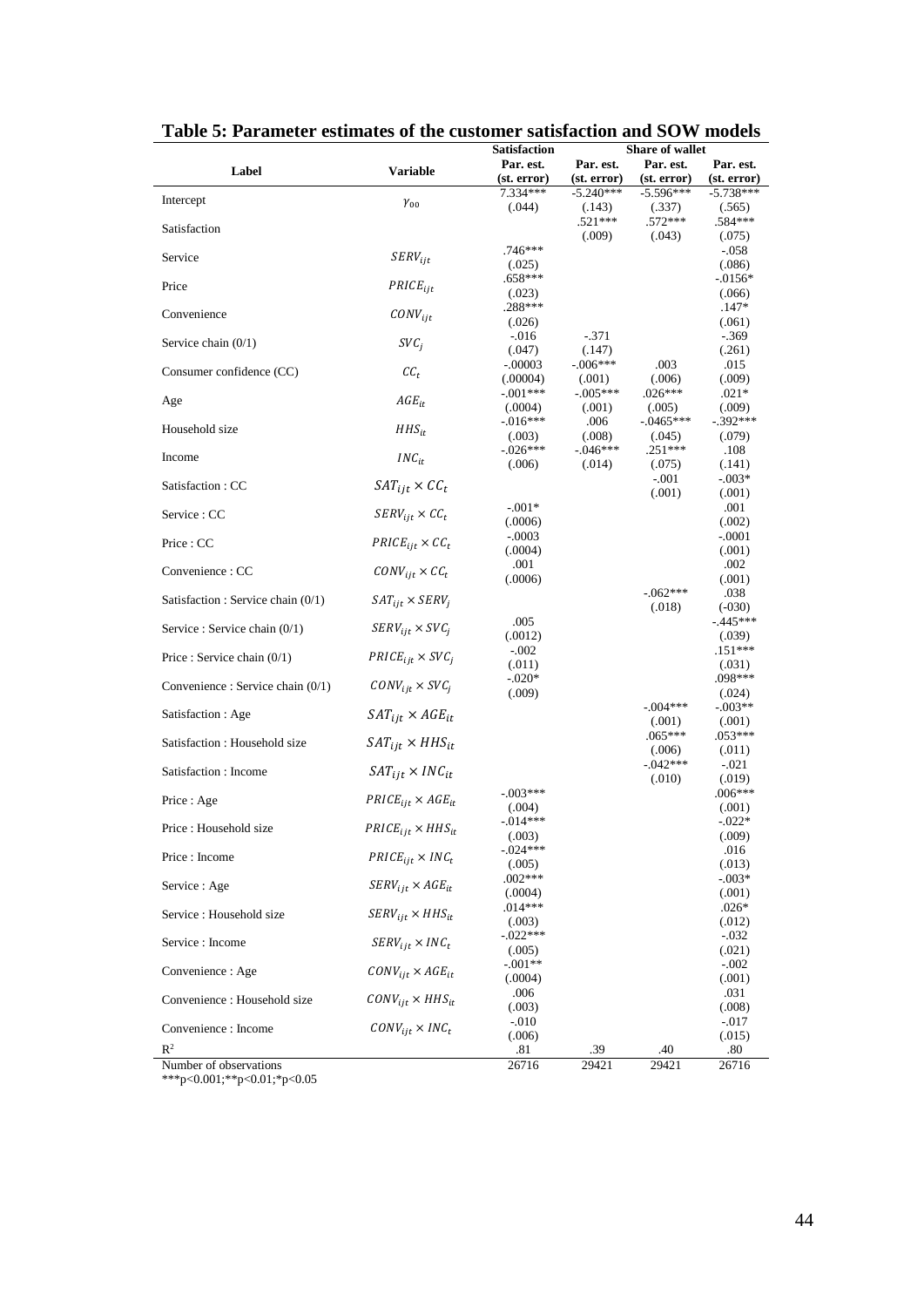# **Table 6: Parameter estimates for the segmented analyses**

|                        |                                                     | Full<br>sample | <b>Value</b><br>chain<br>customers | <b>Service</b><br>chain<br>customers | <b>Three</b><br>largest<br>chains | Loval<br>customers | <b>Nonloval</b><br>customers |
|------------------------|-----------------------------------------------------|----------------|------------------------------------|--------------------------------------|-----------------------------------|--------------------|------------------------------|
| Service                | $SERV_{i}$                                          | $.746***$      | $.745***$                          | 734***                               | $.849***$                         | $.636***$          | $.732***$                    |
| Price                  | $PRICE_{iit}$                                       | $.658***$      | $.607***$                          | $.699***$                            | $.626***$                         | $.535***$          | $.651***$                    |
| Convenience            | $CONV_{iit}$                                        | $.288***$      | $279***$                           | $274***$                             | $.314***$                         | $.311***$          | $.255***$                    |
| Consumer<br>confidence | $\mathcal{C}\mathcal{C}_t$                          | $-.00003$      | $-0.001$                           | 0.00005                              | $-.0005$                          | .001               | 0.0002                       |
| Service : CC           | $SERV_{iit} \times CC_t$                            | $-.001*$       | $-.001$ <sup>#</sup>               | $-.002*$                             | $-.001$                           | $-.003*$           | $-.001$ <sup>#</sup>         |
| Price : CC             | $PRICE_{iit} \times CC_t$                           | $-.0003$       | $-.0005$                           | .0003                                | .0003                             | .0002              | $-.0004$                     |
| Convenience : CC       | $\mathcal{CONV}_{\text{iit}} \times \mathcal{CC}_t$ | .001           | .001                               | .0008                                | .001                              | .00003             | .001                         |

*Panel 1: Satisfaction models*

*Panel 2: SOW models*

|                        |                                                | Full<br>sample | <b>Value</b><br>chain<br>customers | <b>Service</b><br>chain<br>customers | <b>Three</b><br>largest<br>chains | Loval<br>customers | <b>Nonloval</b><br>customers |
|------------------------|------------------------------------------------|----------------|------------------------------------|--------------------------------------|-----------------------------------|--------------------|------------------------------|
| Service                | $SERV_{ijt}$                                   | $-.058$        | $-.047$                            | $.612***$                            | $-.571**$                         | $-.084$            | $-.051$                      |
| Price                  | $PRICE_{ijt}$                                  | $-0.0156*$     | $-.128$                            | .040                                 | $-.250$                           | $-.289*$           | $-122**$                     |
| Convenience            | $\mathcal{CONV}_{\text{iit}}$                  | $.147*$        | .066                               | $.335***$                            | .155                              | $-.062$            | .047                         |
| Consumer<br>confidence | $\mathcal{C}\mathcal{C}_t$                     | .015           | $-.010$                            | 0.02                                 | 0.01                              | $-0.03$            | 0.006                        |
| Satisfaction           | $SAT_{ijt}$                                    | $.584***$      | $.617***$                          | $.606***$                            | $.820***$                         | $.417**$           | $.372***$                    |
| Satisfaction: CC       | $SAT_{iit} \times CC_t$                        | $-.003*$       | $-.001$                            | $-.005*$                             | $-.004$                           | .005               | $-.001$                      |
| Service: CC            | $SERV_{iit} \times CC_t$                       | .001           | $-.003$                            | $.010**$                             | $.009*$                           | $-.007*$           | .001                         |
| Price: CC              | $PRICE_{ijt} \times CC_t$                      | $-.0001$       | .002                               | $-.004*$                             | $-.005$                           | .0004              | .0004                        |
| Convenience: CC        | $\mathcal{CONV}_{iit} \times \mathcal{CC}_{t}$ | .002           | .0003                              | $.004*$                              | $.004*$                           | $-.001$            | .001                         |

\*\*\*p<0.001;\*\*p<0.01;\*p<0.05;# p<0.10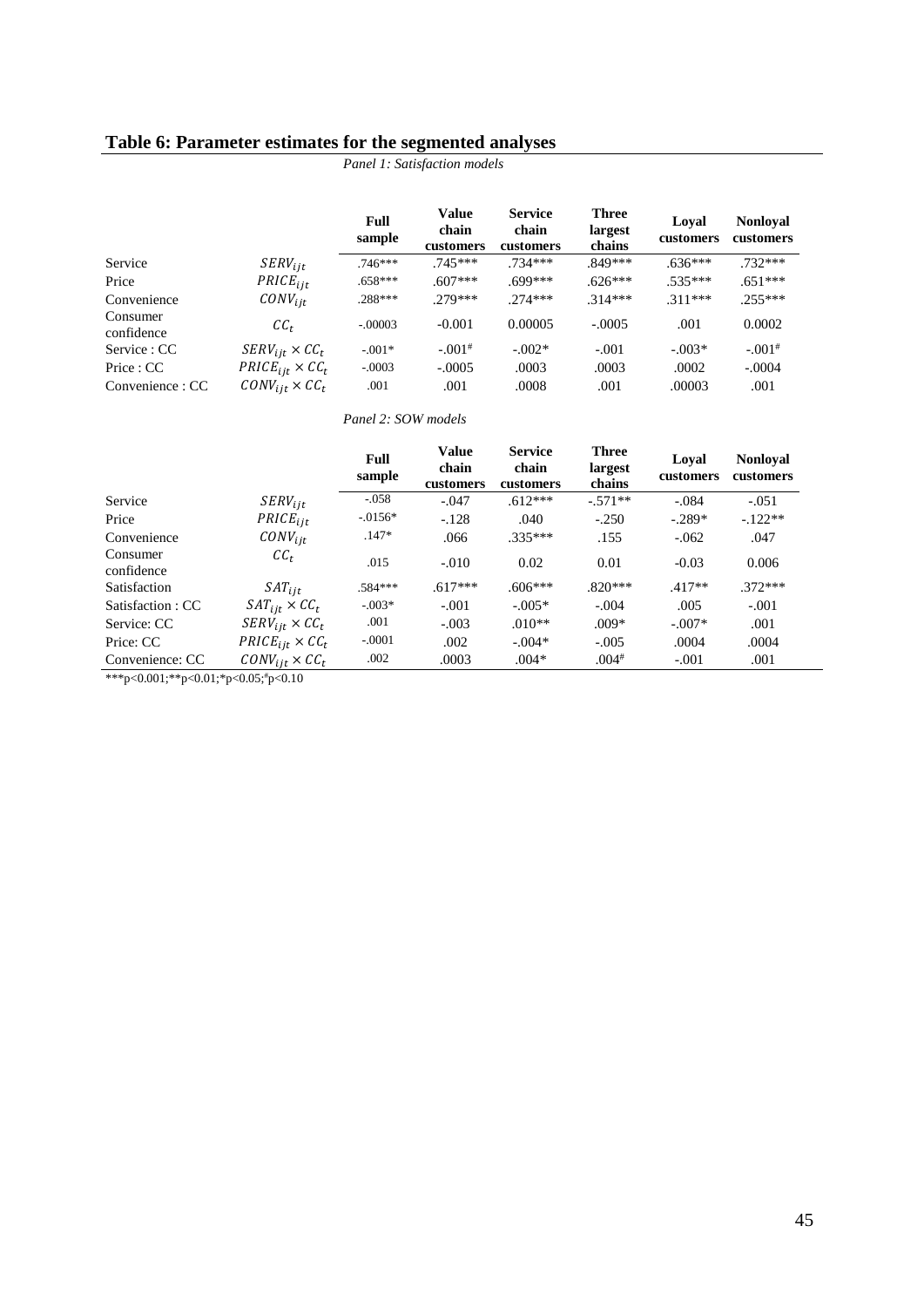|             |                                    |                            |                     | <b>Simulation 2:</b> |  |  |  |  |
|-------------|------------------------------------|----------------------------|---------------------|----------------------|--|--|--|--|
|             |                                    | Increases in               |                     |                      |  |  |  |  |
|             |                                    |                            |                     | attributes           |  |  |  |  |
|             |                                    | <b>Simulation 1:</b>       |                     | for value of CC      |  |  |  |  |
|             |                                    | Increase in attributes for |                     | in last              |  |  |  |  |
|             |                                    | observation                |                     |                      |  |  |  |  |
| CC scores   | High - $CC = -12.75$               | average $CC = -22.6$       | Low - $CC = -33.25$ | $CC = -31$           |  |  |  |  |
|             | <b>Percent Satisfaction Change</b> |                            |                     |                      |  |  |  |  |
| 10% price   | 0.42%                              | 0.58%                      | 0.75%               | 0.71%                |  |  |  |  |
| 10% service | 0.74%                              | 0.90%                      | 1.08 %              | 1.04 %               |  |  |  |  |
|             | Percentage Point SOW Change        |                            |                     |                      |  |  |  |  |
| 10% price   | $-0.83%$                           | 2.80 %                     | 7.01 %              | 6.10 %               |  |  |  |  |
| 10% service | $-3.11%$                           | 0.39%                      | 4.46 %              | 3.57 %               |  |  |  |  |

**Table 7: Simulation Results Attribute Improvements Albert Heijn**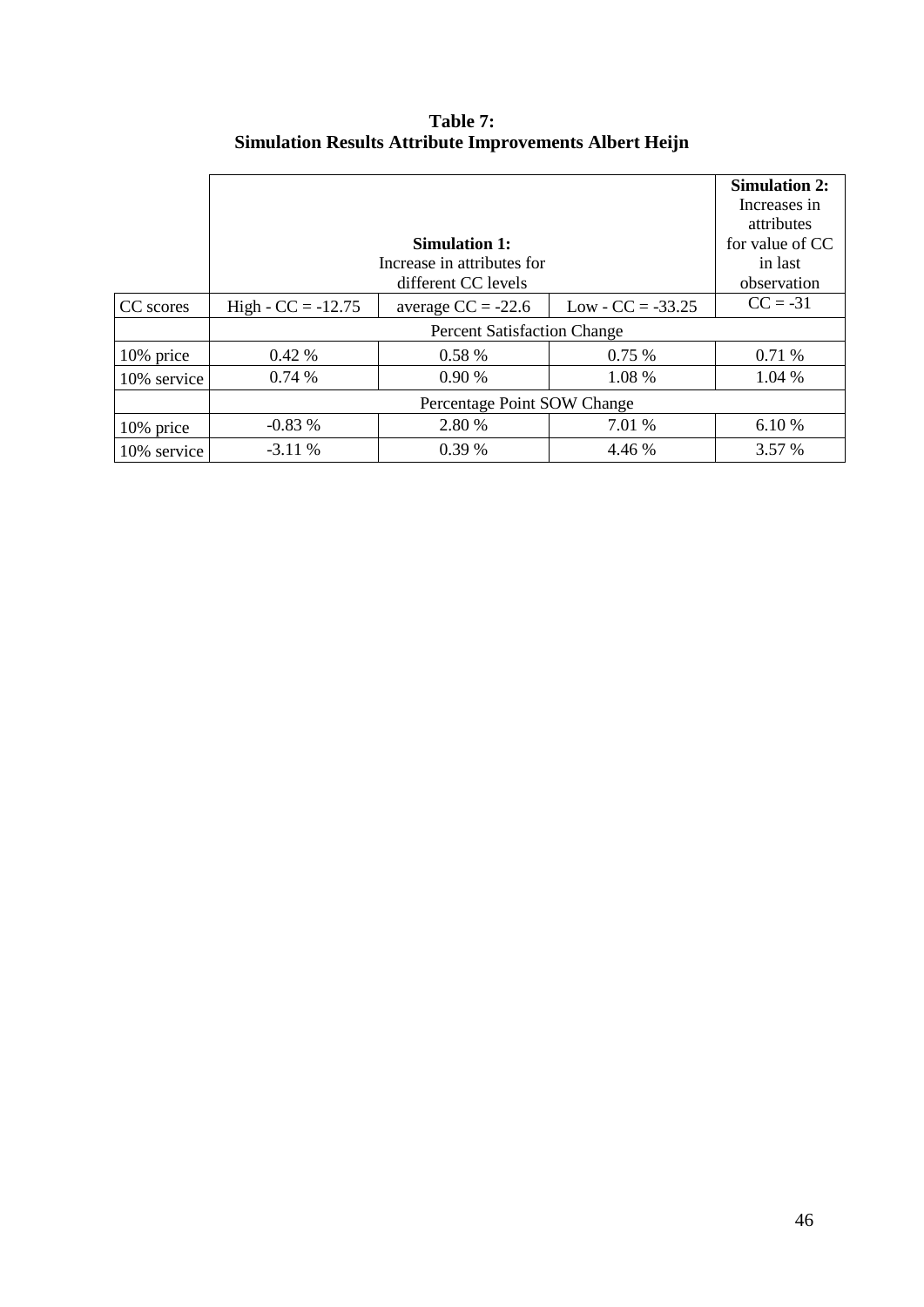# **Figure 1: Conceptual Model**

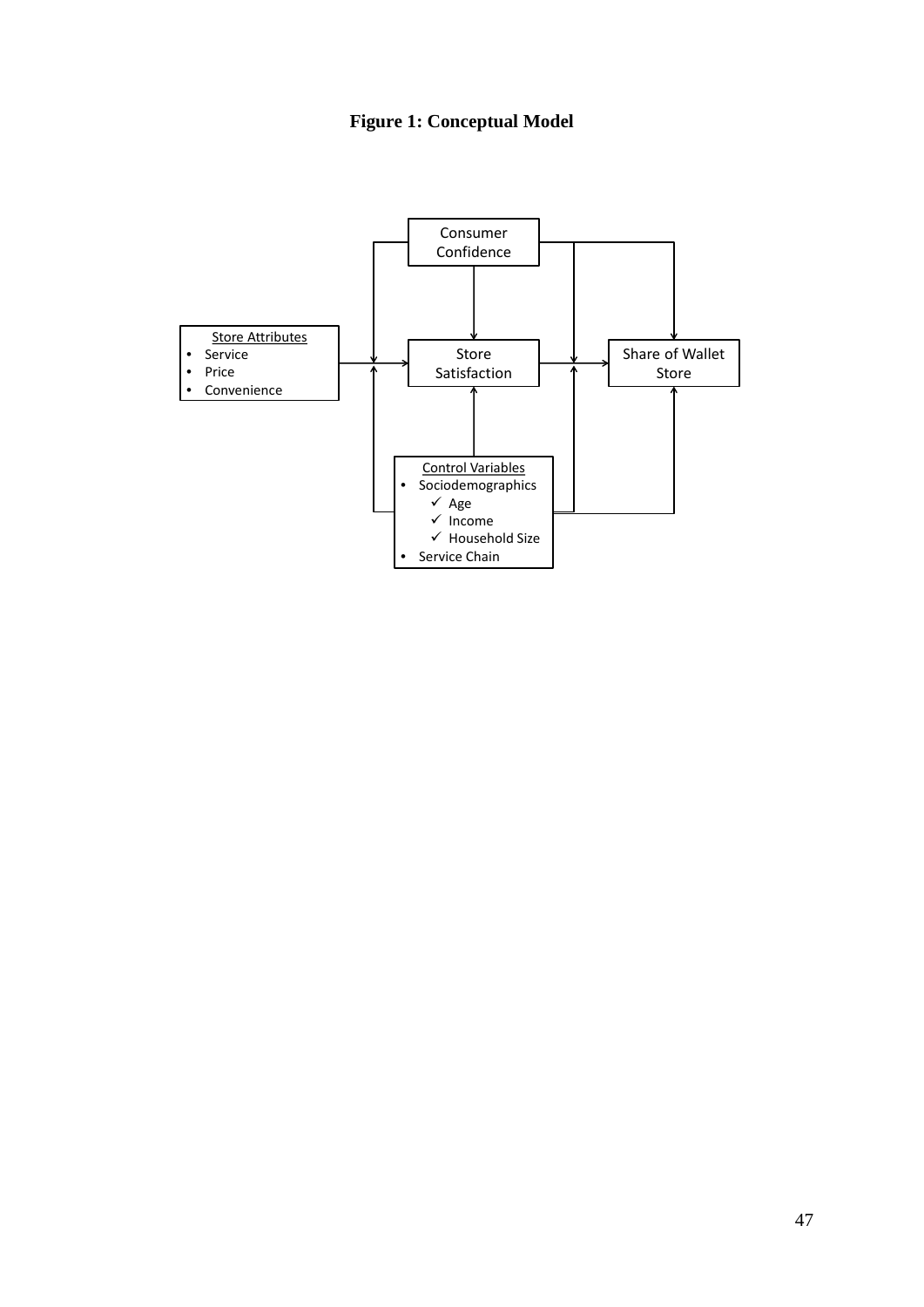

**Figure 2: Developments in store attribute perceptions and CC over time (last month=100).**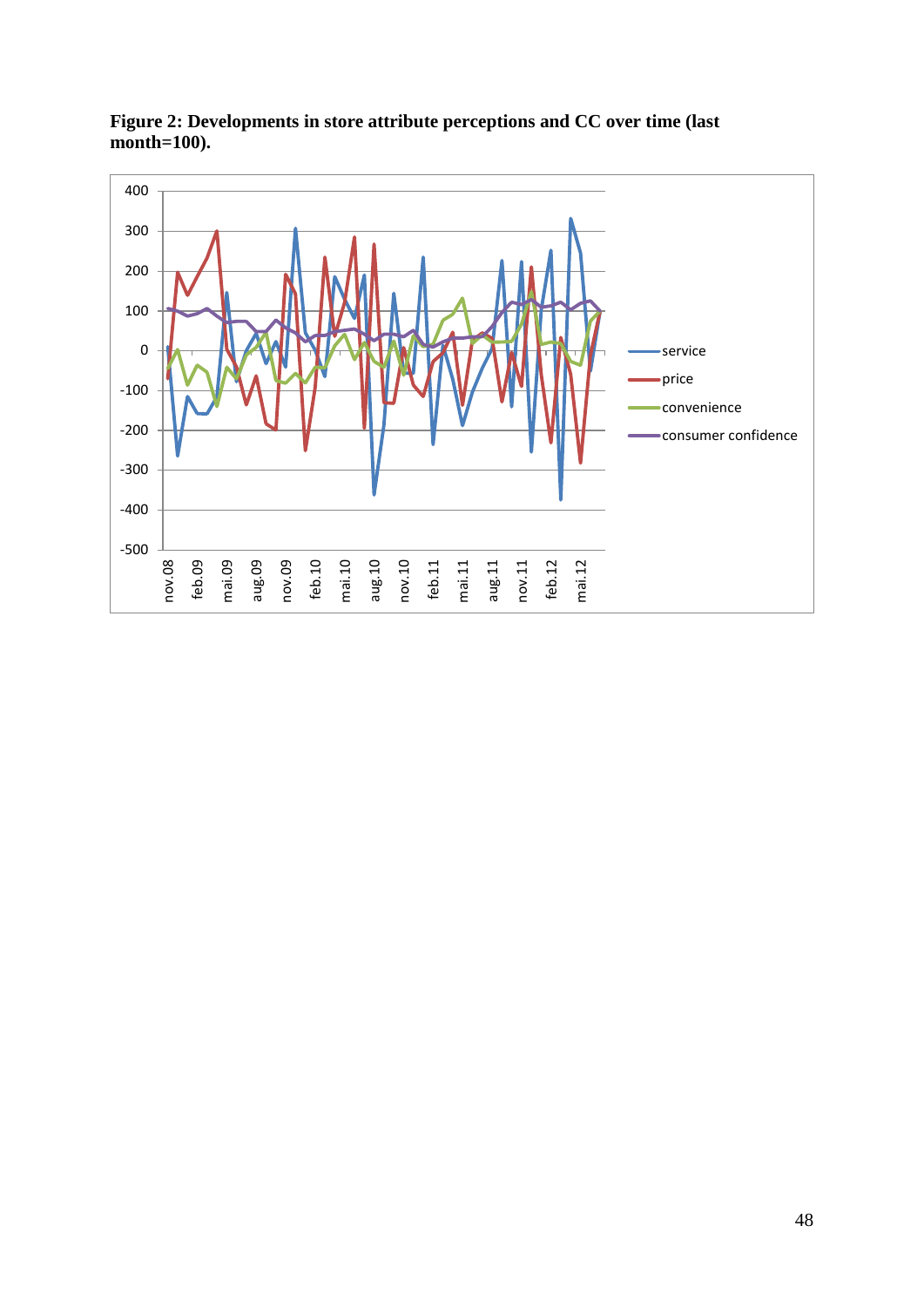#### **Appendix 1: Testing for endogeneity of store attributes**

This section explains how we tested for the potential endogeneity of the store attributes via an IV approach (Wooldridge 2010; Rossi 2014). We first specified three IV regression equations, in which each store attribute is a function of two instruments, namely the chain's average evaluation of that attribute in the previous month and the average attribute scores of competitors. We further add the exogenous control variables of Equation (1) to the IV regression and we thus model each attribute as follows:

 $\widehat{PICE}_{tt} = \delta_0 + \delta_1 \overline{PRICE_{tt-1}} + \delta_2 \overline{PRICE_{it}^c} + \delta_3 \overline{CC_t} + \delta_4 \overline{AGE_{it}} + \delta_5 \overline{INC_{it}} + \delta_6 \overline{HHS_{it}} + \varsigma_{iit}$  (1\*)

in which  $PRICE_{it-1}$  are the average prices for each chain j in  $t - 1$ , and  $PRICE_{it}^c$  are the average prices for all competitors in  $t$ . The equations for the attributes service and convenience can be obtained by replacing the *PRICE* variables with their *SERV* or *CONV* counterparts respectively. If  $PRICE_{jt-1}$  and  $PRICE_{jt}^c$  are proper instruments, we can use the predictions from Equation (1\*) to estimate the true effect of price on customer satisfaction. We do so by substituting *PRICE<sub>ijt</sub>* in Equation (1) by its predicted values in  $P\overline{RICE}_{11}$ . Since  $\widehat{PRICE}_{ijt}$  is uncorrelated with the error terms in Equation (1), this variable is now exogenous and the corresponding parameter will be unbiased. This procedure is known as the Two Stage Least Squares IV estimator (Rossi 2014).

The interaction terms in Equation (1) that include store attributes deserve special attention. Let us consider the interaction between  $PRICE_{i}$  and  $CC_t$ . Consistent with the results from Equation (1\*), it seems logical to use the predicted values for price ( $\widehat{PRICE}_{\iota \iota \iota}$ ) and to multiply these values with the consumer confidence variable  $CC<sub>t</sub>$  and regress satisfaction directly on the resulting product ( $\widehat{PRICE}_{\iota\iota\iota} \times CC_{\iota}$ ). However, as pointed out by Wooldridge (2010), we can only use  $\widehat{PRICE}_{11t} \times CC_t$  as IV for  $PRICE_{1it} \times CC_t$ . As a consequence, we need to estimate IV regressions for each interaction term that includes store attributes with as explanatory variables the product of the predictions from Equation (1\*) and the relevant moderator as well as the exogenous control variables. The equation for  $PRICE_{ijt} \times CC_t$  looks as follows:

$$
(PRICE_{ijt} \times CC_t) = \lambda_0 + \lambda_1 (PRICE_{ijt} \times CC_t) + \lambda_2 CC_t + \lambda_3AGE_{it} + \lambda_4 INC_{it} + \lambda_5 HHS_{it} + \varphi_{ijt} \quad (2^*)
$$

Similar as with the main effects of the store attributes on satisfaction, we could now substitute the store attribute moderator effects in Equation (1) with their predicted values from the IV regression in Equation (2\*). Alternatively, we can also use what is called a control function approach to endogeneity (see Rossi (2014) for an excellent explanation). This approach implies that we include the error terms from Equations  $(1^*)$  and  $(2^*)$  in Equation 1 in addition to the corresponding endogenous explanatory variables. By doing so, we incorporate only that part of the endogenous explanatory variable (i.c.  $PRICE_{iit}$ ) in Equation (1) that is correlated with the error term of this equation. The parameter corresponding to the endogenous variable (e.g.  $\beta_{2t}$  for the price attribute) becomes then a valid IV estimator. Such an approach has the advantage that testing for the significance of the included error terms from Equations (1\*) and (2\*) is equivalent to a Hausman test for endogeneity (Hausman 1978). We therefore included all the error terms of the first-stage regressions in the satisfaction equation and we test for their significance.